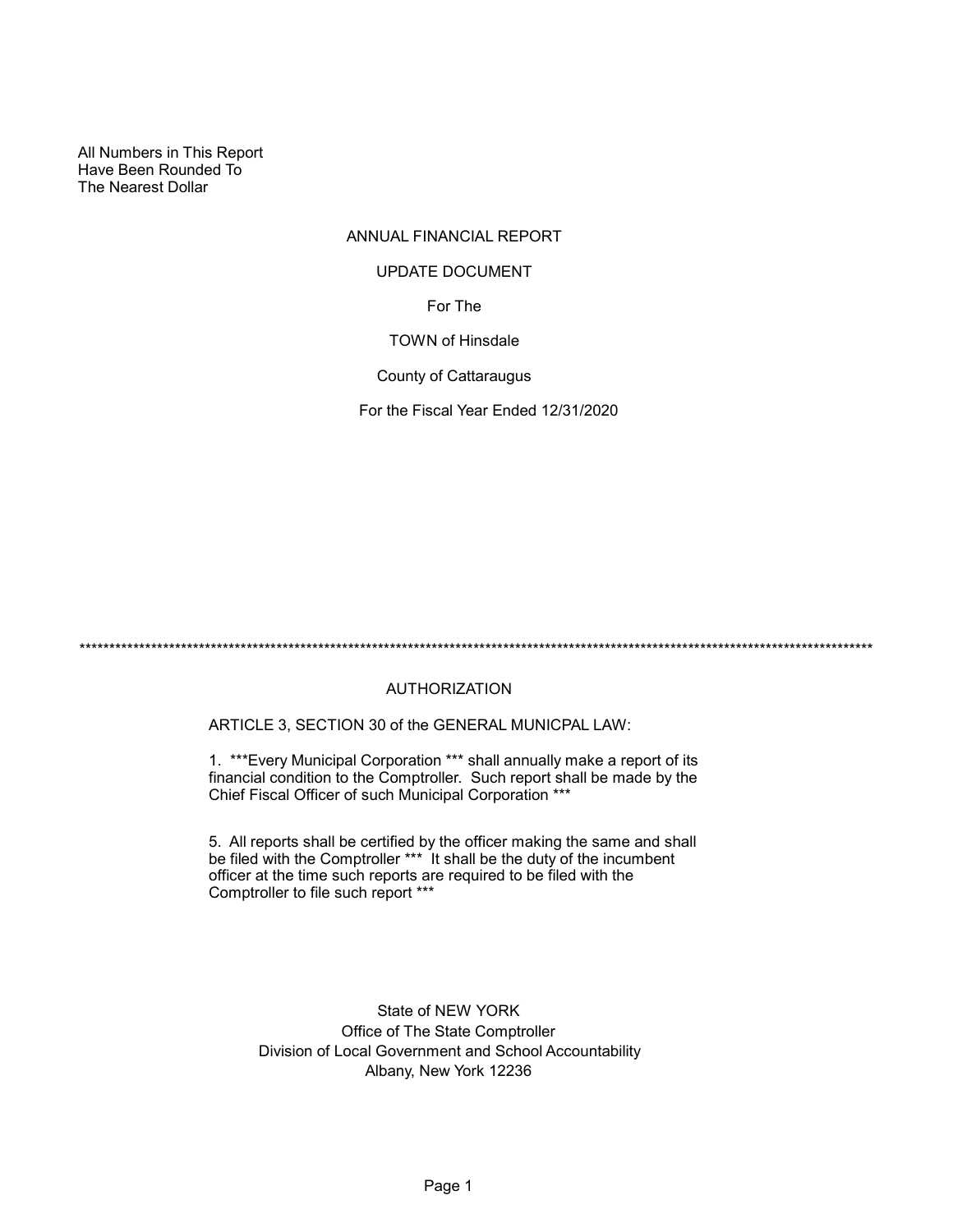#### TOWN OF Hinsdale

## \*\*\* FINANCIAL SECTION \*\*\*

Financial Information for the following funds and account groups are included in the Annual Financial Report filed by your government for the fiscal year ended 2019 and has been used by the OSC as the basis for preparing this update document for the fiscal year ended 2020:

> (A) GENERAL (DA) HIGHWAY-TOWN-WIDE (H) CAPITAL PROJECTS (K) GENERAL FIXED ASSETS (SW) WATER (TA) AGENCY (W) GENERAL LONG-TERM DEBT

All amounts included in this update document for 2019 represent data filed by your government with OSC as reviewed and adjusted where necessary.

## \*\*\* SUPPLEMENTAL SECTION \*\*\*

The Supplemental Section includes the following sections:

- 1) Statement of Indebtedness
- 2) Schedule of Time Deposits and Investments
- 3) Bank Reconciliation
- 4) Local Government Questionnaire
- 5) Schedule of Employee and Retiree Benefits
- 6) Schedule of Energy Costs and Consumption

All numbers in this report will be rounded to the nearest dollar.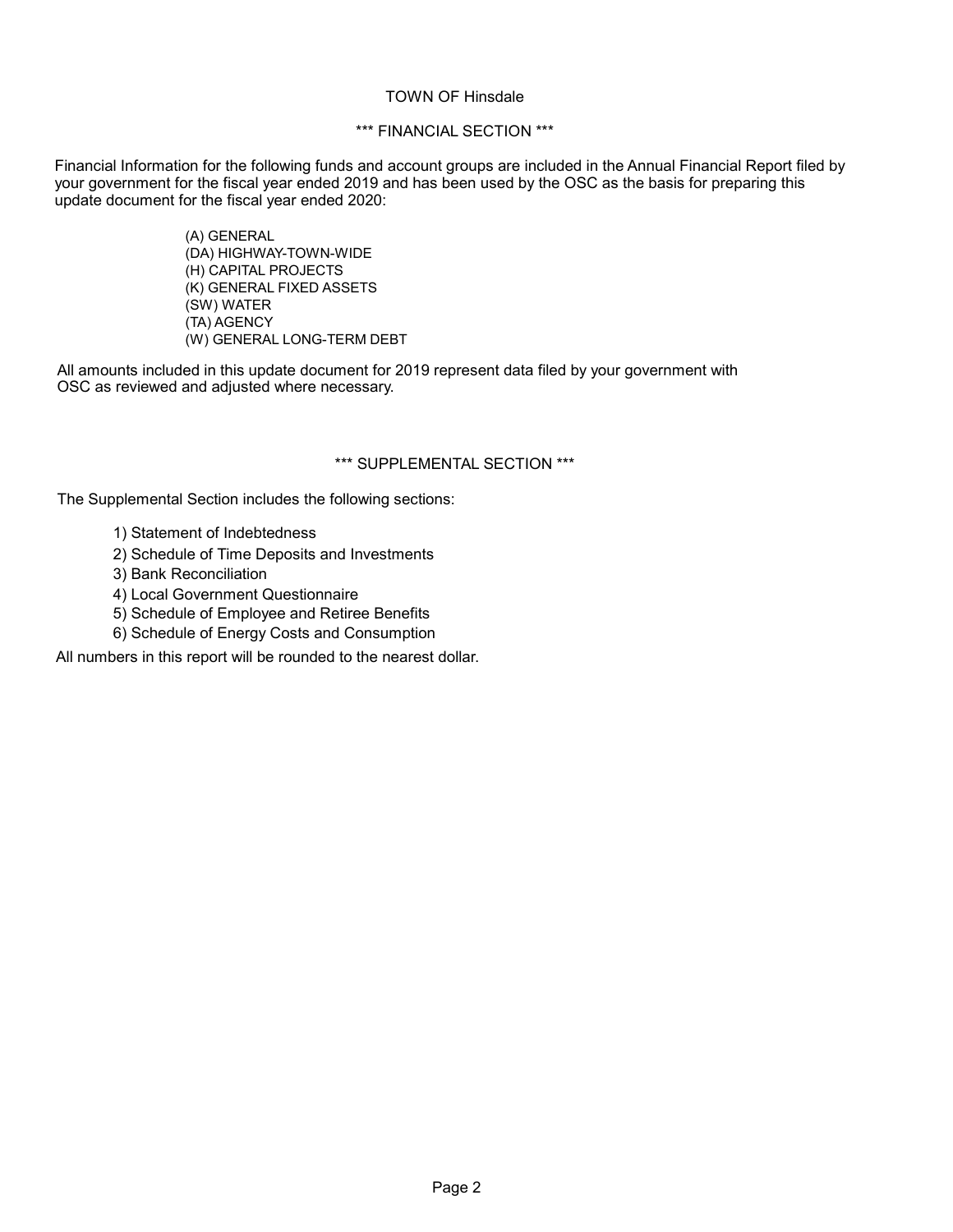(A) GENERAL

Balance Sheet

| <b>Code Description</b>                                | 2019    | EdpCode | 2020    |
|--------------------------------------------------------|---------|---------|---------|
| <b>Assets</b>                                          |         |         |         |
| Cash                                                   | 471.055 | A200    | 755,216 |
| <b>TOTAL Cash</b>                                      | 471,055 |         | 755,216 |
| <b>TOTAL Assets and Deferred Outflows of Resources</b> | 471,055 |         | 755,216 |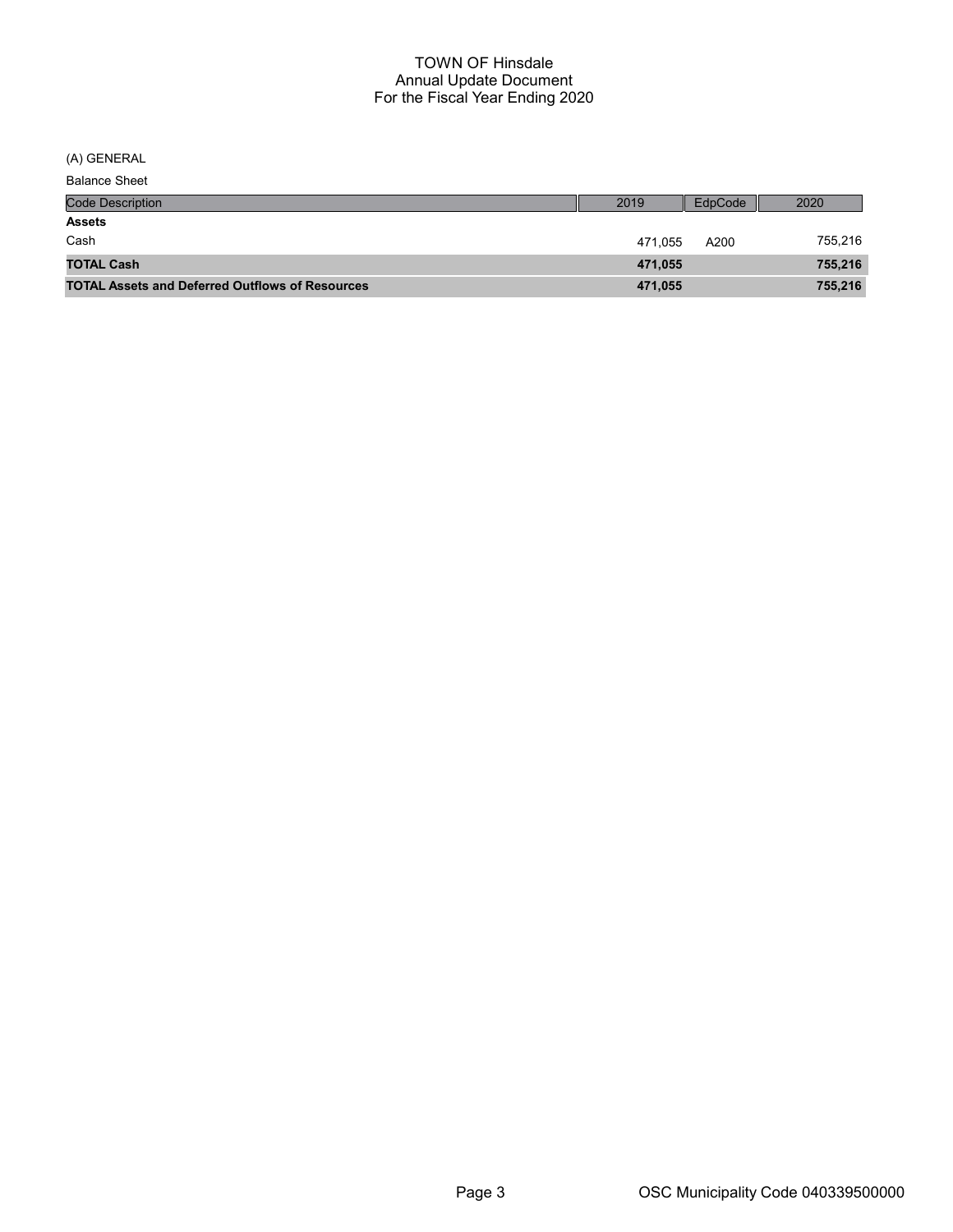## (A) GENERAL

Balance Sheet

| <b>Code Description</b>                                                                    | 2019     | EdpCode | 2020     |
|--------------------------------------------------------------------------------------------|----------|---------|----------|
| Overpayments & Clearing Account                                                            | 7,720    | A690    |          |
| <b>TOTAL Other Liabilities</b>                                                             | 7,720    |         | $\bf{0}$ |
| Due To Other Governments                                                                   |          | A631    |          |
| State Retirement                                                                           |          | A718    | 307      |
| <b>Taxes Collected Other Governments</b><br><b>Additional Description NYS Unenployment</b> |          | A739    | 65       |
| <b>TOTAL Due To Other Governments</b>                                                      | $\bf{0}$ |         | 371      |
| NYS Income Tax                                                                             |          | A721    | 769      |
| Federal Income Tax                                                                         |          | A722    | 1,817    |
| Social Security Tax                                                                        |          | A726    | 2,539    |
| <b>TOTAL Payroll Liabilities</b>                                                           | $\bf{0}$ |         | 5,125    |
| <b>TOTAL Liabilities</b>                                                                   | 7,720    |         | 5,496    |
| <b>Fund Balance</b>                                                                        |          |         |          |
| <b>Committed Fund Balance</b>                                                              | 6,475    | A913    | 16,475   |
| <b>TOTAL Committed Fund Balance</b>                                                        | 6,475    |         | 16,475   |
| Assigned Appropriated Fund Balance                                                         | 36,915   | A914    | 39,194   |
| <b>TOTAL Assigned Fund Balance</b>                                                         | 36,915   |         | 39,194   |
| Unassigned Fund Balance                                                                    | 419,945  | A917    | 694,050  |
| <b>TOTAL Unassigned Fund Balance</b>                                                       | 419,945  |         | 694,050  |
| <b>TOTAL Fund Balance</b>                                                                  | 463,335  |         | 749,719  |
| <b>TOTAL Liabilities, Deferred Inflows And Fund Balance</b>                                | 471,055  |         | 755,216  |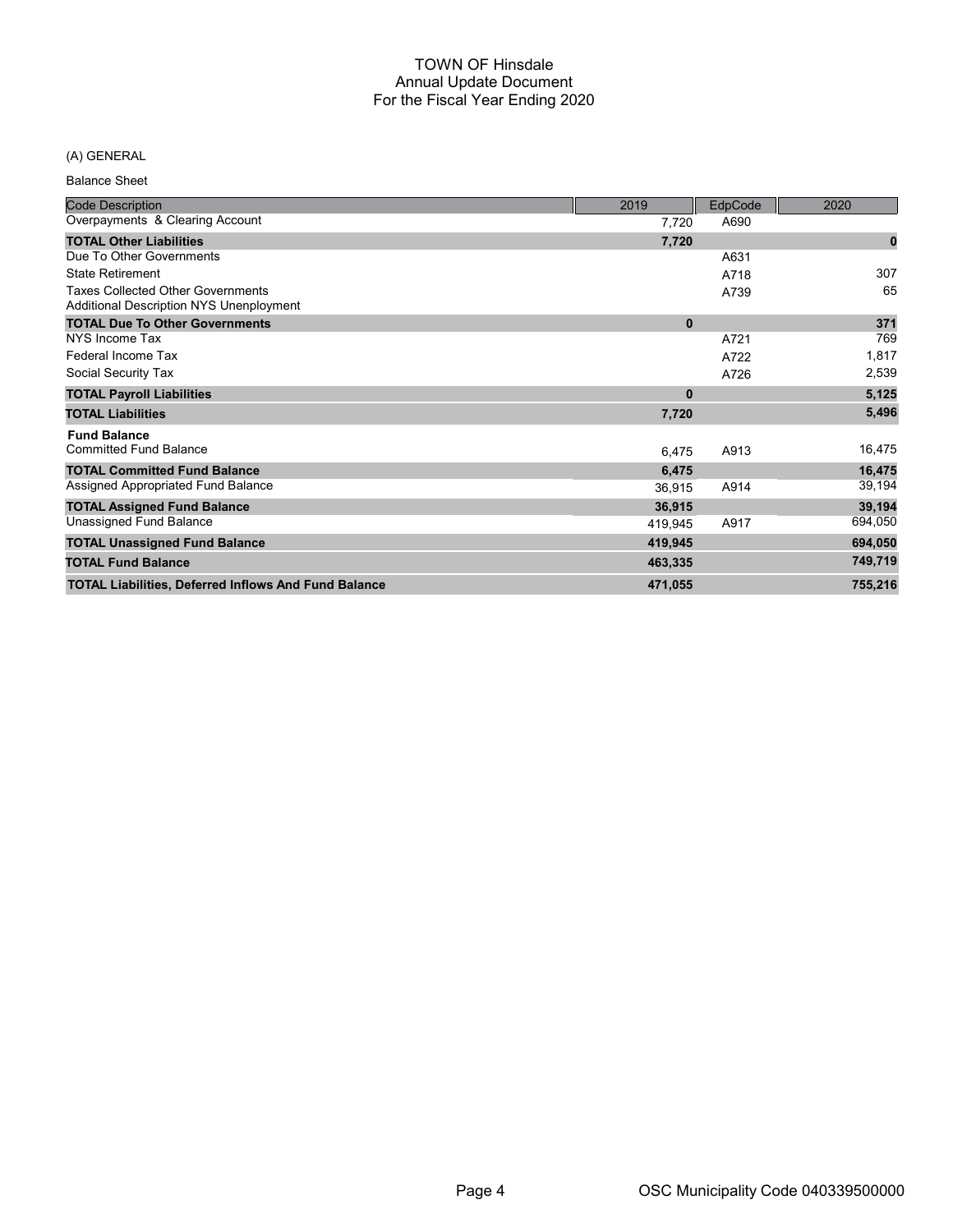(A) GENERAL

| <b>Code Description</b>                                                         | 2019      | EdpCode | 2020        |
|---------------------------------------------------------------------------------|-----------|---------|-------------|
| <b>Revenues</b>                                                                 |           |         |             |
| <b>Real Property Taxes</b>                                                      | 69,379    | A1001   | 71,402      |
| <b>TOTAL Real Property Taxes</b>                                                | 69,379    |         | 71,402      |
| Other Payments In Lieu of Taxes                                                 | 2,857     | A1081   | 3.485       |
| Interest & Penalties On Real Prop Taxes                                         | 3,831     | A1090   | 3,185       |
| <b>TOTAL Real Property Tax Items</b>                                            | 6,688     |         | 6,670       |
| Non Prop Tax Dist By County                                                     | 252,002   | A1120   | 237,494     |
| Franchises                                                                      | 12,909    | A1170   | 17,373      |
| <b>TOTAL Non Property Tax Items</b>                                             | 264,912   |         | 254,867     |
| <b>Clerk Fees</b>                                                               | 77        | A1255   | 51          |
| Public Pound Charges, Dog Control Fees                                          | 345       | A1550   | 255         |
| <b>Vital Statistics Fees</b>                                                    | 744       | A1603   | 694         |
| Park And Recreational Charges                                                   | 150       | A2001   |             |
| <b>TOTAL Departmental Income</b>                                                | 1,316     |         | 1,000       |
| <b>Interest And Earnings</b>                                                    | 969       | A2401   | 810         |
| Rental of Real Property                                                         | 150       | A2410   | 150         |
| <b>TOTAL Use of Money And Property</b>                                          | 1,119     |         | 960         |
| Games of Chance                                                                 | 30        | A2530   | 30          |
| Dog Licenses                                                                    | 2,662     | A2544   | 2,129       |
| <b>Building And Alteration Permits</b>                                          | 2,838     | A2555   | 2,674       |
| Permits, Other                                                                  | 50        | A2590   | 50          |
| <b>TOTAL Licenses And Permits</b>                                               | 5,580     |         | 4,883       |
| <b>Fines And Forfeited Bail</b>                                                 | 50,423    | A2610   | 30,968      |
| <b>TOTAL Fines And Forfeitures</b>                                              | 50,423    |         | 30,968      |
| Sales of Scrap & Excess Materials                                               |           | A2650   |             |
| Insurance Recoveries                                                            | 99        | A2680   |             |
| <b>TOTAL Sale of Property And Compensation For Loss</b>                         | 99        |         | $\mathbf 0$ |
| Refunds of Prior Year's Expenditures                                            |           | A2701   |             |
| <b>Gifts And Donations</b>                                                      |           | A2705   | 10,394      |
| Additional Description Boy Scouts and Dog Kennel                                |           |         |             |
| <b>Grants From Local Governments</b>                                            | 1,000     | A2706   |             |
| <b>AIM Related Payments</b>                                                     | 16,396    | A2750   | 16,396      |
| Unclassified (specify)                                                          | 13        | A2770   | 11          |
| <b>TOTAL Miscellaneous Local Sources</b>                                        | 17,409    |         | 26,801      |
| St Aid, Revenue Sharing                                                         |           | A3001   |             |
| St Aid, Mortgage Tax                                                            | 18,977    | A3005   | 9,298       |
| <b>TOTAL State Aid</b>                                                          | 18,977    |         | 9,298       |
| <b>TOTAL Revenues</b>                                                           | 435,901   |         | 406,848     |
| <b>Interfund Transfers</b><br>Additional Description completed building project |           | A5031   | 171,314     |
| <b>TOTAL Interfund Transfers</b>                                                | 0         |         | 171,314     |
| <b>TOTAL Other Sources</b>                                                      | $\pmb{0}$ |         | 171,314     |
| <b>TOTAL Detail Revenues And Other Sources</b>                                  | 435,901   |         | 578,162     |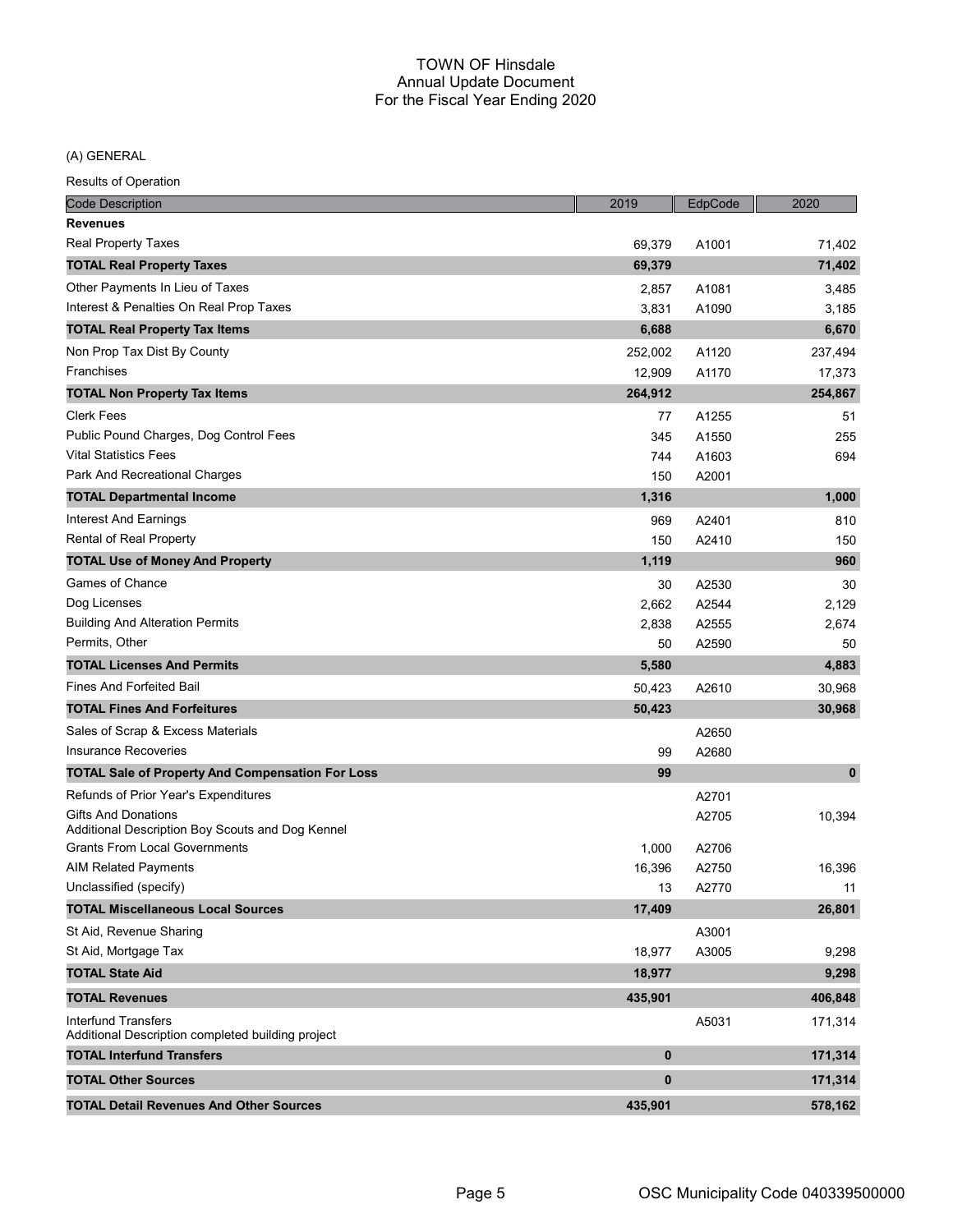#### (A) GENERAL

| 6,900<br>A10101<br>7,100<br>A10104<br>376<br>148<br>7,248<br><b>TOTAL Legislative Board</b><br>7,276<br>20,282<br>A11101<br>21,043<br>5,240<br>A11104<br>3,463<br><b>TOTAL Municipal Court</b><br>25,522<br>24,506<br>Supervisor, pers Serv<br>6,870<br>A12201<br>7,075<br>Supervisor, equip & Cap Outlay<br>A12202<br>125<br>829<br>726<br>A12204<br>711<br>8,614<br><b>TOTAL Supervisor</b><br>7,721<br>Dir of Finance, Pers Serv<br>A13101<br>8,000<br>8,240<br>Dir of Finance, Contr Expend<br>A13104<br>598<br><b>TOTAL Dir of Finance</b><br>8,000<br>8,838<br>A13204<br><b>TOTAL Auditor</b><br>0<br>$\mathbf 0$<br>Tax Collection, pers Serv<br>A13301<br>2,652<br>2,730<br>Tax Collection, equip & Cap Outlay<br>A13302<br>3,296<br>A13304<br>3,434<br><b>TOTAL Tax Collection</b><br>6,164<br>5,948<br>Budget, Pers Serv<br>1,236<br>A13401<br>1,273<br>1,273<br><b>TOTAL Budget</b><br>1,236<br>Assessment, Pers Serv<br>12,800<br>13,184<br>A13551<br>1,289<br>530<br>A13554<br>14,473<br><b>TOTAL Assessment</b><br>13,330<br>A14101<br>8,440<br>8,785<br>2,954<br>A14104<br>2,038<br><b>TOTAL Clerk</b><br>11,394<br>10,823<br>Law, Contr Expend<br>A14204<br><b>TOTAL Law</b><br>0<br>$\mathbf{0}$<br>Operation of Plant Pers Serv<br>A16201<br>1,194<br>Operation of Plant Contr Expend<br>25,149<br>A16204<br>53,823<br>55,017<br><b>TOTAL Operation of Plant Contr Expend</b><br>25.149<br>Central Print & Mail Contr Expend<br>A16704<br>406<br>165<br><b>TOTAL Central Print &amp; Mail Contr Expend</b><br>406<br>165<br>Unallocated Insurance, Contr Expend<br>A19104<br>24,841<br>29,867<br><b>TOTAL Unallocated Insurance</b><br>24,841<br>29,867<br>Municipal Assn Dues, Contr Expend<br>A19204<br>700<br>1,000<br>1,000<br><b>TOTAL Municipal Assn Dues</b><br>700<br>131,523<br><b>TOTAL General Government Support</b><br>167,987<br>Police, Pers Serv<br>A31201<br>1,330<br>1,655<br>Police, Contr Expend<br>100<br>A31204<br><b>TOTAL Police</b><br>1,755<br>1,330<br>Traffic Control, Contr Expen<br>A33104<br>1,050<br>36<br><b>TOTAL Traffic Control</b><br>1,050<br>36 | <b>Code Description</b>         | 2019  | EdpCode | 2020  |
|----------------------------------------------------------------------------------------------------------------------------------------------------------------------------------------------------------------------------------------------------------------------------------------------------------------------------------------------------------------------------------------------------------------------------------------------------------------------------------------------------------------------------------------------------------------------------------------------------------------------------------------------------------------------------------------------------------------------------------------------------------------------------------------------------------------------------------------------------------------------------------------------------------------------------------------------------------------------------------------------------------------------------------------------------------------------------------------------------------------------------------------------------------------------------------------------------------------------------------------------------------------------------------------------------------------------------------------------------------------------------------------------------------------------------------------------------------------------------------------------------------------------------------------------------------------------------------------------------------------------------------------------------------------------------------------------------------------------------------------------------------------------------------------------------------------------------------------------------------------------------------------------------------------------------------------------------------------------------------------------------------------------------------------------------------------------------------------------------------|---------------------------------|-------|---------|-------|
|                                                                                                                                                                                                                                                                                                                                                                                                                                                                                                                                                                                                                                                                                                                                                                                                                                                                                                                                                                                                                                                                                                                                                                                                                                                                                                                                                                                                                                                                                                                                                                                                                                                                                                                                                                                                                                                                                                                                                                                                                                                                                                          | <b>Expenditures</b>             |       |         |       |
|                                                                                                                                                                                                                                                                                                                                                                                                                                                                                                                                                                                                                                                                                                                                                                                                                                                                                                                                                                                                                                                                                                                                                                                                                                                                                                                                                                                                                                                                                                                                                                                                                                                                                                                                                                                                                                                                                                                                                                                                                                                                                                          | Legislative Board, Pers Serv    |       |         |       |
|                                                                                                                                                                                                                                                                                                                                                                                                                                                                                                                                                                                                                                                                                                                                                                                                                                                                                                                                                                                                                                                                                                                                                                                                                                                                                                                                                                                                                                                                                                                                                                                                                                                                                                                                                                                                                                                                                                                                                                                                                                                                                                          | Legislative Board, Contr Expend |       |         |       |
|                                                                                                                                                                                                                                                                                                                                                                                                                                                                                                                                                                                                                                                                                                                                                                                                                                                                                                                                                                                                                                                                                                                                                                                                                                                                                                                                                                                                                                                                                                                                                                                                                                                                                                                                                                                                                                                                                                                                                                                                                                                                                                          |                                 |       |         |       |
|                                                                                                                                                                                                                                                                                                                                                                                                                                                                                                                                                                                                                                                                                                                                                                                                                                                                                                                                                                                                                                                                                                                                                                                                                                                                                                                                                                                                                                                                                                                                                                                                                                                                                                                                                                                                                                                                                                                                                                                                                                                                                                          | Municipal Court, Pers Serv      |       |         |       |
|                                                                                                                                                                                                                                                                                                                                                                                                                                                                                                                                                                                                                                                                                                                                                                                                                                                                                                                                                                                                                                                                                                                                                                                                                                                                                                                                                                                                                                                                                                                                                                                                                                                                                                                                                                                                                                                                                                                                                                                                                                                                                                          | Municipal Court, Contr Expend   |       |         |       |
|                                                                                                                                                                                                                                                                                                                                                                                                                                                                                                                                                                                                                                                                                                                                                                                                                                                                                                                                                                                                                                                                                                                                                                                                                                                                                                                                                                                                                                                                                                                                                                                                                                                                                                                                                                                                                                                                                                                                                                                                                                                                                                          |                                 |       |         |       |
|                                                                                                                                                                                                                                                                                                                                                                                                                                                                                                                                                                                                                                                                                                                                                                                                                                                                                                                                                                                                                                                                                                                                                                                                                                                                                                                                                                                                                                                                                                                                                                                                                                                                                                                                                                                                                                                                                                                                                                                                                                                                                                          |                                 |       |         |       |
|                                                                                                                                                                                                                                                                                                                                                                                                                                                                                                                                                                                                                                                                                                                                                                                                                                                                                                                                                                                                                                                                                                                                                                                                                                                                                                                                                                                                                                                                                                                                                                                                                                                                                                                                                                                                                                                                                                                                                                                                                                                                                                          |                                 |       |         |       |
|                                                                                                                                                                                                                                                                                                                                                                                                                                                                                                                                                                                                                                                                                                                                                                                                                                                                                                                                                                                                                                                                                                                                                                                                                                                                                                                                                                                                                                                                                                                                                                                                                                                                                                                                                                                                                                                                                                                                                                                                                                                                                                          | Supervisor, contr Expend        |       |         |       |
|                                                                                                                                                                                                                                                                                                                                                                                                                                                                                                                                                                                                                                                                                                                                                                                                                                                                                                                                                                                                                                                                                                                                                                                                                                                                                                                                                                                                                                                                                                                                                                                                                                                                                                                                                                                                                                                                                                                                                                                                                                                                                                          |                                 |       |         |       |
|                                                                                                                                                                                                                                                                                                                                                                                                                                                                                                                                                                                                                                                                                                                                                                                                                                                                                                                                                                                                                                                                                                                                                                                                                                                                                                                                                                                                                                                                                                                                                                                                                                                                                                                                                                                                                                                                                                                                                                                                                                                                                                          |                                 |       |         |       |
|                                                                                                                                                                                                                                                                                                                                                                                                                                                                                                                                                                                                                                                                                                                                                                                                                                                                                                                                                                                                                                                                                                                                                                                                                                                                                                                                                                                                                                                                                                                                                                                                                                                                                                                                                                                                                                                                                                                                                                                                                                                                                                          |                                 |       |         |       |
|                                                                                                                                                                                                                                                                                                                                                                                                                                                                                                                                                                                                                                                                                                                                                                                                                                                                                                                                                                                                                                                                                                                                                                                                                                                                                                                                                                                                                                                                                                                                                                                                                                                                                                                                                                                                                                                                                                                                                                                                                                                                                                          |                                 |       |         |       |
|                                                                                                                                                                                                                                                                                                                                                                                                                                                                                                                                                                                                                                                                                                                                                                                                                                                                                                                                                                                                                                                                                                                                                                                                                                                                                                                                                                                                                                                                                                                                                                                                                                                                                                                                                                                                                                                                                                                                                                                                                                                                                                          | Auditor, Contr Expend           |       |         |       |
|                                                                                                                                                                                                                                                                                                                                                                                                                                                                                                                                                                                                                                                                                                                                                                                                                                                                                                                                                                                                                                                                                                                                                                                                                                                                                                                                                                                                                                                                                                                                                                                                                                                                                                                                                                                                                                                                                                                                                                                                                                                                                                          |                                 |       |         |       |
|                                                                                                                                                                                                                                                                                                                                                                                                                                                                                                                                                                                                                                                                                                                                                                                                                                                                                                                                                                                                                                                                                                                                                                                                                                                                                                                                                                                                                                                                                                                                                                                                                                                                                                                                                                                                                                                                                                                                                                                                                                                                                                          |                                 |       |         |       |
|                                                                                                                                                                                                                                                                                                                                                                                                                                                                                                                                                                                                                                                                                                                                                                                                                                                                                                                                                                                                                                                                                                                                                                                                                                                                                                                                                                                                                                                                                                                                                                                                                                                                                                                                                                                                                                                                                                                                                                                                                                                                                                          |                                 |       |         |       |
|                                                                                                                                                                                                                                                                                                                                                                                                                                                                                                                                                                                                                                                                                                                                                                                                                                                                                                                                                                                                                                                                                                                                                                                                                                                                                                                                                                                                                                                                                                                                                                                                                                                                                                                                                                                                                                                                                                                                                                                                                                                                                                          | Tax Collection, contr Expend    |       |         |       |
|                                                                                                                                                                                                                                                                                                                                                                                                                                                                                                                                                                                                                                                                                                                                                                                                                                                                                                                                                                                                                                                                                                                                                                                                                                                                                                                                                                                                                                                                                                                                                                                                                                                                                                                                                                                                                                                                                                                                                                                                                                                                                                          |                                 |       |         |       |
|                                                                                                                                                                                                                                                                                                                                                                                                                                                                                                                                                                                                                                                                                                                                                                                                                                                                                                                                                                                                                                                                                                                                                                                                                                                                                                                                                                                                                                                                                                                                                                                                                                                                                                                                                                                                                                                                                                                                                                                                                                                                                                          |                                 |       |         |       |
|                                                                                                                                                                                                                                                                                                                                                                                                                                                                                                                                                                                                                                                                                                                                                                                                                                                                                                                                                                                                                                                                                                                                                                                                                                                                                                                                                                                                                                                                                                                                                                                                                                                                                                                                                                                                                                                                                                                                                                                                                                                                                                          |                                 |       |         |       |
|                                                                                                                                                                                                                                                                                                                                                                                                                                                                                                                                                                                                                                                                                                                                                                                                                                                                                                                                                                                                                                                                                                                                                                                                                                                                                                                                                                                                                                                                                                                                                                                                                                                                                                                                                                                                                                                                                                                                                                                                                                                                                                          |                                 |       |         |       |
|                                                                                                                                                                                                                                                                                                                                                                                                                                                                                                                                                                                                                                                                                                                                                                                                                                                                                                                                                                                                                                                                                                                                                                                                                                                                                                                                                                                                                                                                                                                                                                                                                                                                                                                                                                                                                                                                                                                                                                                                                                                                                                          | Assessment, Contr Expend        |       |         |       |
|                                                                                                                                                                                                                                                                                                                                                                                                                                                                                                                                                                                                                                                                                                                                                                                                                                                                                                                                                                                                                                                                                                                                                                                                                                                                                                                                                                                                                                                                                                                                                                                                                                                                                                                                                                                                                                                                                                                                                                                                                                                                                                          |                                 |       |         |       |
|                                                                                                                                                                                                                                                                                                                                                                                                                                                                                                                                                                                                                                                                                                                                                                                                                                                                                                                                                                                                                                                                                                                                                                                                                                                                                                                                                                                                                                                                                                                                                                                                                                                                                                                                                                                                                                                                                                                                                                                                                                                                                                          | Clerk, pers Serv                |       |         |       |
|                                                                                                                                                                                                                                                                                                                                                                                                                                                                                                                                                                                                                                                                                                                                                                                                                                                                                                                                                                                                                                                                                                                                                                                                                                                                                                                                                                                                                                                                                                                                                                                                                                                                                                                                                                                                                                                                                                                                                                                                                                                                                                          | Clerk, contr Expend             |       |         |       |
|                                                                                                                                                                                                                                                                                                                                                                                                                                                                                                                                                                                                                                                                                                                                                                                                                                                                                                                                                                                                                                                                                                                                                                                                                                                                                                                                                                                                                                                                                                                                                                                                                                                                                                                                                                                                                                                                                                                                                                                                                                                                                                          |                                 |       |         |       |
|                                                                                                                                                                                                                                                                                                                                                                                                                                                                                                                                                                                                                                                                                                                                                                                                                                                                                                                                                                                                                                                                                                                                                                                                                                                                                                                                                                                                                                                                                                                                                                                                                                                                                                                                                                                                                                                                                                                                                                                                                                                                                                          |                                 |       |         |       |
|                                                                                                                                                                                                                                                                                                                                                                                                                                                                                                                                                                                                                                                                                                                                                                                                                                                                                                                                                                                                                                                                                                                                                                                                                                                                                                                                                                                                                                                                                                                                                                                                                                                                                                                                                                                                                                                                                                                                                                                                                                                                                                          |                                 |       |         |       |
|                                                                                                                                                                                                                                                                                                                                                                                                                                                                                                                                                                                                                                                                                                                                                                                                                                                                                                                                                                                                                                                                                                                                                                                                                                                                                                                                                                                                                                                                                                                                                                                                                                                                                                                                                                                                                                                                                                                                                                                                                                                                                                          |                                 |       |         |       |
|                                                                                                                                                                                                                                                                                                                                                                                                                                                                                                                                                                                                                                                                                                                                                                                                                                                                                                                                                                                                                                                                                                                                                                                                                                                                                                                                                                                                                                                                                                                                                                                                                                                                                                                                                                                                                                                                                                                                                                                                                                                                                                          |                                 |       |         |       |
|                                                                                                                                                                                                                                                                                                                                                                                                                                                                                                                                                                                                                                                                                                                                                                                                                                                                                                                                                                                                                                                                                                                                                                                                                                                                                                                                                                                                                                                                                                                                                                                                                                                                                                                                                                                                                                                                                                                                                                                                                                                                                                          |                                 |       |         |       |
|                                                                                                                                                                                                                                                                                                                                                                                                                                                                                                                                                                                                                                                                                                                                                                                                                                                                                                                                                                                                                                                                                                                                                                                                                                                                                                                                                                                                                                                                                                                                                                                                                                                                                                                                                                                                                                                                                                                                                                                                                                                                                                          |                                 |       |         |       |
|                                                                                                                                                                                                                                                                                                                                                                                                                                                                                                                                                                                                                                                                                                                                                                                                                                                                                                                                                                                                                                                                                                                                                                                                                                                                                                                                                                                                                                                                                                                                                                                                                                                                                                                                                                                                                                                                                                                                                                                                                                                                                                          |                                 |       |         |       |
|                                                                                                                                                                                                                                                                                                                                                                                                                                                                                                                                                                                                                                                                                                                                                                                                                                                                                                                                                                                                                                                                                                                                                                                                                                                                                                                                                                                                                                                                                                                                                                                                                                                                                                                                                                                                                                                                                                                                                                                                                                                                                                          |                                 |       |         |       |
|                                                                                                                                                                                                                                                                                                                                                                                                                                                                                                                                                                                                                                                                                                                                                                                                                                                                                                                                                                                                                                                                                                                                                                                                                                                                                                                                                                                                                                                                                                                                                                                                                                                                                                                                                                                                                                                                                                                                                                                                                                                                                                          |                                 |       |         |       |
|                                                                                                                                                                                                                                                                                                                                                                                                                                                                                                                                                                                                                                                                                                                                                                                                                                                                                                                                                                                                                                                                                                                                                                                                                                                                                                                                                                                                                                                                                                                                                                                                                                                                                                                                                                                                                                                                                                                                                                                                                                                                                                          |                                 |       |         |       |
|                                                                                                                                                                                                                                                                                                                                                                                                                                                                                                                                                                                                                                                                                                                                                                                                                                                                                                                                                                                                                                                                                                                                                                                                                                                                                                                                                                                                                                                                                                                                                                                                                                                                                                                                                                                                                                                                                                                                                                                                                                                                                                          |                                 |       |         |       |
|                                                                                                                                                                                                                                                                                                                                                                                                                                                                                                                                                                                                                                                                                                                                                                                                                                                                                                                                                                                                                                                                                                                                                                                                                                                                                                                                                                                                                                                                                                                                                                                                                                                                                                                                                                                                                                                                                                                                                                                                                                                                                                          |                                 |       |         |       |
|                                                                                                                                                                                                                                                                                                                                                                                                                                                                                                                                                                                                                                                                                                                                                                                                                                                                                                                                                                                                                                                                                                                                                                                                                                                                                                                                                                                                                                                                                                                                                                                                                                                                                                                                                                                                                                                                                                                                                                                                                                                                                                          |                                 |       |         |       |
|                                                                                                                                                                                                                                                                                                                                                                                                                                                                                                                                                                                                                                                                                                                                                                                                                                                                                                                                                                                                                                                                                                                                                                                                                                                                                                                                                                                                                                                                                                                                                                                                                                                                                                                                                                                                                                                                                                                                                                                                                                                                                                          |                                 |       |         |       |
|                                                                                                                                                                                                                                                                                                                                                                                                                                                                                                                                                                                                                                                                                                                                                                                                                                                                                                                                                                                                                                                                                                                                                                                                                                                                                                                                                                                                                                                                                                                                                                                                                                                                                                                                                                                                                                                                                                                                                                                                                                                                                                          |                                 |       |         |       |
|                                                                                                                                                                                                                                                                                                                                                                                                                                                                                                                                                                                                                                                                                                                                                                                                                                                                                                                                                                                                                                                                                                                                                                                                                                                                                                                                                                                                                                                                                                                                                                                                                                                                                                                                                                                                                                                                                                                                                                                                                                                                                                          |                                 |       |         |       |
|                                                                                                                                                                                                                                                                                                                                                                                                                                                                                                                                                                                                                                                                                                                                                                                                                                                                                                                                                                                                                                                                                                                                                                                                                                                                                                                                                                                                                                                                                                                                                                                                                                                                                                                                                                                                                                                                                                                                                                                                                                                                                                          |                                 |       |         |       |
|                                                                                                                                                                                                                                                                                                                                                                                                                                                                                                                                                                                                                                                                                                                                                                                                                                                                                                                                                                                                                                                                                                                                                                                                                                                                                                                                                                                                                                                                                                                                                                                                                                                                                                                                                                                                                                                                                                                                                                                                                                                                                                          | Control of Animals, Pers Serv   | 2,560 | A35101  | 2,635 |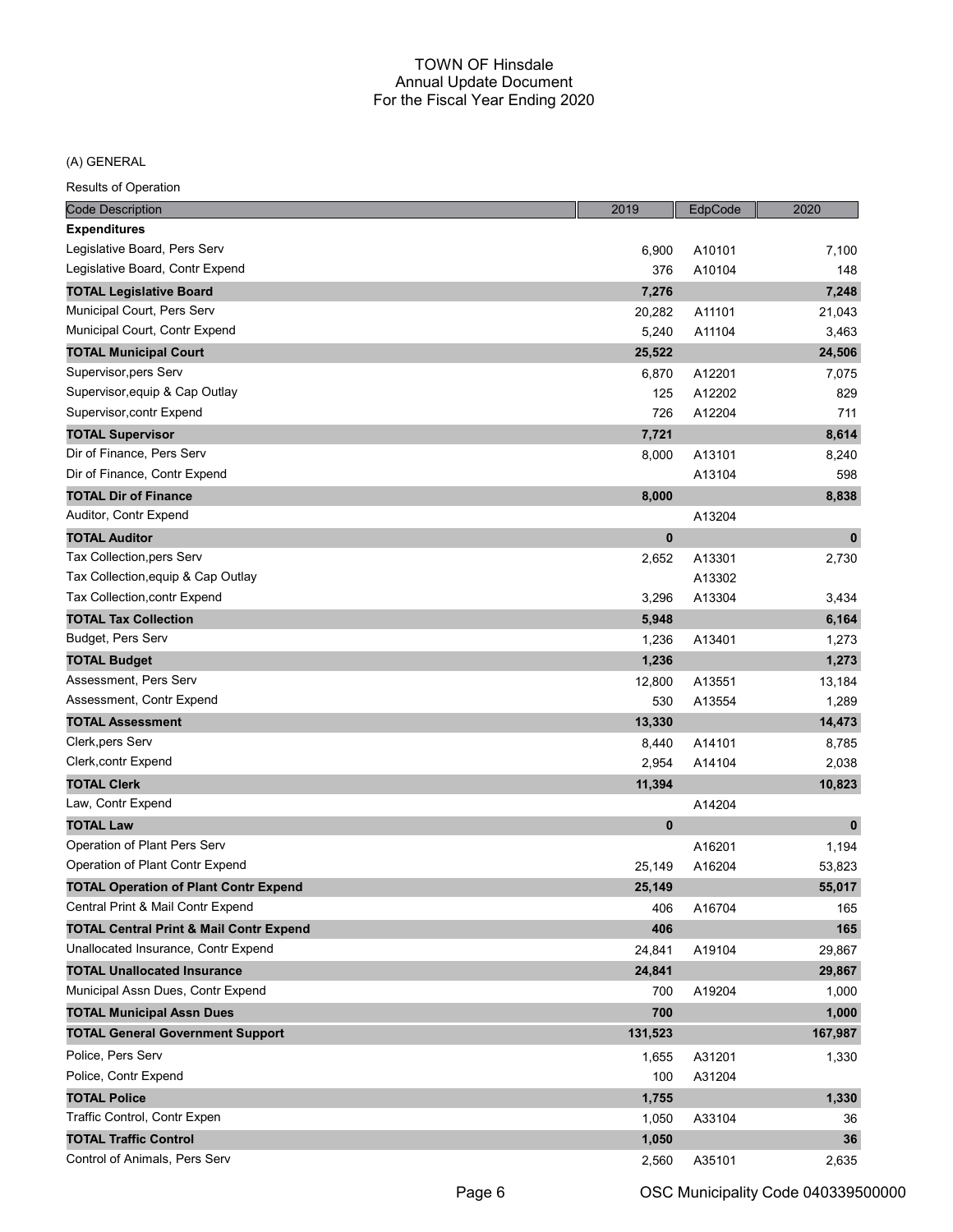(A) GENERAL

| <b>Code Description</b>                           | 2019      | EdpCode | 2020        |
|---------------------------------------------------|-----------|---------|-------------|
| <b>Expenditures</b>                               |           |         |             |
| Control of Animals, Contr Expend                  | 2,424     | A35104  | 595         |
| <b>TOTAL Control of Animals</b>                   | 4,984     |         | 3,230       |
| Safety Inspection, Pers Serv                      | 7,305     | A36201  | 7,500       |
| Safety Inspection, Contr Expend                   | 540       | A36204  | 157         |
| <b>TOTAL Safety Inspection</b>                    | 7,845     |         | 7,657       |
| <b>TOTAL Public Safety</b>                        | 15,633    |         | 12,253      |
| Registrar of Vital Stat Contr Expend              | 584       | A40204  | 694         |
| <b>TOTAL Registrar of Vital Stat Contr Expend</b> | 584       |         | 694         |
| <b>TOTAL Health</b>                               | 584       |         | 694         |
| Street Admin, Pers Serv                           | 43,384    | A50101  | 43,384      |
| Street Admin, Contr Expend                        | 445       | A50104  | 455         |
| <b>TOTAL Street Admin</b>                         | 43,829    |         | 43,839      |
| Street Lighting, Contr Expend                     | 7,541     | A51824  | 7,459       |
| <b>TOTAL Street Lighting</b>                      | 7,541     |         | 7,459       |
| Sidewalks, Equip & Cap Outlay                     |           | A54102  |             |
| Sidewalks, Contr Expend                           | 5,520     | A54104  | 11,910      |
| <b>TOTAL Sidewalks</b>                            | 5,520     |         | 11,910      |
| <b>TOTAL Transportation</b>                       | 56,890    |         | 63,207      |
| Veterans Service, Contr Expend                    |           | A65104  | 275         |
| <b>TOTAL Veterans Service</b>                     | $\bf{0}$  |         | 275         |
| Programs For Aging, Contr Expend                  | 1,728     | A67724  | 875         |
| <b>TOTAL Programs For Aging</b>                   | 1,728     |         | 875         |
| <b>TOTAL Economic Assistance And Opportunity</b>  | 1,728     |         | 1,150       |
| Parks, Contr Expend                               | 3,005     | A71104  | 1,086       |
| <b>TOTAL Parks</b>                                | 3,005     |         | 1,086       |
| Playgr & Rec Centers, Pers Serv                   |           | A71401  | 750         |
| Playgr & Rec Centers, Equip & Cap Outlay          |           | A71402  |             |
| Playgr & Rec Centers, Contr Expend                | 2,354     | A71404  | 2,144       |
| <b>TOTAL Playgr &amp; Rec Centers</b>             | 2,354     |         | 2,894       |
| Band Concerts, Contr Expend                       | 300       | A72704  | 250         |
| <b>TOTAL Band Concerts</b>                        | 300       |         | 250         |
| Historian, Pers Serv                              | 515       | A75101  | 530         |
| Historian, Contr Expend                           | 1,714     | A75104  | 500         |
| <b>TOTAL Historian</b>                            | 2,229     |         | 1,030       |
| <b>TOTAL Culture And Recreation</b>               | 7,888     |         | 5,260       |
| Planning, Contr Expend                            |           | A80204  |             |
| <b>TOTAL Planning</b>                             | $\pmb{0}$ |         | $\mathbf 0$ |
| Shade Tree, Contr Expend                          | 1,394     | A85604  |             |
| <b>TOTAL Shade Tree</b>                           | 1,394     |         | $\mathbf 0$ |
| Cemetery, Contr Expend                            | 450       | A88104  | 200         |
| <b>TOTAL Cemetery</b>                             | 450       |         | 200         |
| <b>TOTAL Home And Community Services</b>          | 1,844     |         | 200         |
| <b>State Retirement System</b>                    | 6,982     | A90108  | 7,478       |
| Social Security, Employer Cont                    | 9,572     | A90308  | 9,916       |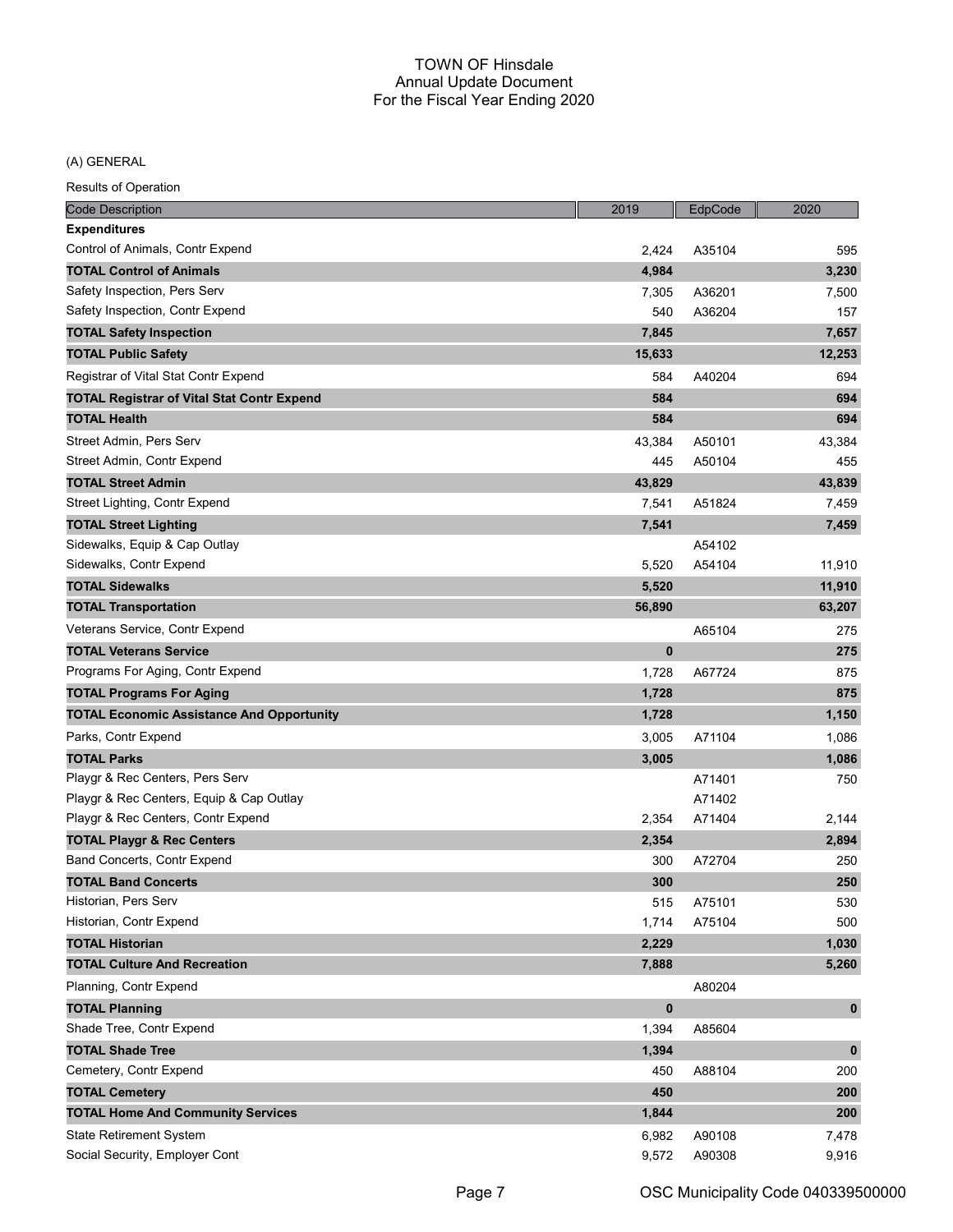## (A) GENERAL

| <b>Code Description</b>                         | 2019    | EdpCode | 2020         |
|-------------------------------------------------|---------|---------|--------------|
| <b>Expenditures</b>                             |         |         |              |
| Worker's Compensation, Empl Bnfts               | 13,248  | A90408  | 14,440       |
| Unemployment Insurance, Empl Bnfts              | 241     | A90508  | 233          |
| Hospital & Medical (dental) Ins, Empl Bnft      | 1,750   | A90608  | 1,750        |
| <b>TOTAL Employee Benefits</b>                  | 31,793  |         | 33,817       |
| Debt Principal, Installment Bonds               | 7,000   | A97206  | 7,000        |
| <b>TOTAL Debt Principal</b>                     | 7,000   |         | 7,000        |
| Debt Interest, Installment Bonds                | 420     | A97207  | 210          |
| <b>TOTAL Debt Interest</b>                      | 420     |         | 210          |
| <b>TOTAL Expenditures</b>                       | 255,303 |         | 291,778      |
| Transfers, Capital Projects Fund                | 100,000 | A99509  |              |
| <b>TOTAL Operating Transfers</b>                | 100,000 |         | $\mathbf{0}$ |
| <b>TOTAL Other Uses</b>                         | 100,000 |         | $\bf{0}$     |
| <b>TOTAL Detail Expenditures And Other Uses</b> | 355,303 |         | 291,778      |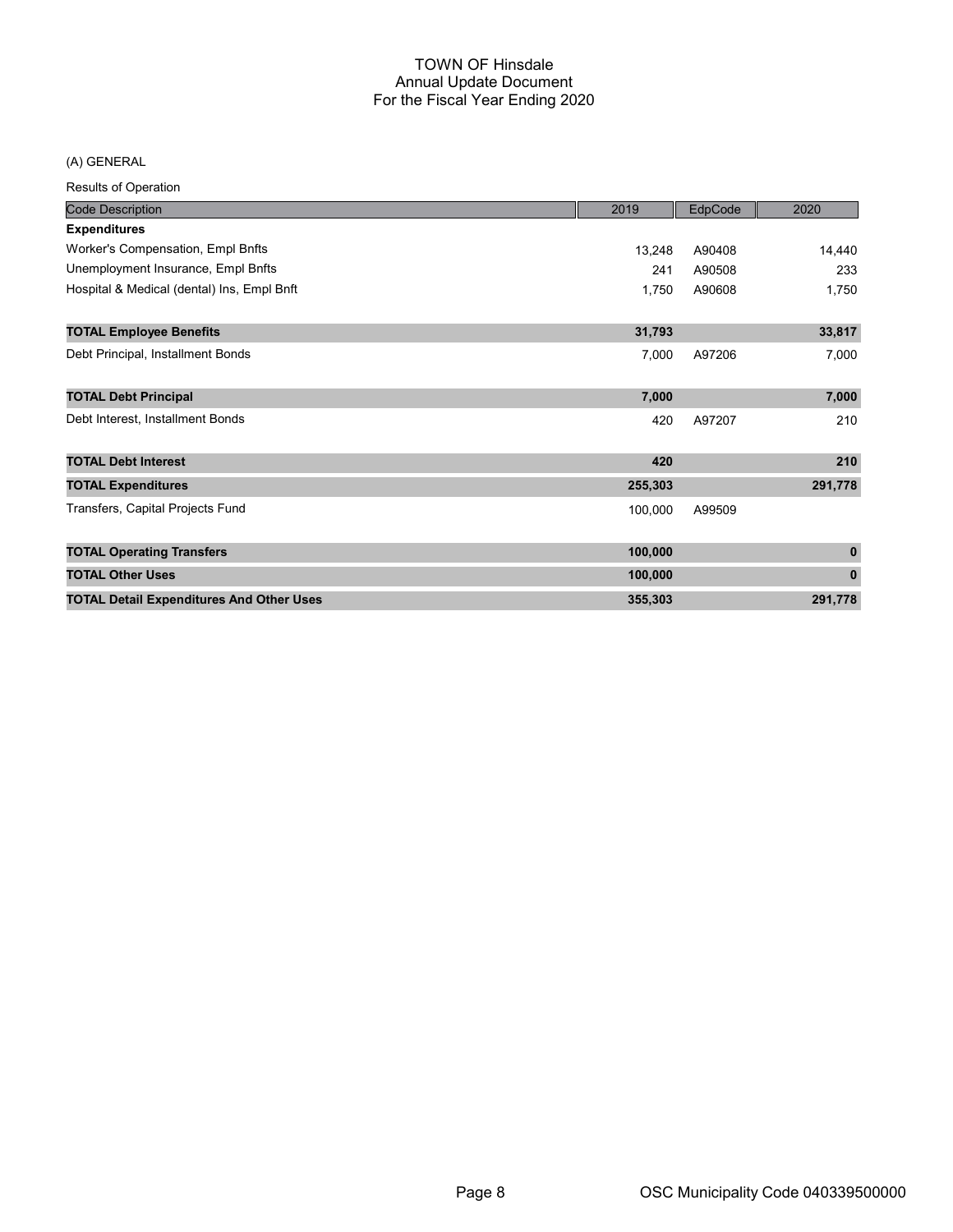(A) GENERAL

Analysis of Changes in Fund Balance

| <b>Code Description</b>                    | 2019    | EdpCode | 2020    |
|--------------------------------------------|---------|---------|---------|
| Analysis of Changes in Fund Balance        |         |         |         |
| <b>Fund Balance - Beginning of Year</b>    | 382.738 | A8021   | 463,335 |
| <b>Restated Fund Balance - Beg of Year</b> | 382.738 | A8022   | 463,335 |
| ADD - REVENUES AND OTHER SOURCES           | 435.901 |         | 578,162 |
| DEDUCT - EXPENDITURES AND OTHER USES       | 355.303 |         | 291,778 |
| <b>Fund Balance - End of Year</b>          | 463.335 | A8029   | 749.719 |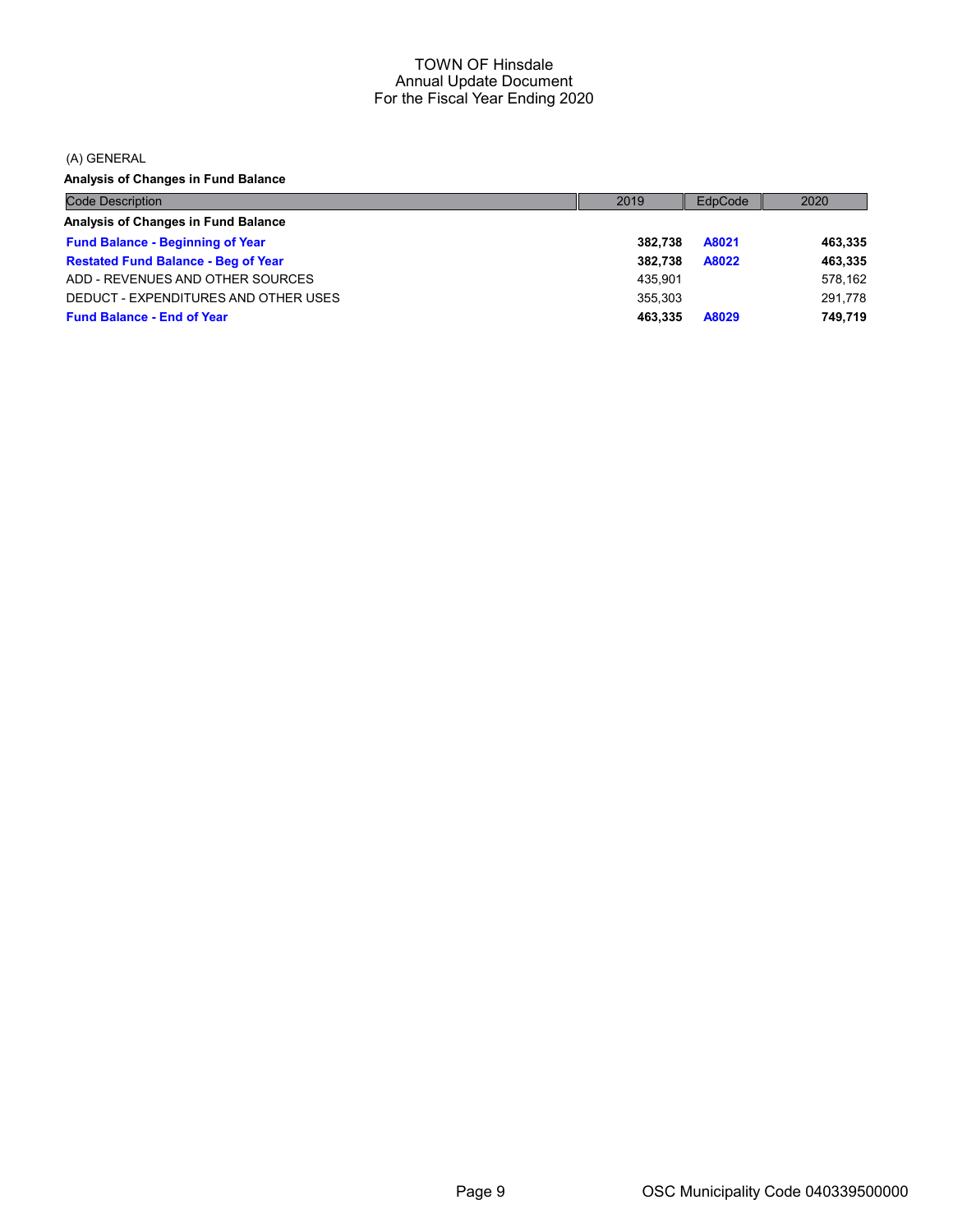## (A) GENERAL

Budget Summary

| <b>Code Description</b>                           | 2020    | EdpCode | 2021    |
|---------------------------------------------------|---------|---------|---------|
| <b>Estimated Revenues</b>                         |         |         |         |
| Est Rev - Real Property Taxes                     | 71,402  | A1049N  | 71,402  |
| Est Rev - Real Property Tax Items                 | 7.288   | A1099N  | 7.041   |
| Est Rev - Non Property Tax Items                  | 174,500 | A1199N  | 179,000 |
| Est Rev - Departmental Income                     | 1,225   | A1299N  | 1,000   |
| Est Rev - Use of Money And Property               | 850     | A2499N  | 850     |
| Est Rev - Licenses And Permits                    | 4,580   | A2599N  | 4,830   |
| Est Rev - Fines And Forfeitures                   | 27,000  | A2649N  | 27,000  |
| Est Rev - State Aid                               | 28,500  | A3099N  | 28,500  |
| <b>TOTAL Estimated Revenues</b>                   | 315,345 |         | 319,623 |
| Appropriated Fund Balance                         | 36,915  | A599N   | 39,194  |
| <b>TOTAL Estimated Other Sources</b>              | 36,915  |         | 39,194  |
| <b>TOTAL Estimated Revenues And Other Sources</b> | 352,260 |         | 358,817 |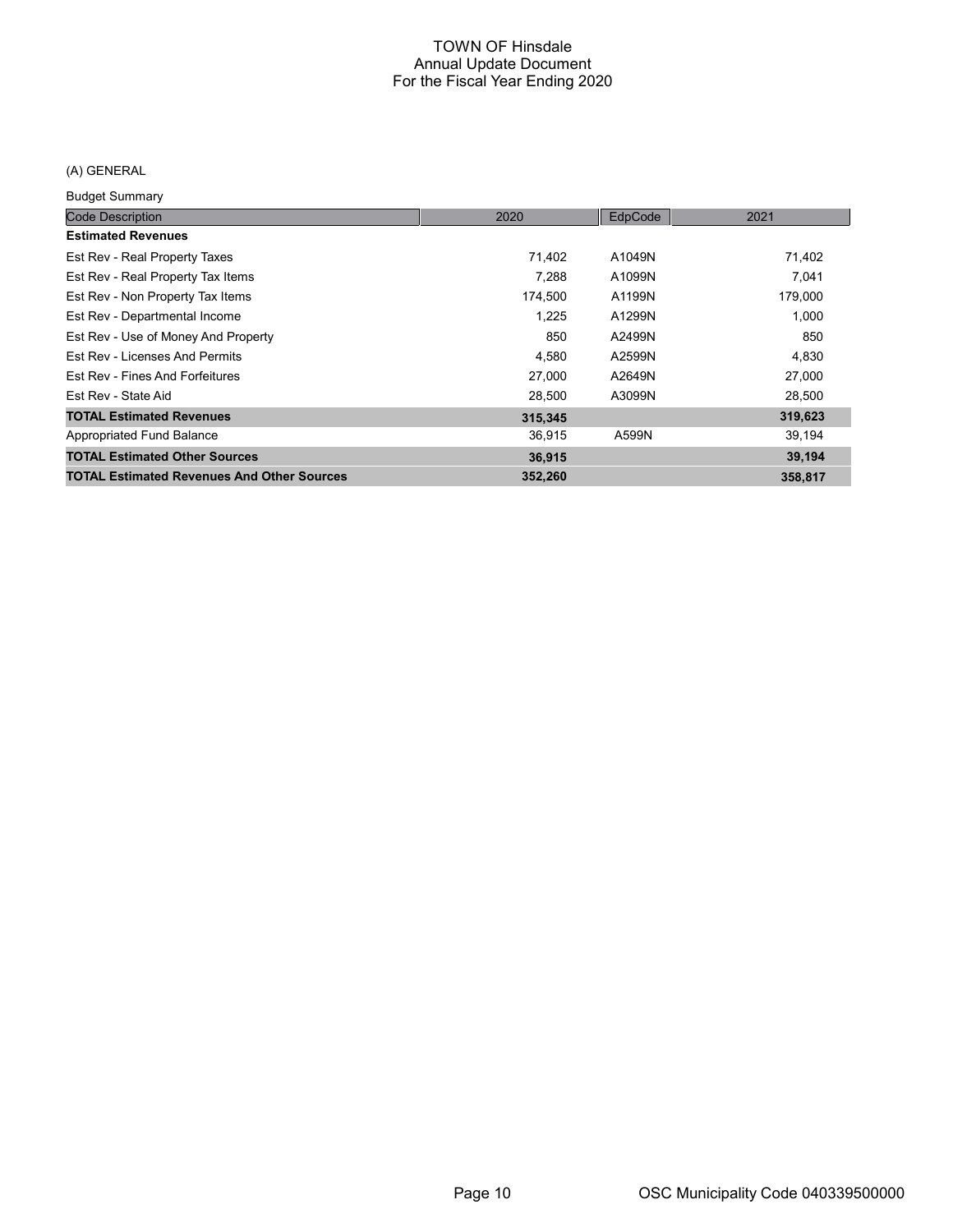## (A) GENERAL

Budget Summary

| <b>Code Description</b>                    | 2020    | EdpCode | 2021    |
|--------------------------------------------|---------|---------|---------|
| <b>Appropriations</b>                      |         |         |         |
| App - General Government Support           | 204.002 | A1999N  | 208,683 |
| App - Public Safety                        | 17.585  | A3999N  | 18,015  |
| App - Health                               | 400     | A4999N  | 500     |
| App - Transportation                       | 65,884  | A5999N  | 71,200  |
| App - Economic Assistance And Opportunity  | 2,275   | A6999N  | 3,400   |
| App - Culture And Recreation               | 16.380  | A7999N  | 16,600  |
| App - Home And Community Services          | 4.450   | A8999N  | 4,450   |
| App - Employee Benefits                    | 34,074  | A9199N  | 35,969  |
| App - Debt Service                         | 7.210   | A9899N  | 0       |
| <b>TOTAL Appropriations</b>                | 352,260 |         | 358,817 |
| <b>TOTAL Appropriations And Other Uses</b> | 352,260 |         | 358.817 |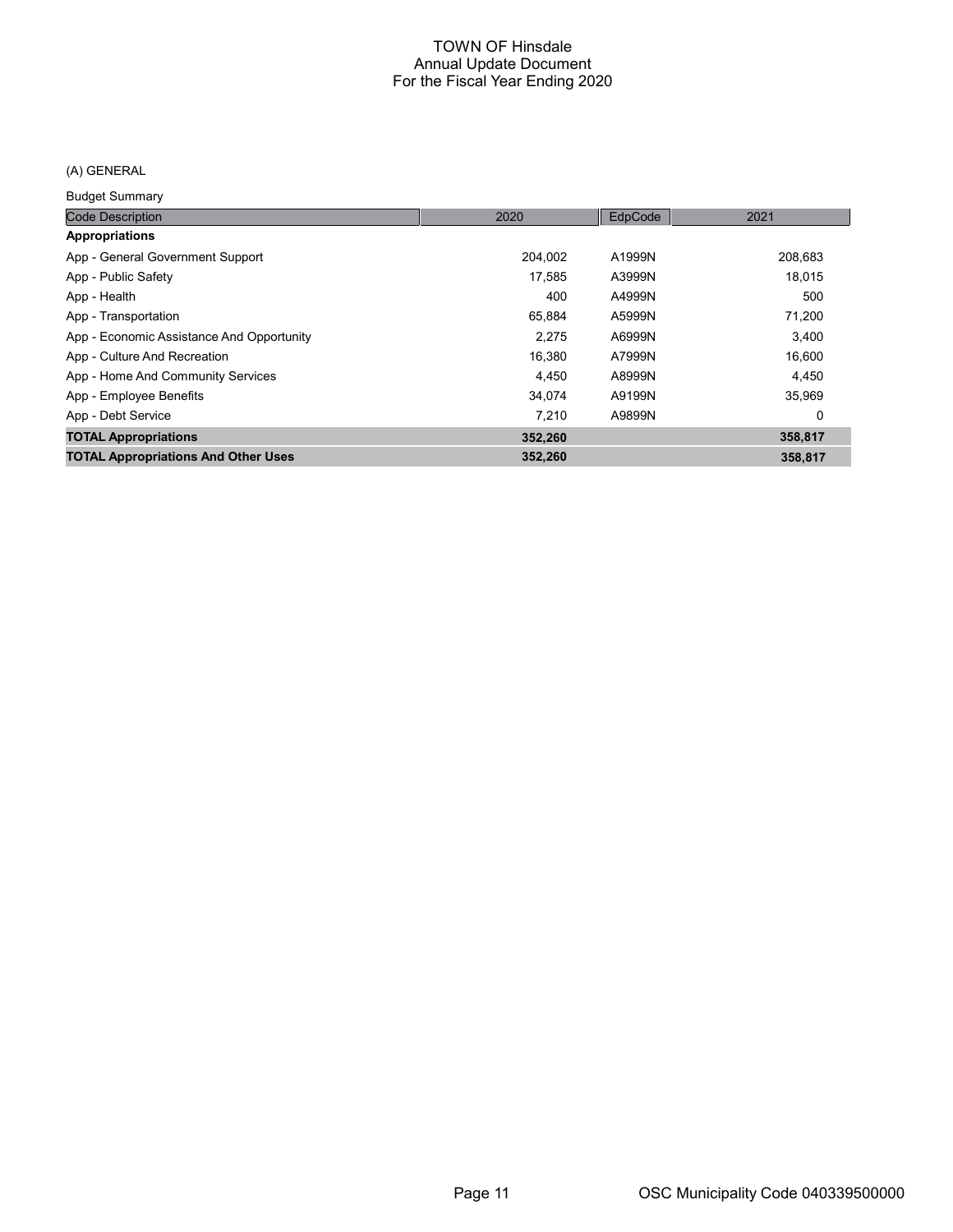## (DA) HIGHWAY-TOWN-WIDE

| <b>Balance Sheet</b>                                   |         |         |              |
|--------------------------------------------------------|---------|---------|--------------|
| <b>Code Description</b>                                | 2019    | EdpCode | 2020         |
| <b>Assets</b>                                          |         |         |              |
| Cash                                                   | 408,302 | DA200   | 352,284      |
| <b>TOTAL Cash</b>                                      | 408,302 |         | 352,284      |
| Due From Other Funds                                   |         | DA391   |              |
| <b>TOTAL Due From Other Funds</b>                      | 0       |         | $\mathbf{0}$ |
| <b>TOTAL Assets and Deferred Outflows of Resources</b> | 408,302 |         | 352,284      |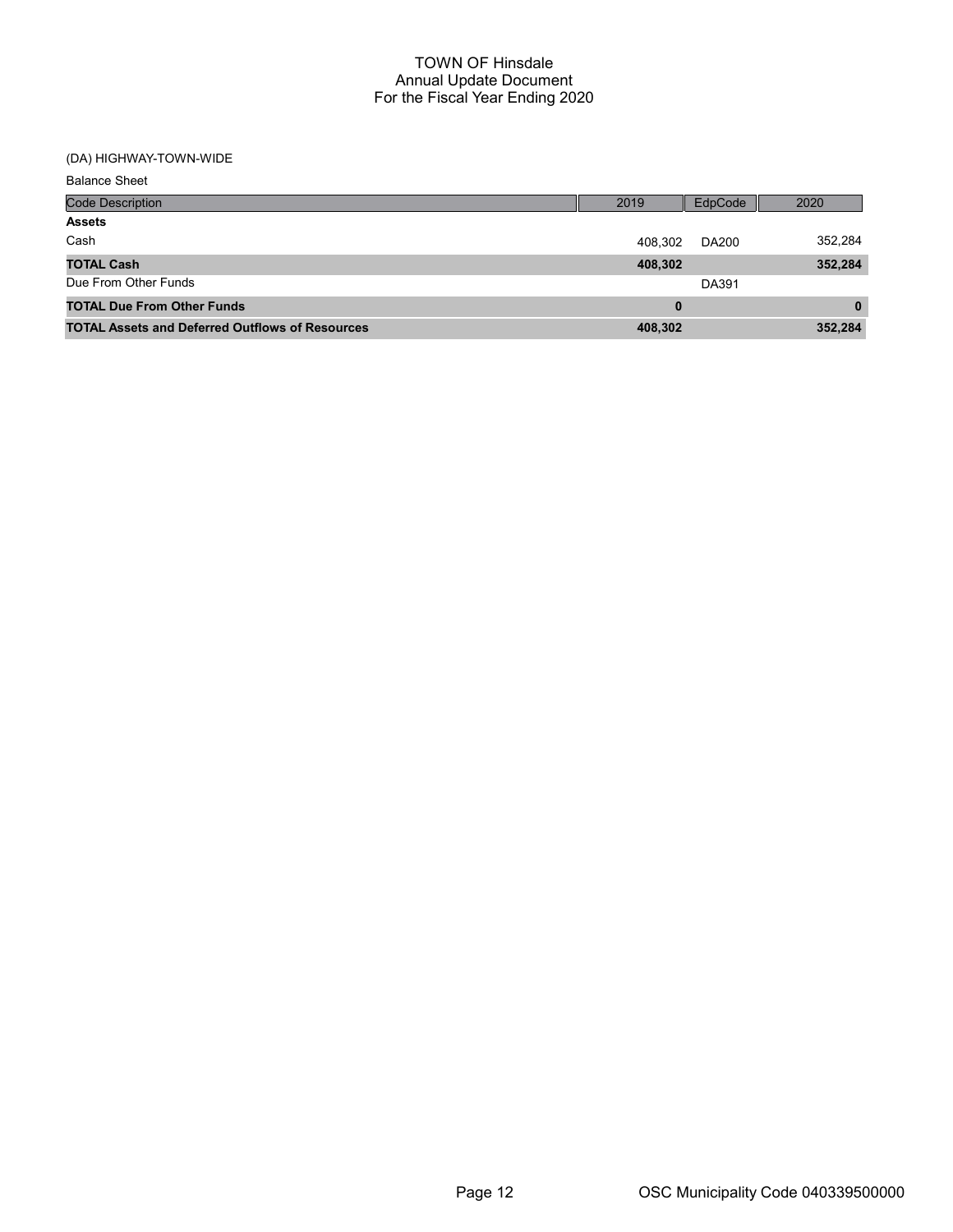## (DA) HIGHWAY-TOWN-WIDE

Balance Sheet

| <b>Code Description</b>                                                                           | 2019               | EdpCode               | 2020              |
|---------------------------------------------------------------------------------------------------|--------------------|-----------------------|-------------------|
| <b>Accounts Payable</b>                                                                           | 1.956              | DA600                 |                   |
| <b>TOTAL Accounts Payable</b>                                                                     | 1.956              |                       |                   |
| <b>TOTAL Liabilities</b>                                                                          | 1,956              |                       | $\bf{0}$          |
| <b>Fund Balance</b><br>Assigned Appropriated Fund Balance<br>Assigned Unappropriated Fund Balance | 101.434<br>304.912 | <b>DA914</b><br>DA915 | 91,942<br>260,342 |
| <b>TOTAL Assigned Fund Balance</b>                                                                | 406,346            |                       | 352,284           |
| <b>TOTAL Fund Balance</b>                                                                         | 406,346            |                       | 352,284           |
| <b>TOTAL Liabilities, Deferred Inflows And Fund Balance</b>                                       | 408.302            |                       | 352.284           |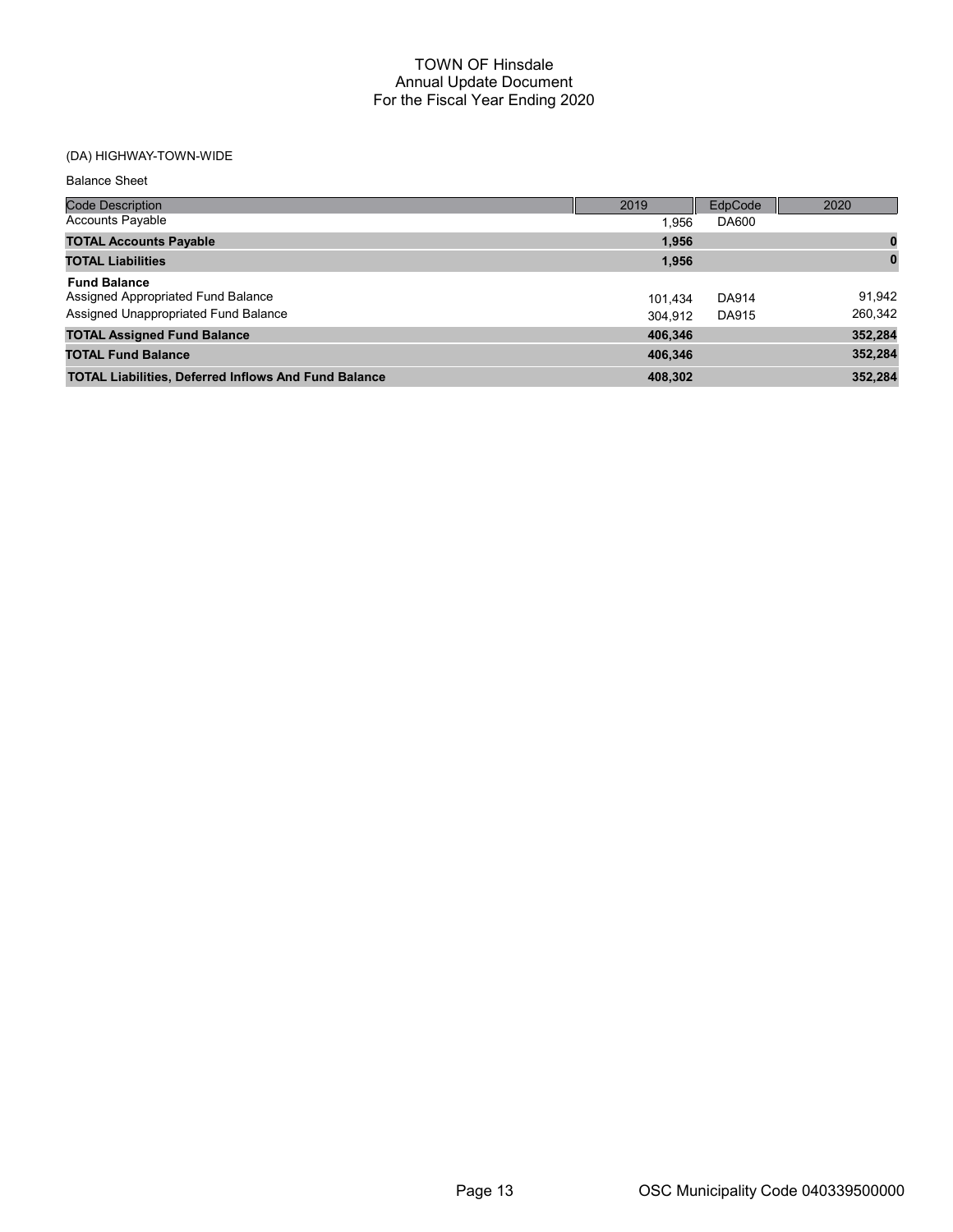## (DA) HIGHWAY-TOWN-WIDE

| <b>Results of Operation</b>                                                                  |           |         |              |
|----------------------------------------------------------------------------------------------|-----------|---------|--------------|
| <b>Code Description</b>                                                                      | 2019      | EdpCode | 2020         |
| <b>Revenues</b>                                                                              |           |         |              |
| <b>Real Property Taxes</b>                                                                   | 496,500   | DA1001  | 512,450      |
| <b>TOTAL Real Property Taxes</b>                                                             | 496,500   |         | 512,450      |
| Sales Tax (from County)                                                                      | 160,024   | DA1120  | 180,000      |
| <b>TOTAL Non Property Tax Items</b>                                                          | 160,024   |         | 180,000      |
| <b>Interest And Earnings</b>                                                                 | 660       | DA2401  | 684          |
| <b>TOTAL Use of Money And Property</b>                                                       | 660       |         | 684          |
| Sales of Scrap & Excess Materials                                                            |           | DA2650  | 379          |
| Sales, Other                                                                                 | 1.626     | DA2655  | 1.718        |
| Sales of Equipment                                                                           | 8,599     | DA2665  | 18,140       |
| <b>Insurance Recoveries</b>                                                                  |           | DA2680  |              |
| <b>TOTAL Sale of Property And Compensation For Loss</b>                                      | 10,225    |         | 20,237       |
| St Aid, Consolidated Highway Aid                                                             | 146,985   | DA3501  | 173,207      |
| St Aid, Other Transportation<br>Additional Description 2019 NYS Shared Service Reimbursement |           | DA3589  | 1,167        |
| St Aid, Highway Cap Projects<br><b>Additional Description NYSDOT Grant</b>                   | 218,460   | DA3591  | 131,540      |
| <b>TOTAL State Aid</b>                                                                       | 365,446   |         | 305,914      |
| Fed Aid Transp Cap Proj                                                                      |           | DA4597  |              |
| Fed Aid Emer Disaster Assist                                                                 |           | DA4960  |              |
| <b>TOTAL Federal Aid</b>                                                                     | $\bf{0}$  |         | $\mathbf{0}$ |
| <b>TOTAL Revenues</b>                                                                        | 1,032,854 |         | 1,019,285    |
| <b>TOTAL Detail Revenues And Other Sources</b>                                               | 1,032,854 |         | 1,019,285    |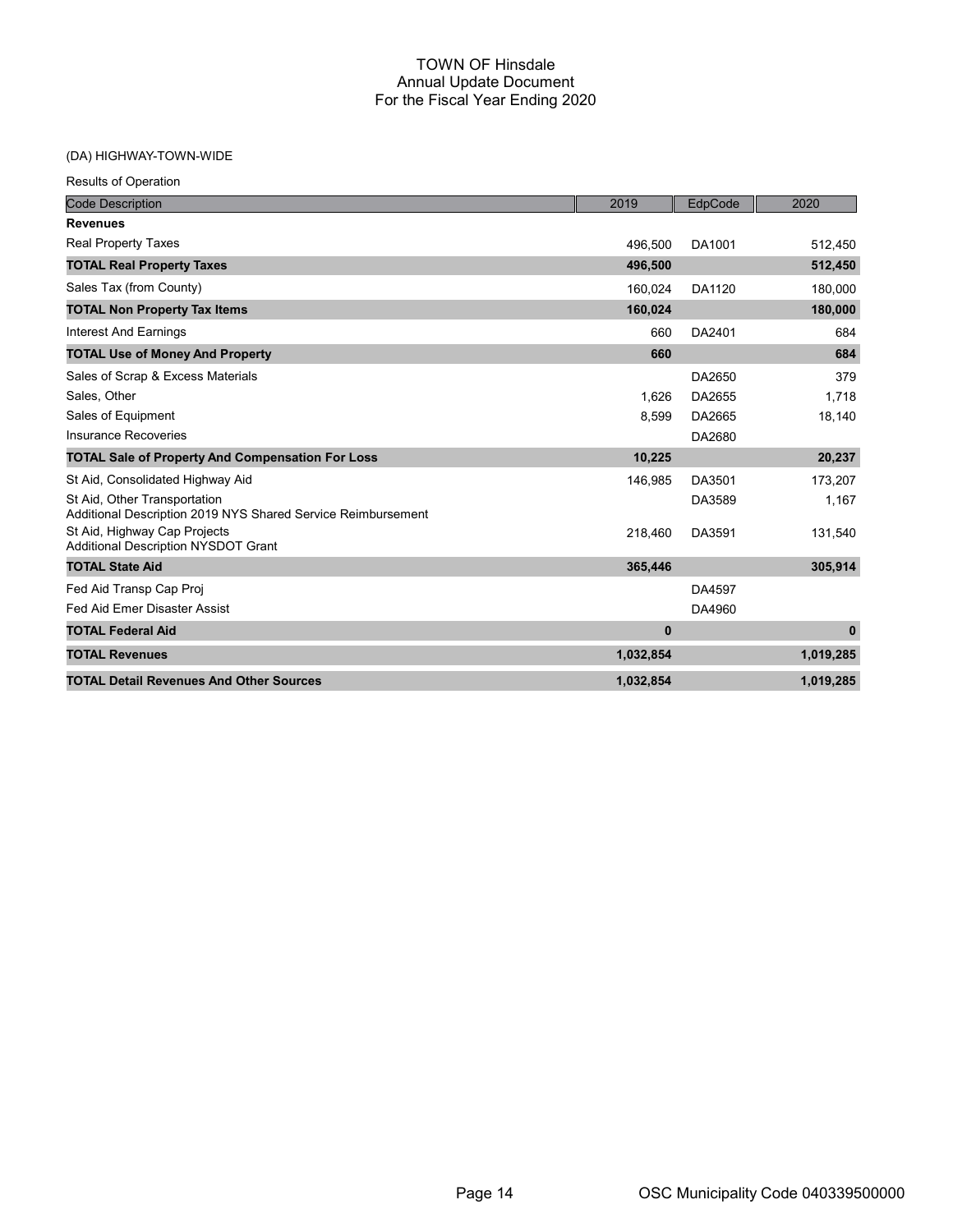## (DA) HIGHWAY-TOWN-WIDE

| <b>Code Description</b>                         | 2019     | EdpCode | 2020         |
|-------------------------------------------------|----------|---------|--------------|
| <b>Expenditures</b>                             |          |         |              |
| Maint of Streets, Pers Serv                     | 94,530   | DA51101 | 136,048      |
| Maint of Streets, Contr Expend                  | 36,558   | DA51104 | 150,231      |
| <b>TOTAL Maint of Streets</b>                   | 131,087  |         | 286,279      |
| Perm Improve Highway, Equip & Cap Outlay        | 146,985  | DA51122 | 173,207      |
| <b>TOTAL Perm Improve Highway</b>               | 146,985  |         | 173,207      |
| Maint of Bridges, Contr Expend                  |          | DA51204 | 10,578       |
| <b>TOTAL Maint of Bridges</b>                   | $\bf{0}$ |         | 10,578       |
| Machinery, Equip & Cap Outlay                   | 217,460  | DA51302 | 255,543      |
| Machinery, Contr Expend                         | 46,032   | DA51304 | 53,614       |
| <b>TOTAL Machinery</b>                          | 263,492  |         | 309,157      |
| Snow Removal, Pers Serv                         | 105,556  | DA51421 | 111,145      |
| Snow Removal, Contr Expend                      | 39,368   | DA51424 | 44,963       |
| <b>TOTAL Snow Removal</b>                       | 144,924  |         | 156,108      |
| <b>TOTAL Transportation</b>                     | 686,489  |         | 935,329      |
| State Retirement, Empl Bnfts                    | 33,240   | DA90108 | 34,224       |
| Social Security, Empl Bnfts                     | 17,704   | DA90308 | 19,110       |
| Worker's Compensation, Empl Bnfts               | 25,577   | DA90408 | 26,653       |
| Unemployment Insurance, Empl Bnfts              | 346      | DA90508 | 282          |
| Hospital & Medical (dental) Ins, Empl Bnft      | 49,853   | DA90608 | 57,749       |
| <b>TOTAL Employee Benefits</b>                  | 126,720  |         | 138,018      |
| Debt Principal, Installment Bonds               |          | DA97206 |              |
| Debt Principal, Install PurcH. Debt             | 24,516   | DA97856 |              |
| <b>TOTAL Debt Principal</b>                     | 24,516   |         | $\mathbf{0}$ |
| Debt Interest, Installment Bonds                |          | DA97207 |              |
| Debt Interest, InstalL. Purch Debt              | 759      | DA97857 |              |
| <b>TOTAL Debt Interest</b>                      | 759      |         | $\mathbf{0}$ |
| <b>TOTAL Expenditures</b>                       | 838,484  |         | 1,073,347    |
| <b>TOTAL Detail Expenditures And Other Uses</b> | 838,484  |         | 1,073,347    |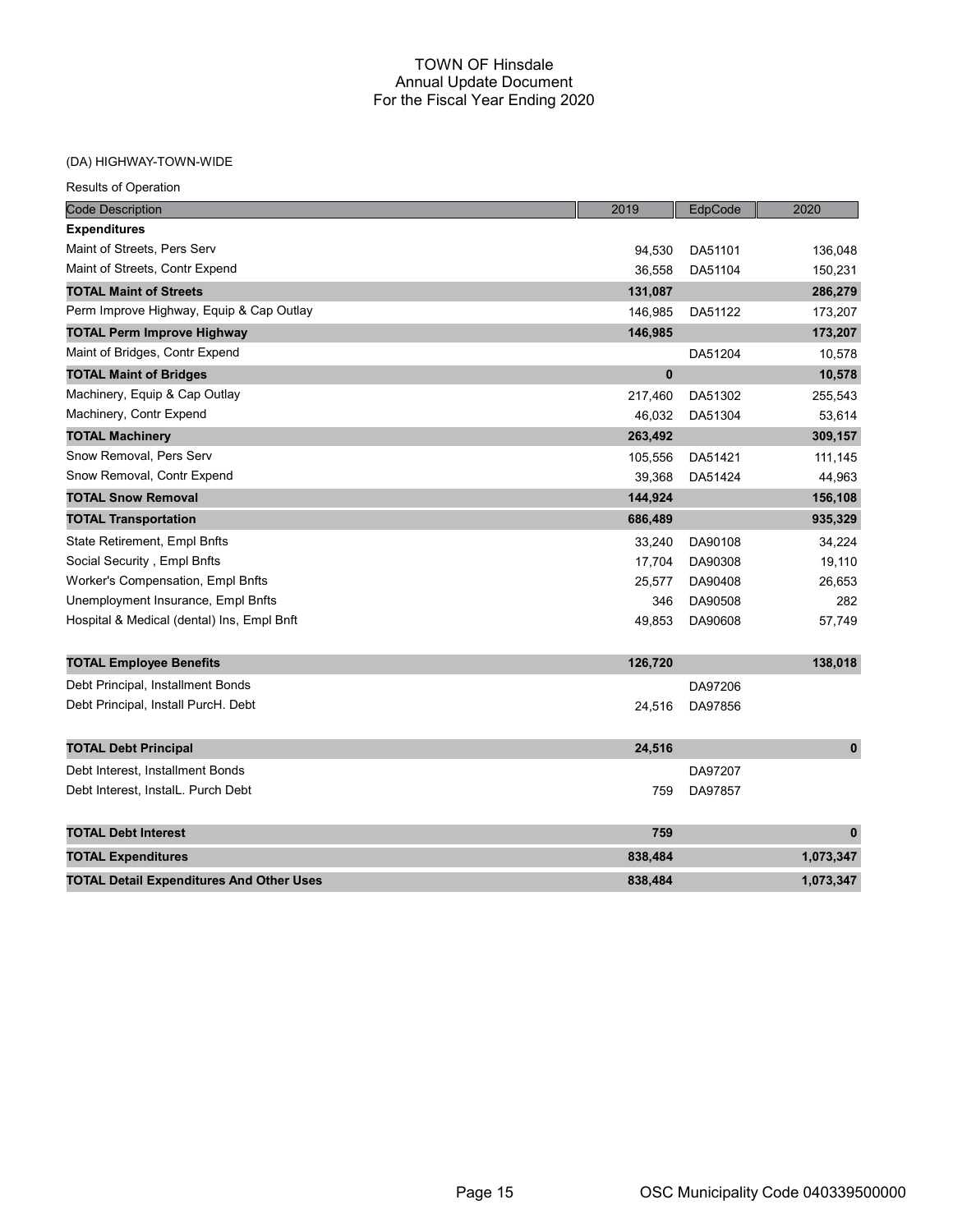#### (DA) HIGHWAY-TOWN-WIDE

## Analysis of Changes in Fund Balance

| <b>Code Description</b>                    | 2019      | EdpCode       | 2020      |
|--------------------------------------------|-----------|---------------|-----------|
| Analysis of Changes in Fund Balance        |           |               |           |
| <b>Fund Balance - Beginning of Year</b>    | 211.976   | <b>DA8021</b> | 406,346   |
| <b>Restated Fund Balance - Beg of Year</b> | 211.976   | <b>DA8022</b> | 406,346   |
| ADD - REVENUES AND OTHER SOURCES           | 1.032.854 |               | 1,019,285 |
| DEDUCT - EXPENDITURES AND OTHER USES       | 838.484   |               | 1.073.347 |
| <b>Fund Balance - End of Year</b>          | 406.346   | <b>DA8029</b> | 352,284   |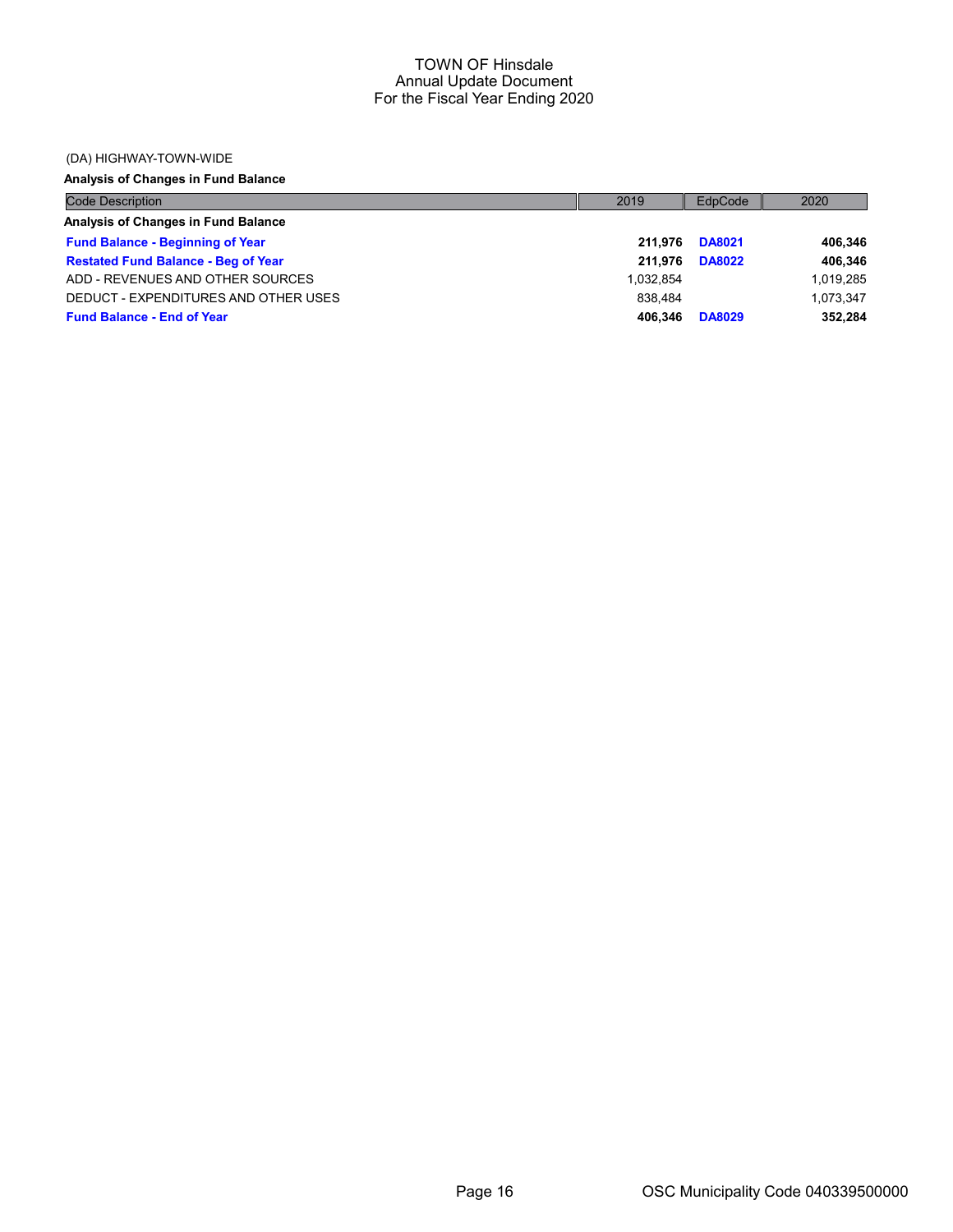## (DA) HIGHWAY-TOWN-WIDE

| <b>Budget Summary</b>                             |           |                |         |
|---------------------------------------------------|-----------|----------------|---------|
| <b>Code Description</b>                           | 2020      | EdpCode        | 2021    |
| <b>Estimated Revenues</b>                         |           |                |         |
| Est Rev - Real Property Taxes                     | 512,450   | DA1049N        | 522,195 |
| Est Rev - Non Property Tax Items                  | 160,000   | <b>DA1199N</b> | 160,000 |
| Est Rev - Departmental Income                     | 1,000     | DA1299N        | 0       |
| Est Rev - Use of Money And Property               |           | DA2499N        | 1,000   |
| Est Rev - Sale of Prop And Comp For Loss          | 1,000     | DA2699N        | 9,000   |
| Est Rev - Miscellaneous Local Sources             | 0         | DA2799N        | 0       |
| Est Rev - State Aid                               | 256,540   | DA3099N        | 125,000 |
| <b>TOTAL Estimated Revenues</b>                   | 930,990   |                | 817,195 |
| <b>Obligations Authorized</b>                     |           | <b>DA530N</b>  | 90,000  |
| <b>Appropriated Fund Balance</b>                  | 101,434   | <b>DA599N</b>  | 91,942  |
| <b>TOTAL Estimated Other Sources</b>              | 101,434   |                | 181,942 |
| <b>TOTAL Estimated Revenues And Other Sources</b> | 1,032,424 |                | 999,137 |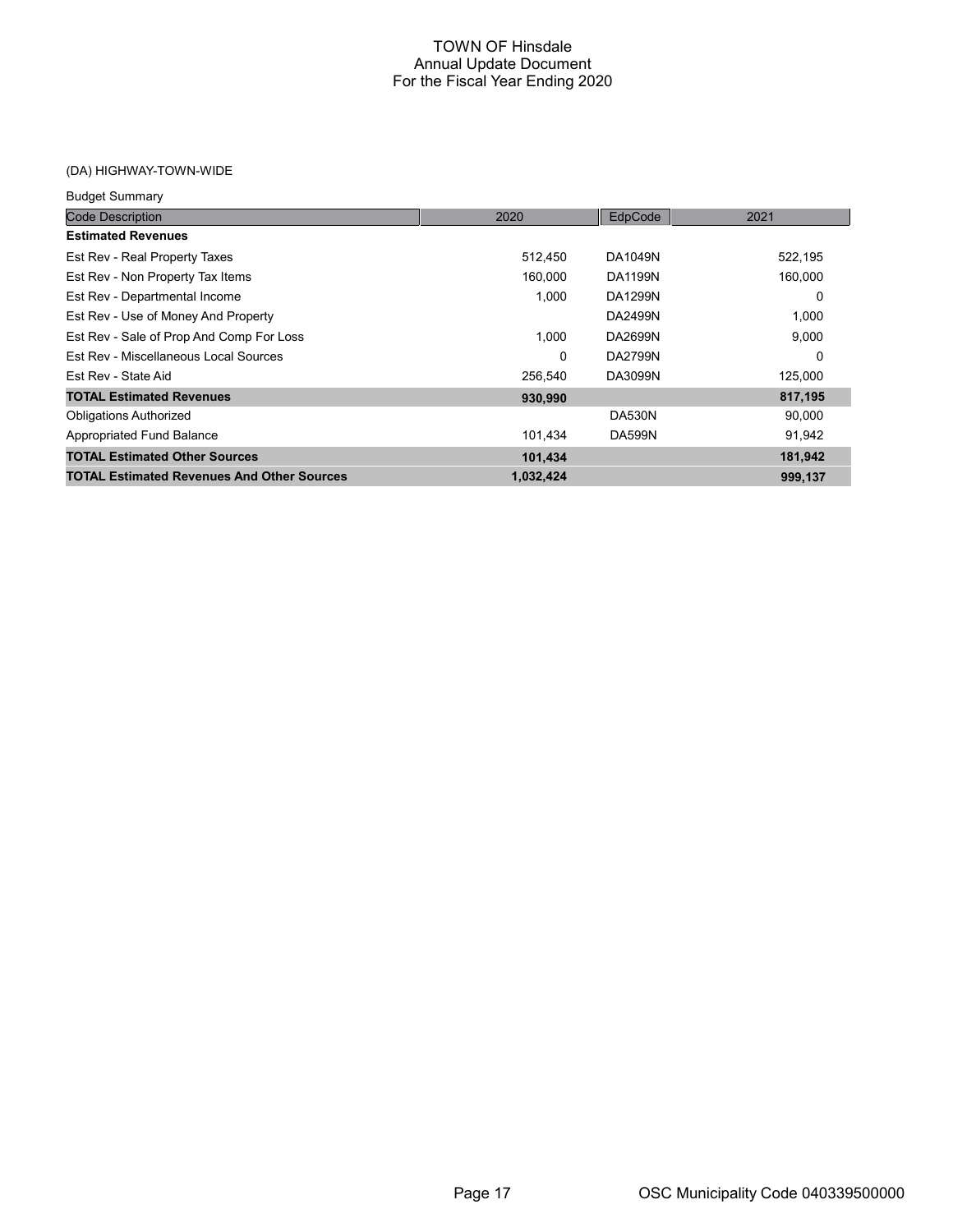## (DA) HIGHWAY-TOWN-WIDE

| <b>Budget Summary</b>                      |           |         |         |
|--------------------------------------------|-----------|---------|---------|
| <b>Code Description</b>                    | 2020      | EdpCode | 2021    |
| <b>Appropriations</b>                      |           |         |         |
| App - Transportation                       | 886.430   | DA5999N | 845.482 |
| App - Employee Benefits                    | 145.994   | DA9199N | 153,655 |
| App - Debt Service                         | 0         | DA9899N | 0       |
| <b>TOTAL Appropriations</b>                | 1,032,424 |         | 999,137 |
| <b>TOTAL Appropriations And Other Uses</b> | 1,032,424 |         | 999,137 |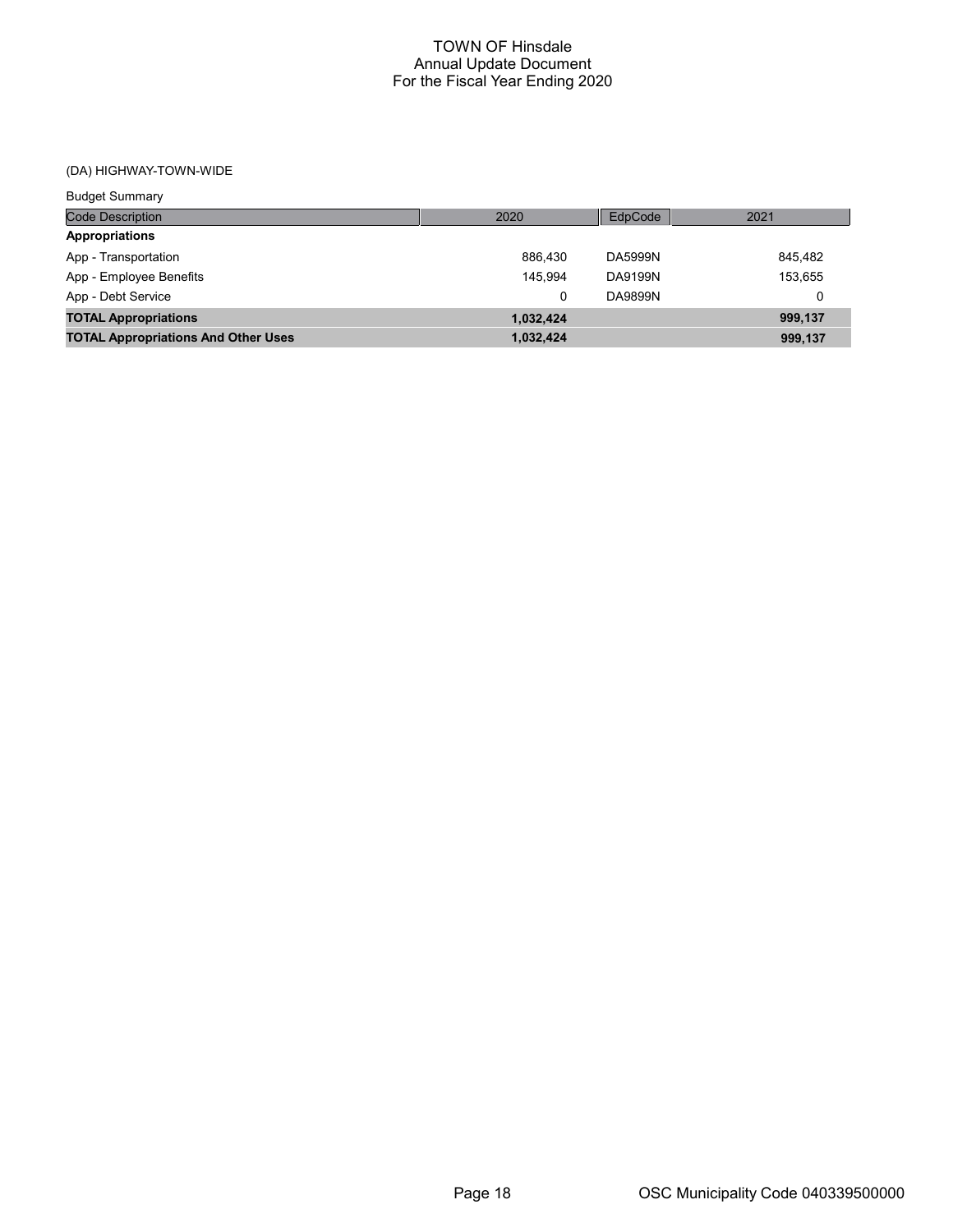(H) CAPITAL PROJECTS

| <b>Balance Sheet</b>                                   |        |                  |      |
|--------------------------------------------------------|--------|------------------|------|
| <b>Code Description</b>                                | 2019   | EdpCode          | 2020 |
| <b>Assets</b>                                          |        |                  |      |
| Cash                                                   | 39.400 | H <sub>200</sub> |      |
| <b>TOTAL Cash</b>                                      | 39.400 |                  | 0    |
| <b>TOTAL Assets and Deferred Outflows of Resources</b> | 39,400 |                  | 0    |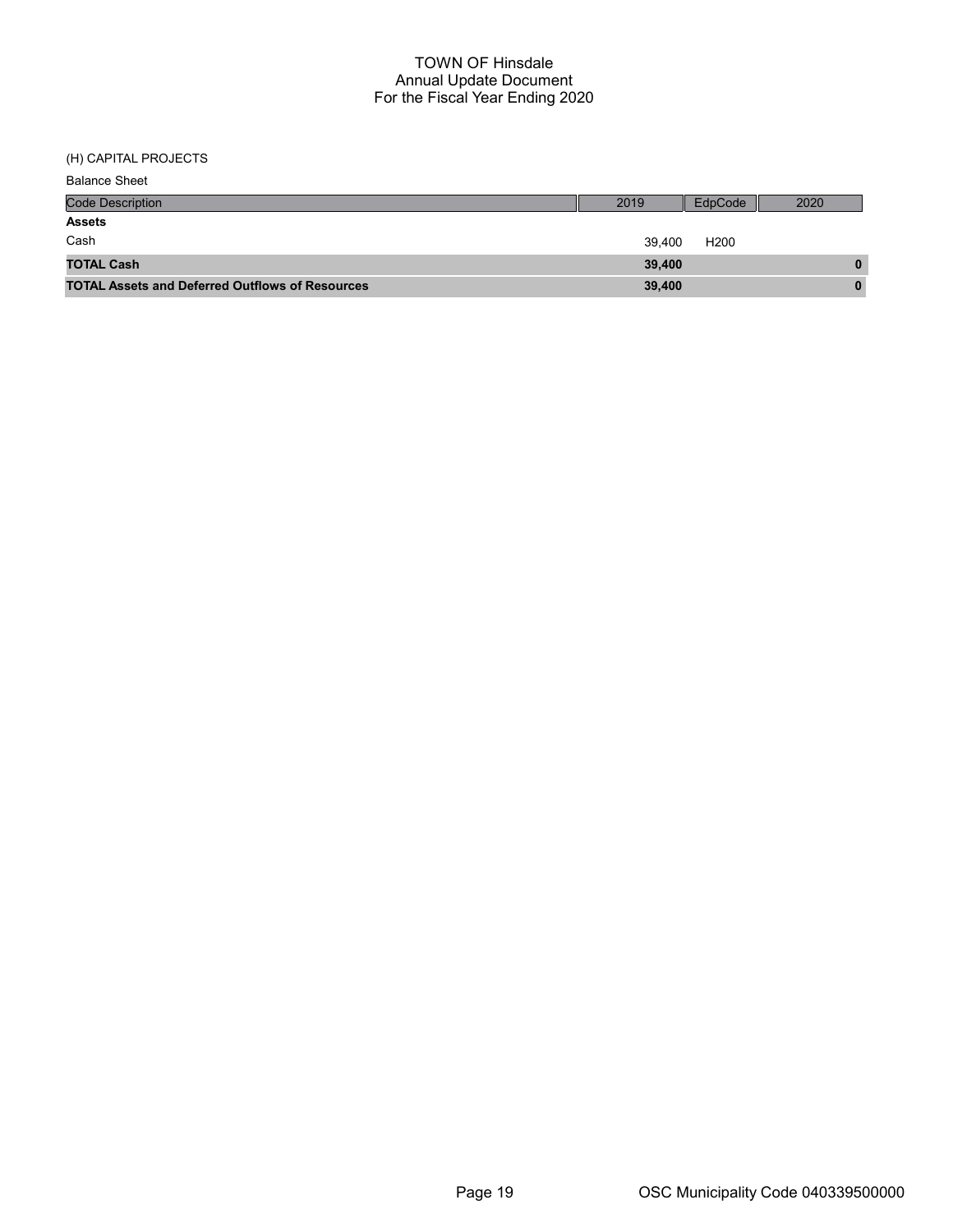## (H) CAPITAL PROJECTS

| <b>Balance Sheet</b>                                        |          |         |      |
|-------------------------------------------------------------|----------|---------|------|
| <b>Code Description</b>                                     | 2019     | EdpCode | 2020 |
| <b>Fund Balance</b><br><b>Capital Reserve</b>               |          | H878    |      |
| <b>TOTAL Restricted Fund Balance</b>                        | $\bf{0}$ |         |      |
| Assigned Appropriated Fund Balance                          | 39.400   | H914    |      |
| <b>TOTAL Assigned Fund Balance</b>                          | 39,400   |         |      |
| <b>TOTAL Fund Balance</b>                                   | 39,400   |         |      |
| <b>TOTAL Liabilities, Deferred Inflows And Fund Balance</b> | 39,400   |         |      |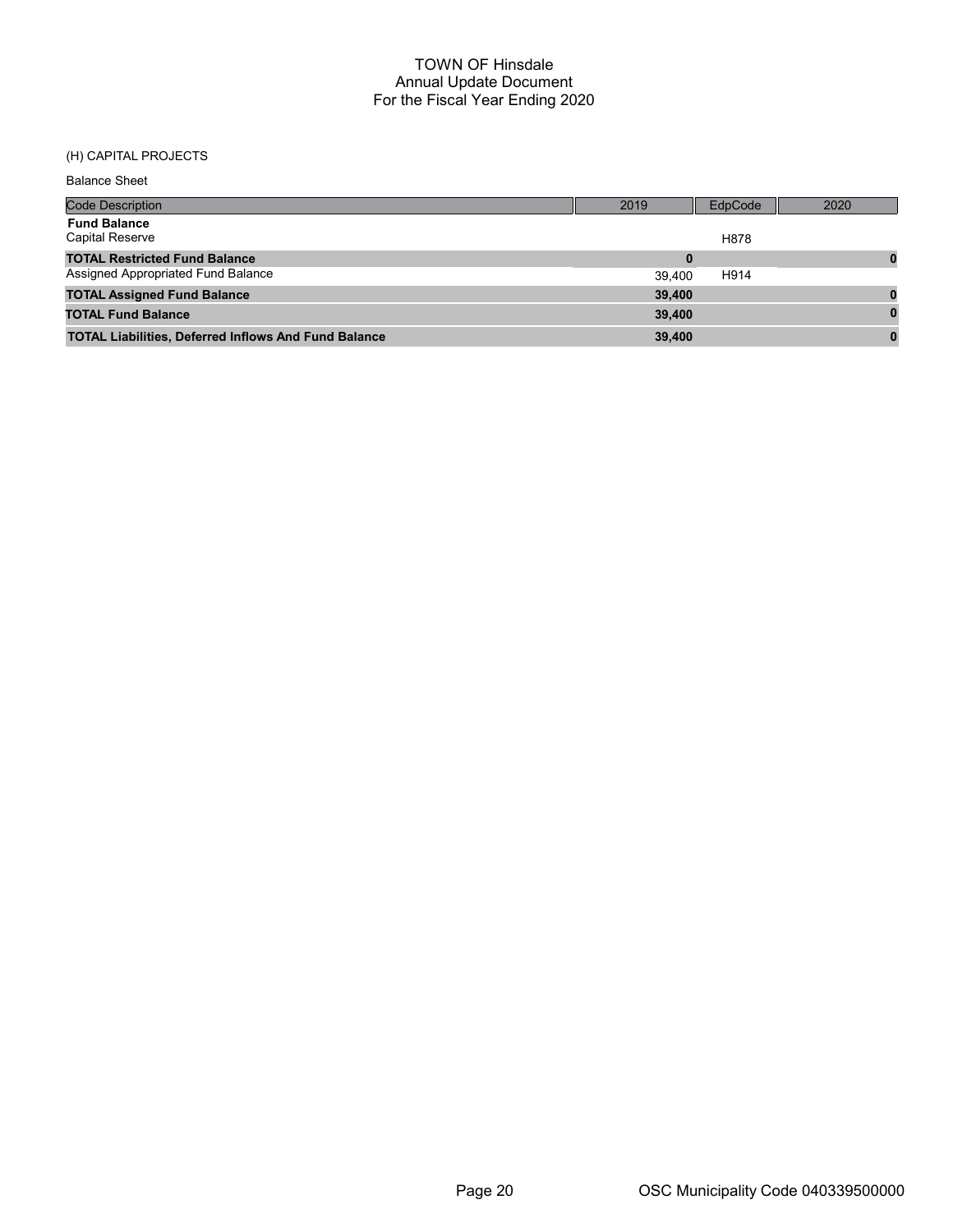## (H) CAPITAL PROJECTS

| <b>Code Description</b>                                 | 2019     | EdpCode           | 2020     |
|---------------------------------------------------------|----------|-------------------|----------|
| <b>Revenues</b>                                         |          |                   |          |
| Insurance Recoveries                                    | 899.278  | H2680             | 210,941  |
| <b>TOTAL Sale of Property And Compensation For Loss</b> | 899,278  |                   | 210,941  |
| Unclassified (specify)                                  |          | H <sub>2770</sub> |          |
| <b>TOTAL Miscellaneous Local Sources</b>                | $\bf{0}$ |                   | $\bf{0}$ |
| <b>TOTAL Revenues</b>                                   | 899,278  |                   | 210,941  |
| Interfund Transfers                                     | 100.000  | H5031             |          |
| <b>TOTAL Interfund Transfers</b>                        | 100,000  |                   | $\bf{0}$ |
| <b>TOTAL Other Sources</b>                              | 100,000  |                   | $\bf{0}$ |
| <b>TOTAL Detail Revenues And Other Sources</b>          | 999,278  |                   | 210,941  |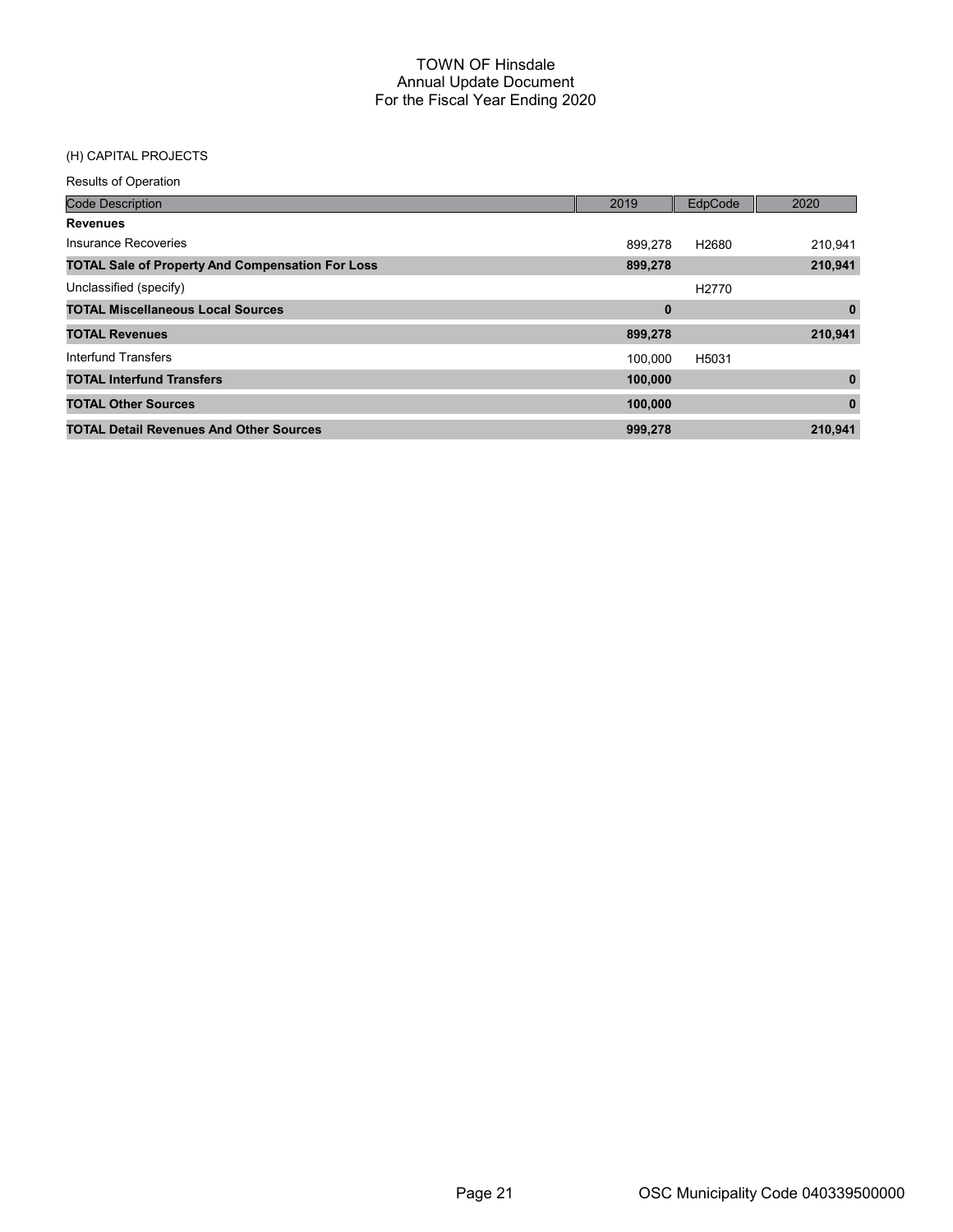#### (H) CAPITAL PROJECTS

| <b>Code Description</b>                                                   | 2019         | EdpCode | 2020         |
|---------------------------------------------------------------------------|--------------|---------|--------------|
| <b>Expenditures</b>                                                       |              |         |              |
| Engineer, Equip & Cap Outlay                                              | 50,156       | H14402  |              |
| <b>TOTAL Engineer</b>                                                     | 50,156       |         | $\mathbf 0$  |
| Buildings, Equip & Cap Outlay                                             | 1,185,924    | H16202  | 71,798       |
| <b>TOTAL Buildings</b>                                                    | 1,185,924    |         | 71,798       |
| Central Garage, Equip & Cap Outlay                                        | 540          | H16402  | 7,229        |
| <b>TOTAL Central Garage</b>                                               | 540          |         | 7,229        |
| <b>TOTAL General Government Support</b>                                   | 1,236,620    |         | 79,027       |
| Machinery, Equip & Cap Outlay                                             | 2,216        | H51302  |              |
| <b>TOTAL Machinery</b>                                                    | 2,216        |         | $\mathbf{0}$ |
| <b>TOTAL Transportation</b>                                               | 2,216        |         | $\mathbf{0}$ |
| <b>TOTAL Expenditures</b>                                                 | 1,238,836    |         | 79,027       |
| Transfers, Other Funds<br>Additional Description Closeout to General Fund |              | H99019  | 171,314      |
| <b>TOTAL Operating Transfers</b>                                          | $\mathbf{0}$ |         | 171,314      |
| <b>TOTAL Other Uses</b>                                                   | $\bf{0}$     |         | 171,314      |
| <b>TOTAL Detail Expenditures And Other Uses</b>                           | 1,238,836    |         | 250,341      |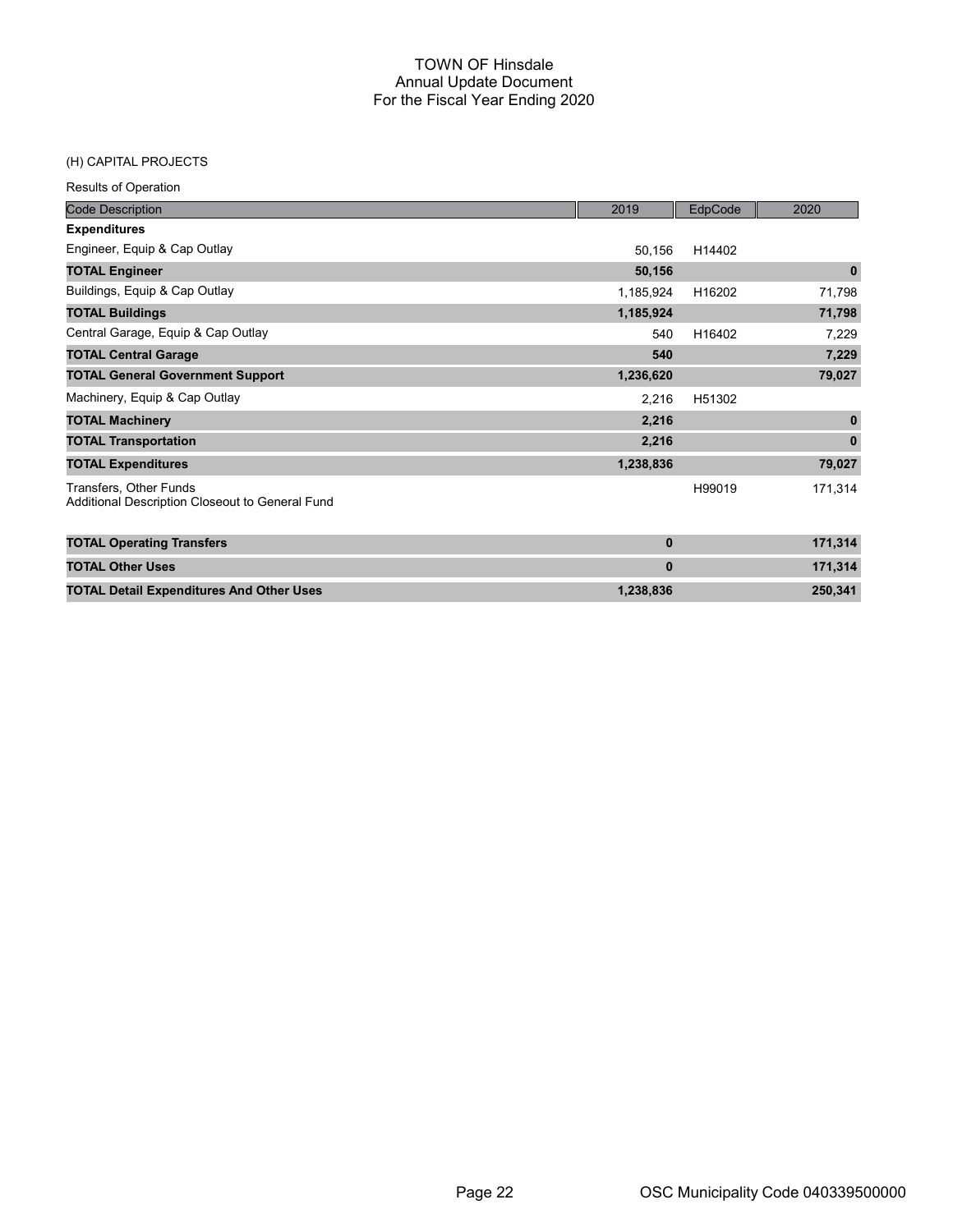#### (H) CAPITAL PROJECTS

## Analysis of Changes in Fund Balance

| <b>Code Description</b>                    | 2019      | EdpCode | 2020    |
|--------------------------------------------|-----------|---------|---------|
| Analysis of Changes in Fund Balance        |           |         |         |
| <b>Fund Balance - Beginning of Year</b>    | 278.958   | H8021   | 39,400  |
| <b>Restated Fund Balance - Beg of Year</b> | 278.958   | H8022   | 39,400  |
| ADD - REVENUES AND OTHER SOURCES           | 999.278   |         | 210.941 |
| DEDUCT - EXPENDITURES AND OTHER USES       | 1.238.836 |         | 250.341 |
| <b>Fund Balance - End of Year</b>          | 39,400    | H8029   | 0       |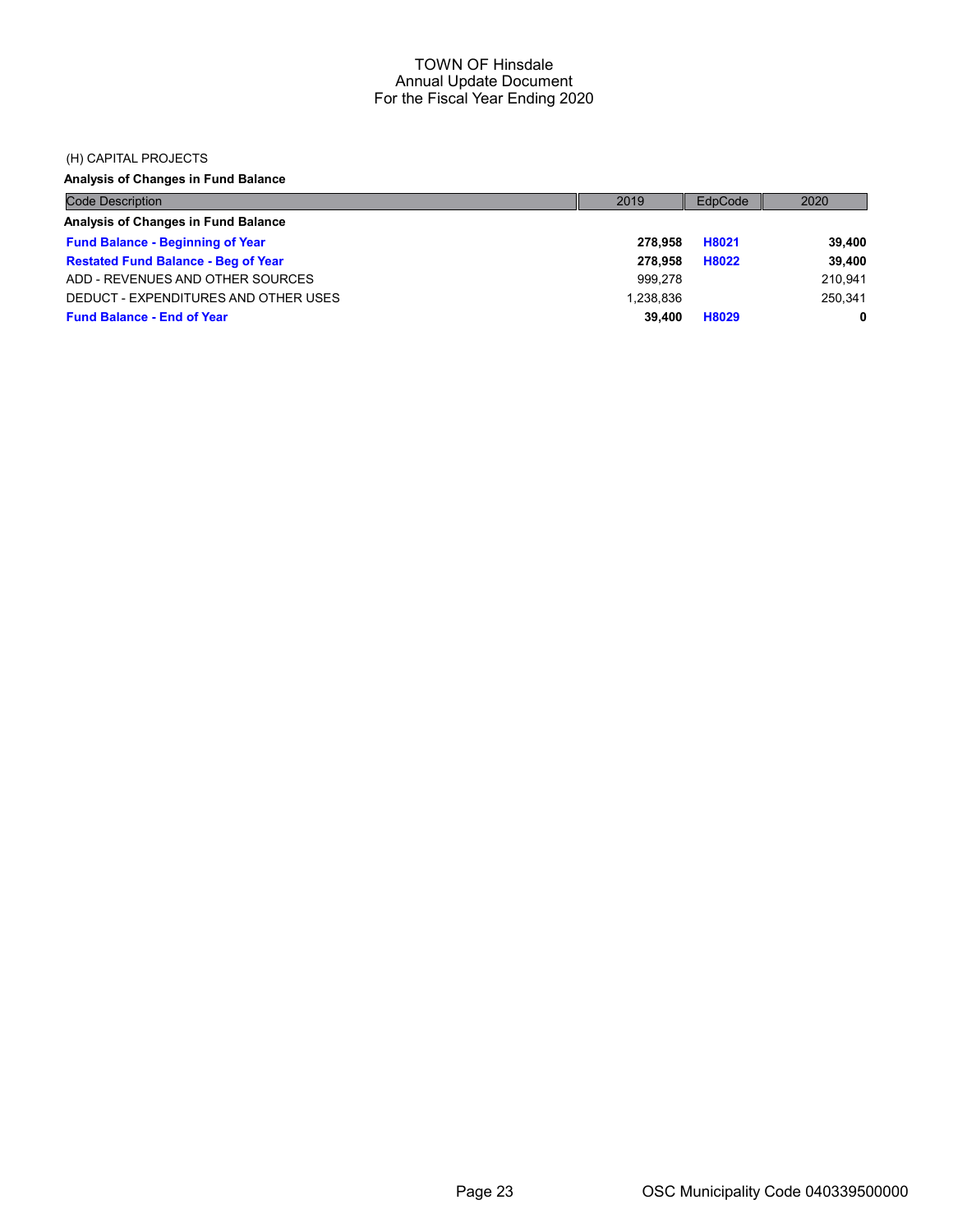## (K) GENERAL FIXED ASSETS

| <b>Balance Sheet</b>                                   |           |                  |              |
|--------------------------------------------------------|-----------|------------------|--------------|
| Code Description                                       | 2019      | EdpCode          | 2020         |
| <b>Assets</b>                                          |           |                  |              |
| <b>Buildings</b>                                       | 2,452,175 | K <sub>102</sub> |              |
| Machinery And Equipment                                | 1,770,895 | K104             |              |
| <b>TOTAL Fixed Assets (net)</b>                        | 4,223,070 |                  | $\mathbf{0}$ |
| <b>TOTAL Assets and Deferred Outflows of Resources</b> | 4,223,070 |                  | $\mathbf{0}$ |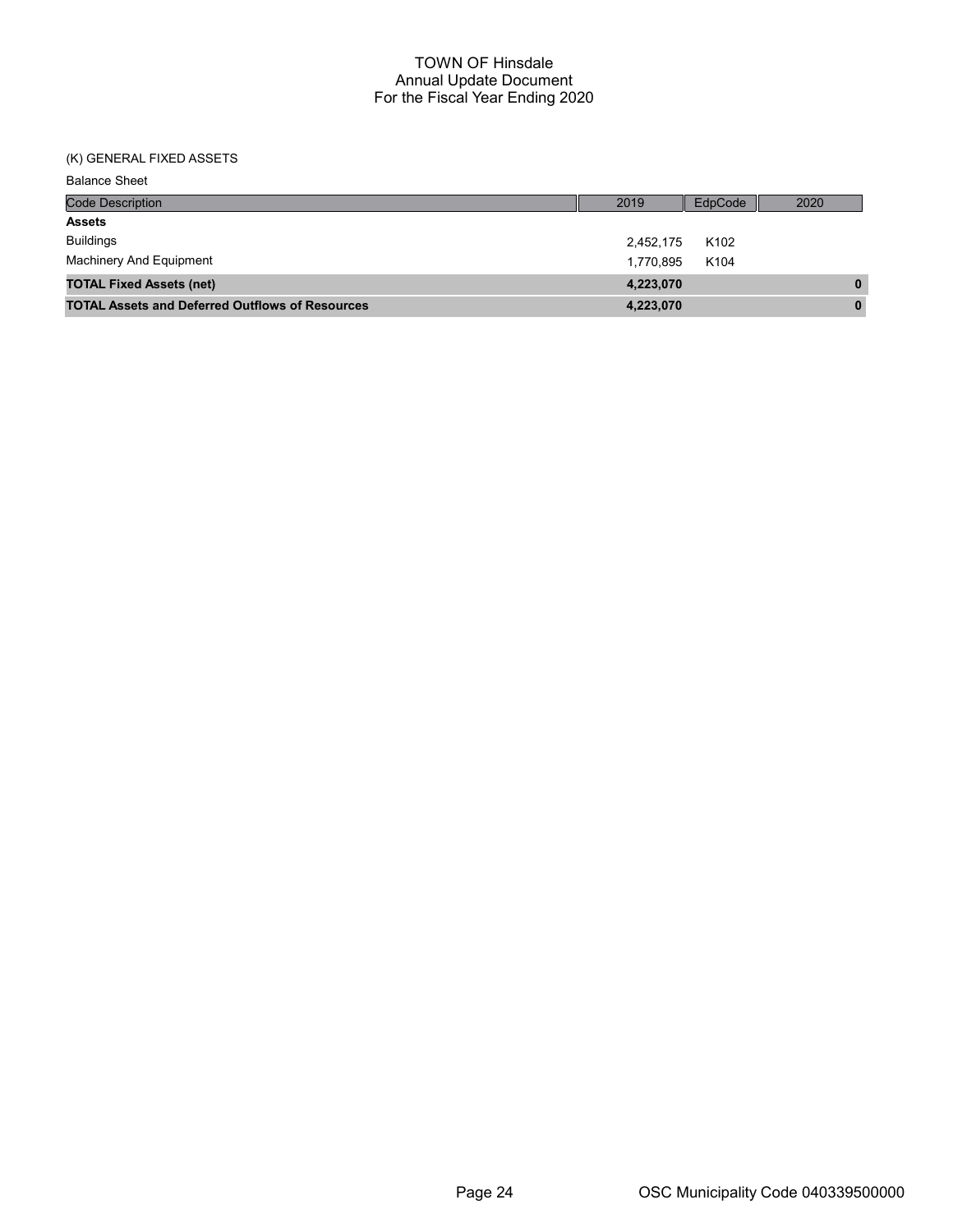## (K) GENERAL FIXED ASSETS

| <b>Balance Sheet</b>                                                                   |           |                  |      |
|----------------------------------------------------------------------------------------|-----------|------------------|------|
| <b>Code Description</b>                                                                | 2019      | EdpCode          | 2020 |
| Liabilities, Deferred Inflows And Fund Balance<br><b>Total Non-Current Govt Assets</b> | 4.223.070 | K <sub>159</sub> |      |
| <b>TOTAL Investments in Non-Current Government Assets</b>                              | 4,223,070 |                  |      |
| <b>TOTAL Fund Balance</b>                                                              | 4,223,070 |                  |      |
| <b>TOTAL</b>                                                                           | 4,223,070 |                  |      |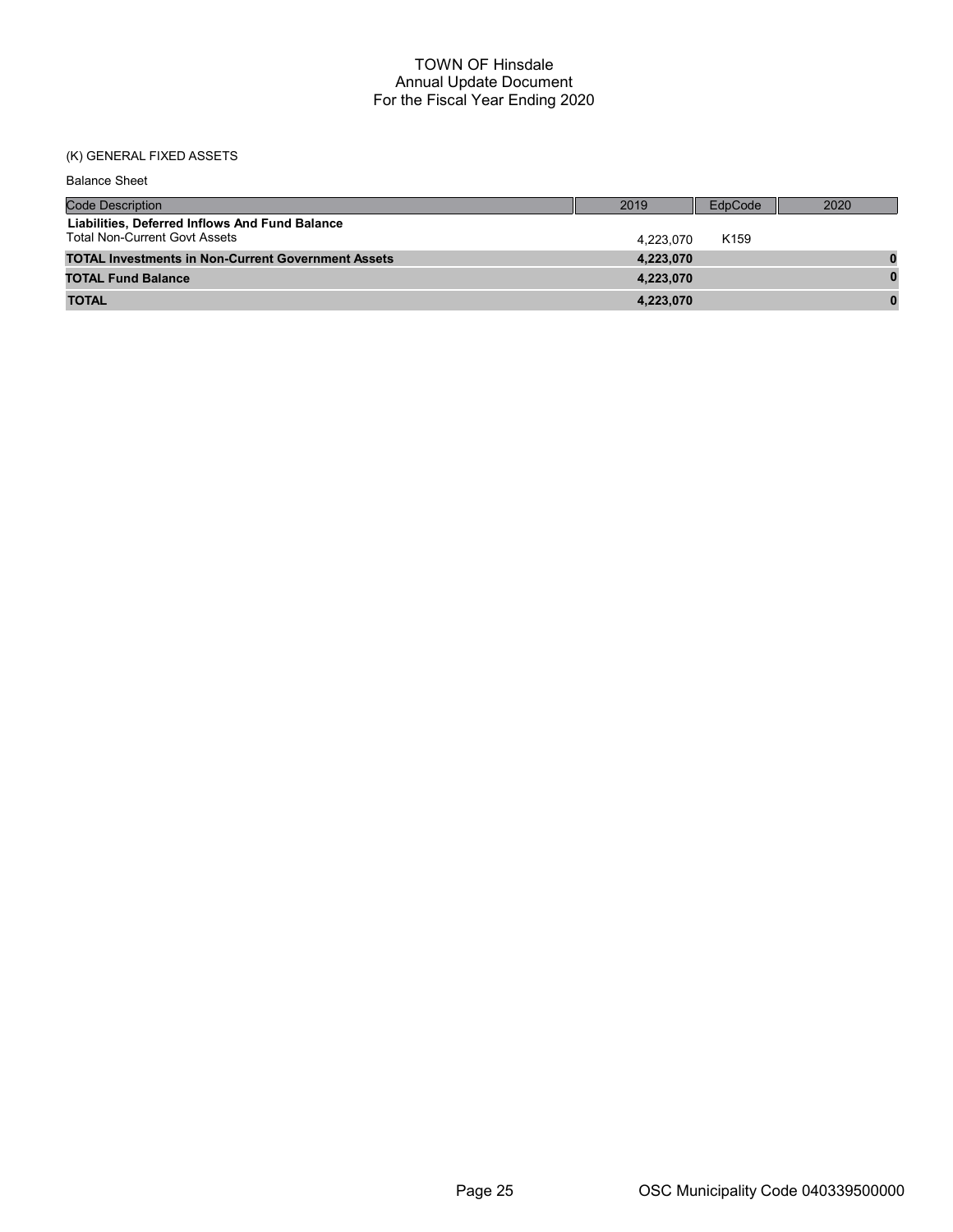## (SW) WATER

Balance Sheet

| <b>Code Description</b>                                | 2019   | EdpCode | 2020   |
|--------------------------------------------------------|--------|---------|--------|
| <b>Assets</b>                                          |        |         |        |
| Cash                                                   | 54.645 | SW200   | 54,846 |
| <b>TOTAL Cash</b>                                      | 54,645 |         | 54,846 |
| Water Rents Receivable                                 | 2.880  | SW350   | 4,105  |
| <b>TOTAL Other Receivables (net)</b>                   | 2,880  |         | 4,105  |
| <b>TOTAL Assets and Deferred Outflows of Resources</b> | 57,525 |         | 58,951 |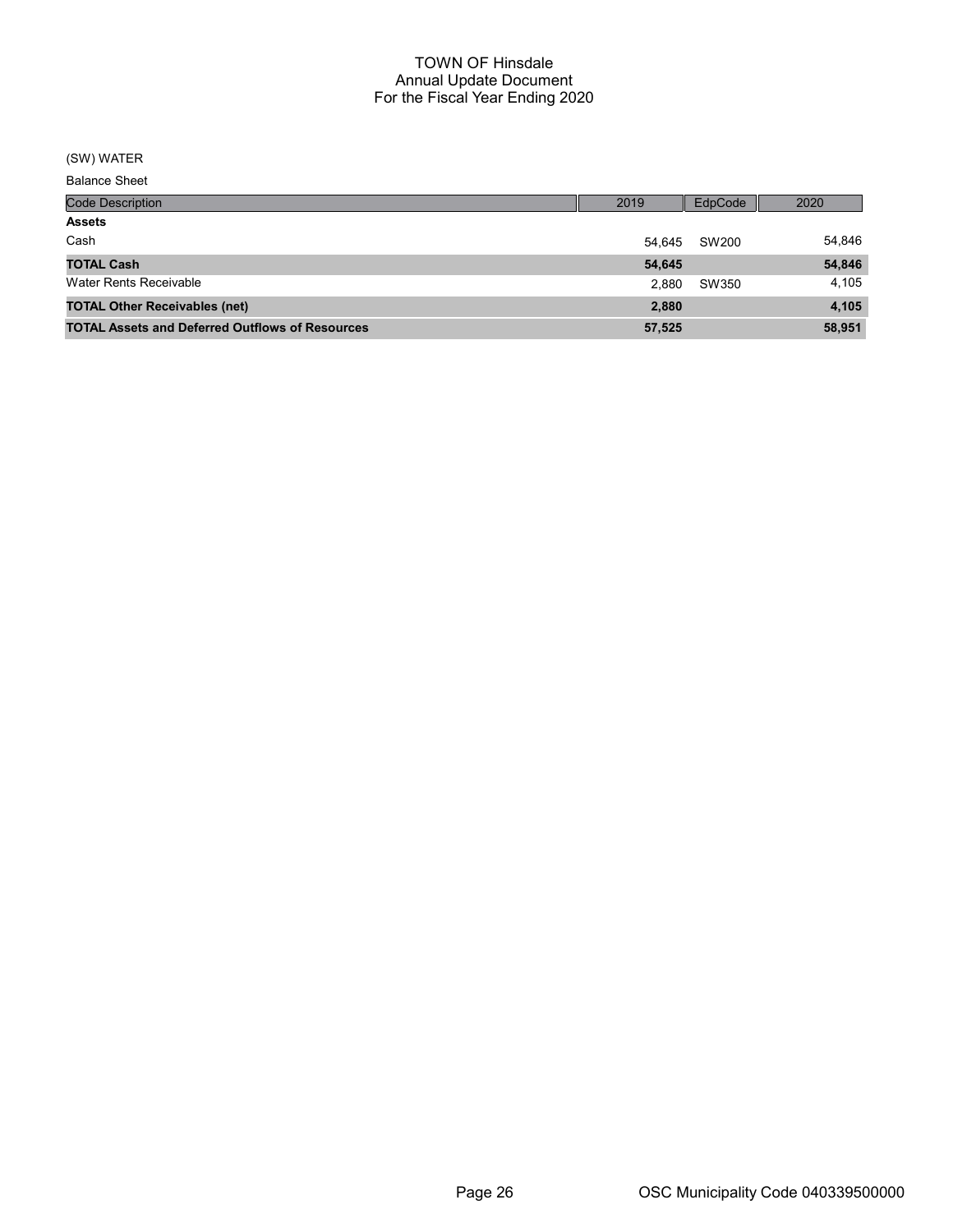## (SW) WATER

Balance Sheet

| <b>Code Description</b>                                     | 2019   | EdpCode | 2020   |
|-------------------------------------------------------------|--------|---------|--------|
| <b>Fund Balance</b><br>Assigned Appropriated Fund Balance   | 12.591 | SW914   | 34.727 |
| Assigned Unappropriated Fund Balance                        | 44.934 | SW915   | 24.224 |
| <b>TOTAL Assigned Fund Balance</b>                          | 57.525 |         | 58,951 |
| <b>TOTAL Fund Balance</b>                                   | 57.525 |         | 58.951 |
| <b>TOTAL Liabilities, Deferred Inflows And Fund Balance</b> | 57.525 |         | 58.951 |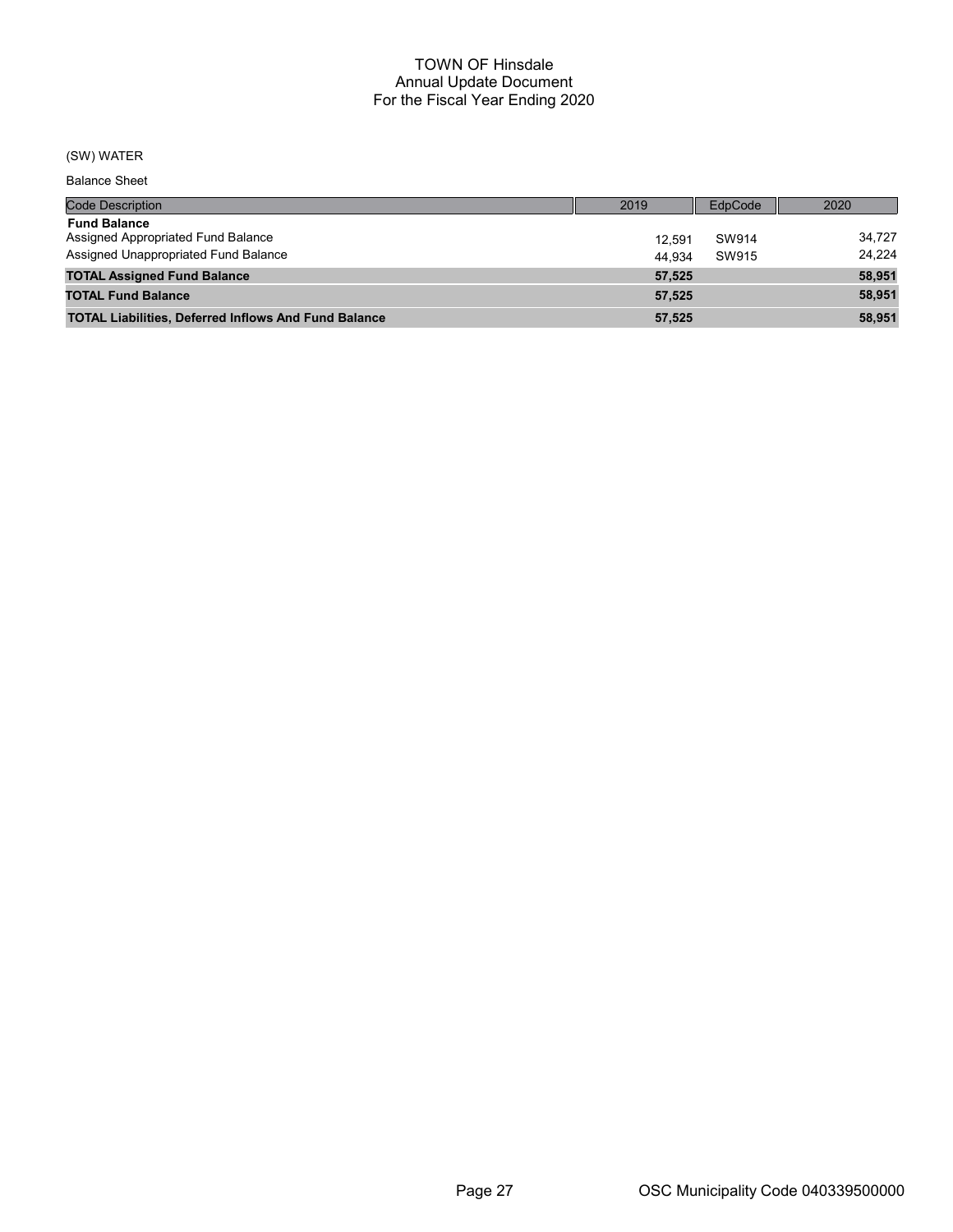## (SW) WATER

| <b>Code Description</b>                        | 2019   | EdpCode | 2020   |
|------------------------------------------------|--------|---------|--------|
| <b>Revenues</b>                                |        |         |        |
| Real Property Taxes                            | 8,600  | SW1001  | 8,600  |
| <b>Special Assessments</b>                     |        | SW1030  |        |
| <b>TOTAL Real Property Taxes</b>               | 8,600  |         | 8,600  |
| Metered Water Sales                            | 22,532 | SW2140  | 27,032 |
| <b>Unmetered Water Sales</b>                   |        | SW2142  |        |
| <b>Water Service Charges</b>                   | 6,168  | SW2144  | 4,680  |
| Interest & Penalties On Water Rents            | 953    | SW2148  | 932    |
| <b>TOTAL Departmental Income</b>               | 29,653 |         | 32,644 |
| Water Rents, other Govts                       | 4,000  | SW2378  | 4,000  |
| <b>TOTAL Intergovernmental Charges</b>         | 4,000  |         | 4,000  |
| <b>Interest And Earnings</b>                   | 143    | SW2401  | 81     |
| <b>TOTAL Use of Money And Property</b>         | 143    |         | 81     |
| Refunds of Prior Year's Expenditures           | 214    | SW2701  | 64     |
| <b>TOTAL Miscellaneous Local Sources</b>       | 214    |         | 64     |
| <b>TOTAL Revenues</b>                          | 42,610 |         | 45,389 |
| <b>TOTAL Detail Revenues And Other Sources</b> | 42,610 |         | 45,389 |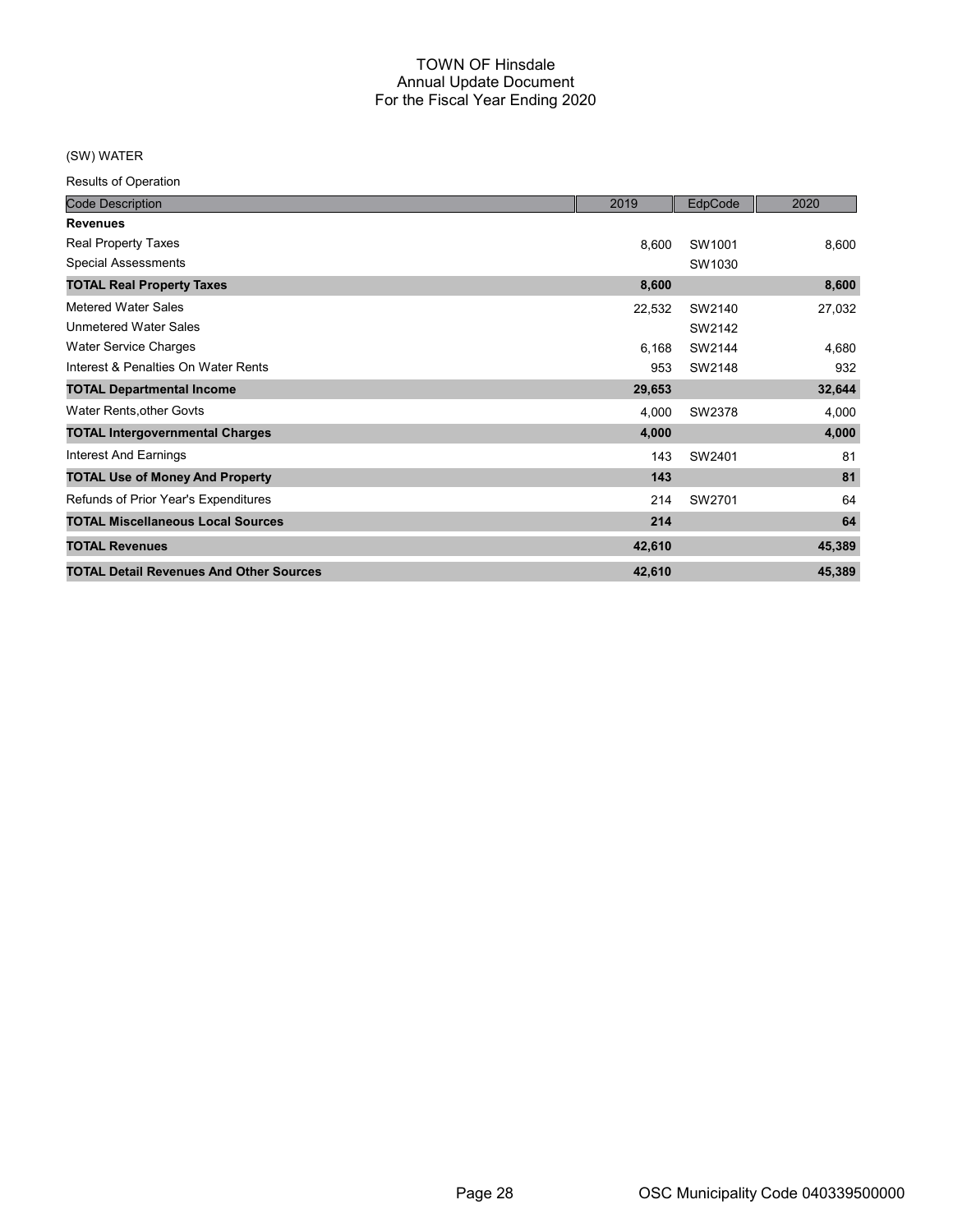## (SW) WATER

| <b>Code Description</b>                                                                           | 2019   | EdpCode | 2020   |
|---------------------------------------------------------------------------------------------------|--------|---------|--------|
| <b>Expenditures</b>                                                                               |        |         |        |
| <b>Water Administration, Pers Serv</b>                                                            | 1,380  | SW83101 | 1,420  |
| Water Administration, Equip & Cap Outlay<br>Additional Description New Billing Computer & Monitor |        | SW83102 | 734    |
| Water Administration, Contr Expend<br>Additional Description New billing software                 | 883    | SW83104 | 4,209  |
| <b>TOTAL Water Administration</b>                                                                 | 2,263  |         | 6,363  |
| Source Supply Pwr & Pump, Pers Serv                                                               | 2,266  | SW83201 | 2,333  |
| Source Supply Pwr & Pump, Contr Expend                                                            | 6.958  | SW83204 | 6,392  |
| <b>TOTAL Source Supply Pwr &amp; Pump</b>                                                         | 9,224  |         | 8,725  |
| <b>Water Purification, Pers Serv</b>                                                              | 2.266  | SW83301 | 2,332  |
| <b>Water Purification, Contr Expend</b>                                                           | 663    | SW83304 | 1,863  |
| <b>TOTAL Water Purification</b>                                                                   | 2,929  |         | 4,196  |
| Water Trans & Distrib, Pers Serv                                                                  | 268    | SW83401 | 276    |
| Water Trans & Distrib, Equip & Cap Outlay                                                         | 6.093  | SW83402 |        |
| Water Trans & Distrib, Contr Expend                                                               | 7,301  | SW83404 | 8,188  |
| <b>TOTAL Water Trans &amp; Distrib</b>                                                            | 13,662 |         | 8,464  |
| <b>TOTAL Home And Community Services</b>                                                          | 28,079 |         | 27,747 |
| Social Security, Empl Bnfts                                                                       | 478    | SW90308 | 487    |
| Worker's Compensation, Empl Bnfts                                                                 | 661    | SW90408 | 692    |
| Unemployment Insurance, Empl Bnfts                                                                | 31     | SW90508 | 38     |
| <b>TOTAL Employee Benefits</b>                                                                    | 1,171  |         | 1,217  |
| Debt Principal, Serial Bonds                                                                      | 15,000 | SW97106 | 15,000 |
| <b>TOTAL Debt Principal</b>                                                                       | 15,000 |         | 15,000 |
| <b>TOTAL Expenditures</b>                                                                         | 44,250 |         | 43,964 |
| <b>TOTAL Detail Expenditures And Other Uses</b>                                                   | 44,250 |         | 43,964 |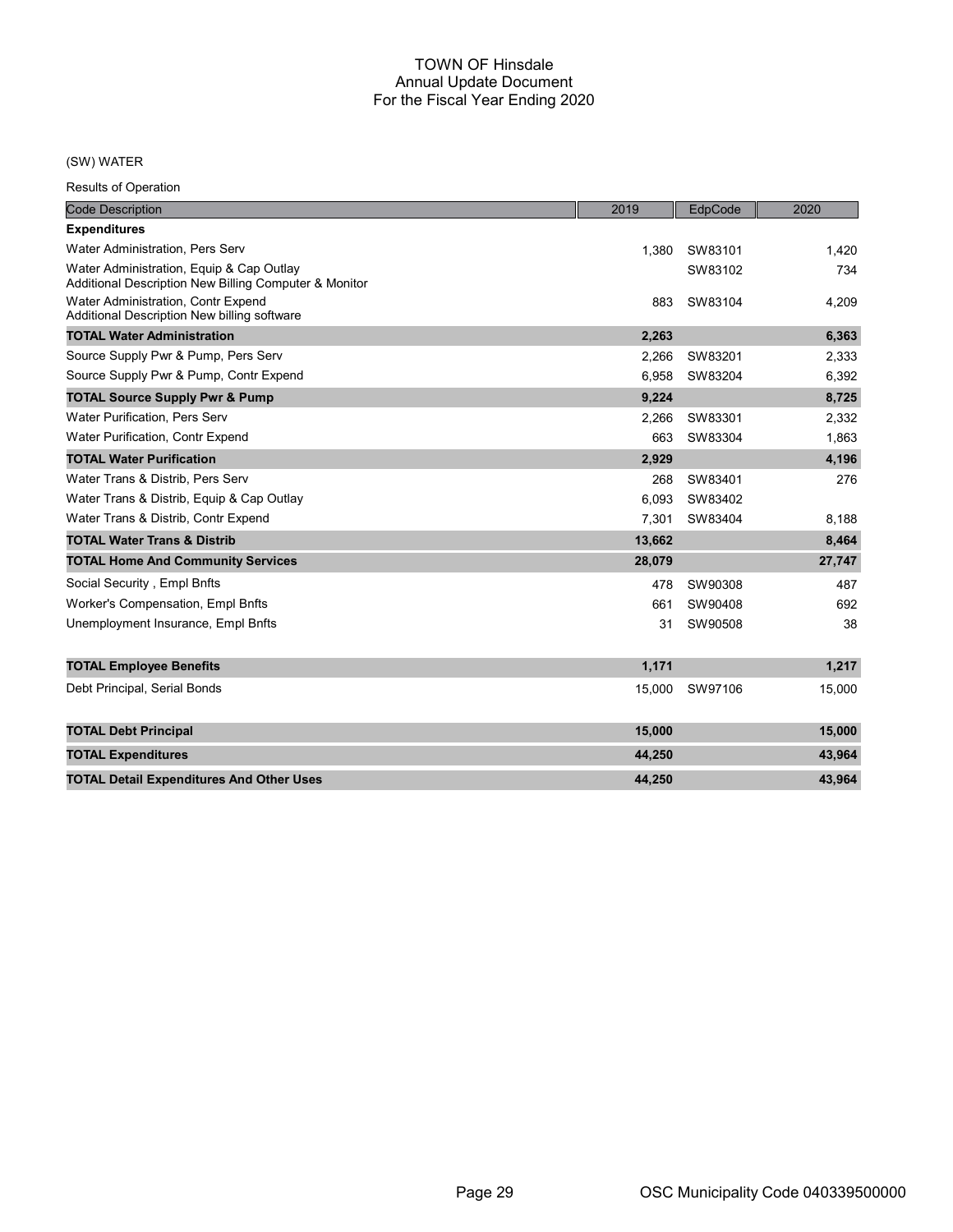(SW) WATER

Analysis of Changes in Fund Balance

| <b>Code Description</b>                    | 2019   | EdpCode       | 2020   |
|--------------------------------------------|--------|---------------|--------|
| Analysis of Changes in Fund Balance        |        |               |        |
| <b>Fund Balance - Beginning of Year</b>    |        | 59,165 SW8021 | 57,525 |
| <b>Restated Fund Balance - Beg of Year</b> | 59.165 | <b>SW8022</b> | 57,525 |
| ADD - REVENUES AND OTHER SOURCES           | 42.610 |               | 45,389 |
| DEDUCT - EXPENDITURES AND OTHER USES       | 44.250 |               | 43.964 |
| <b>Fund Balance - End of Year</b>          | 57.525 | <b>SW8029</b> | 58,951 |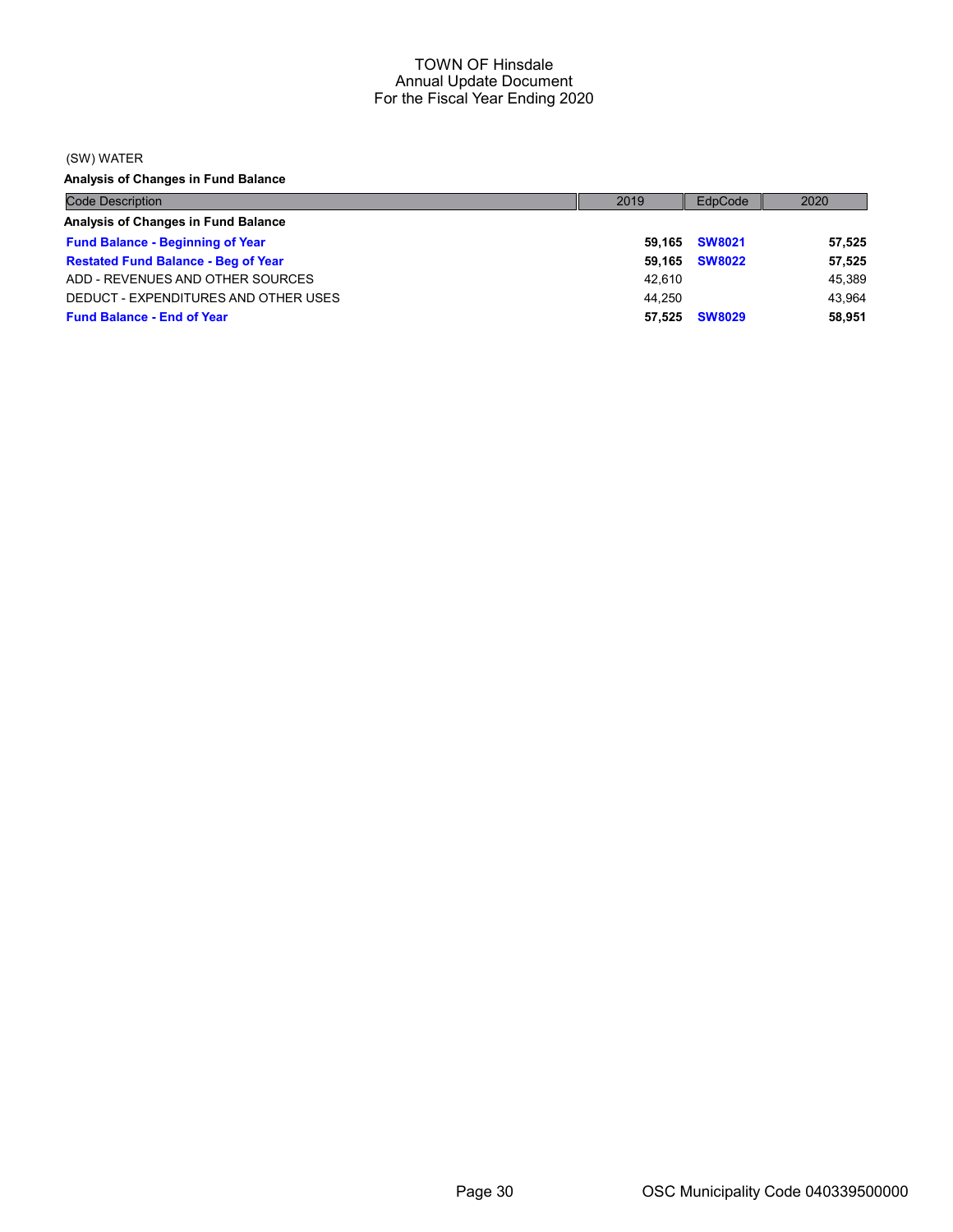## (SW) WATER

Budget Summary

| <u>Baagot Sariiriar</u>                           |        |               |        |
|---------------------------------------------------|--------|---------------|--------|
| <b>Code Description</b>                           | 2020   | EdpCode       | 2021   |
| <b>Estimated Revenues</b>                         |        |               |        |
| Est Rev - Real Property Taxes                     | 8.600  | SW1049N       | 9,000  |
| Est Rev - Real Property Tax Items                 | 0      | SW1099N       | 0      |
| Est Rev - Departmental Income                     | 33.050 | SW1299N       | 35,050 |
| <b>TOTAL Estimated Revenues</b>                   | 41,650 |               | 44,050 |
| Appropriated Fund Balance                         | 12.591 | <b>SW599N</b> | 34.727 |
| <b>TOTAL Estimated Other Sources</b>              | 12,591 |               | 34.727 |
| <b>TOTAL Estimated Revenues And Other Sources</b> | 54.241 |               | 78.777 |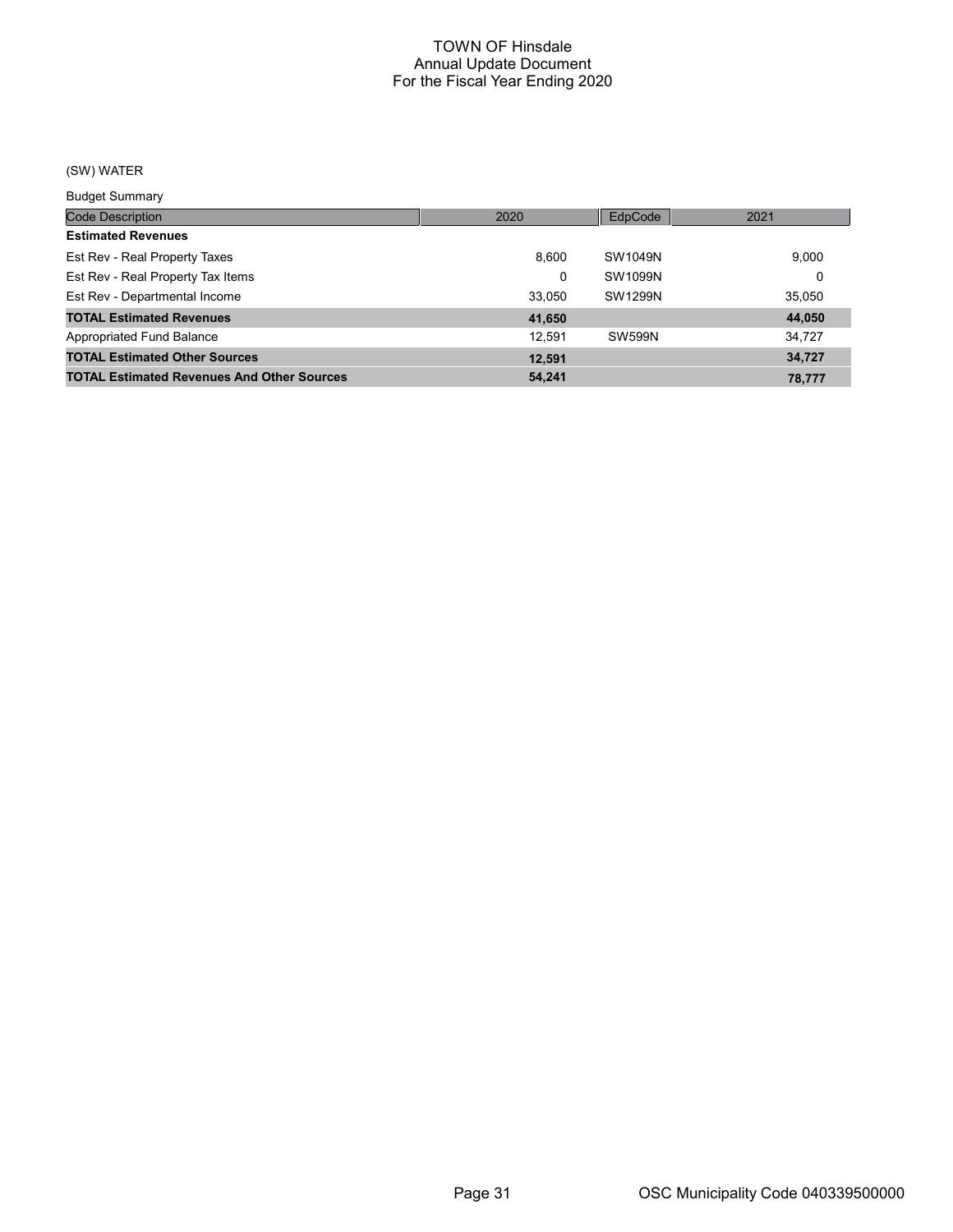## (SW) WATER

Budget Summary

| Duuyot Ourinium y                          |        |         |        |
|--------------------------------------------|--------|---------|--------|
| Code Description                           | 2020   | EdpCode | 2021   |
| Appropriations                             |        |         |        |
| App - General Government Support           | 38.012 | SW1999N | 62,545 |
| App - Employee Benefits                    | 1.229  | SW9199N | 1.232  |
| App - Debt Service                         | 15.000 | SW9899N | 15.000 |
| <b>TOTAL Appropriations</b>                | 54.241 |         | 78,777 |
| <b>TOTAL Appropriations And Other Uses</b> | 54,241 |         | 78,777 |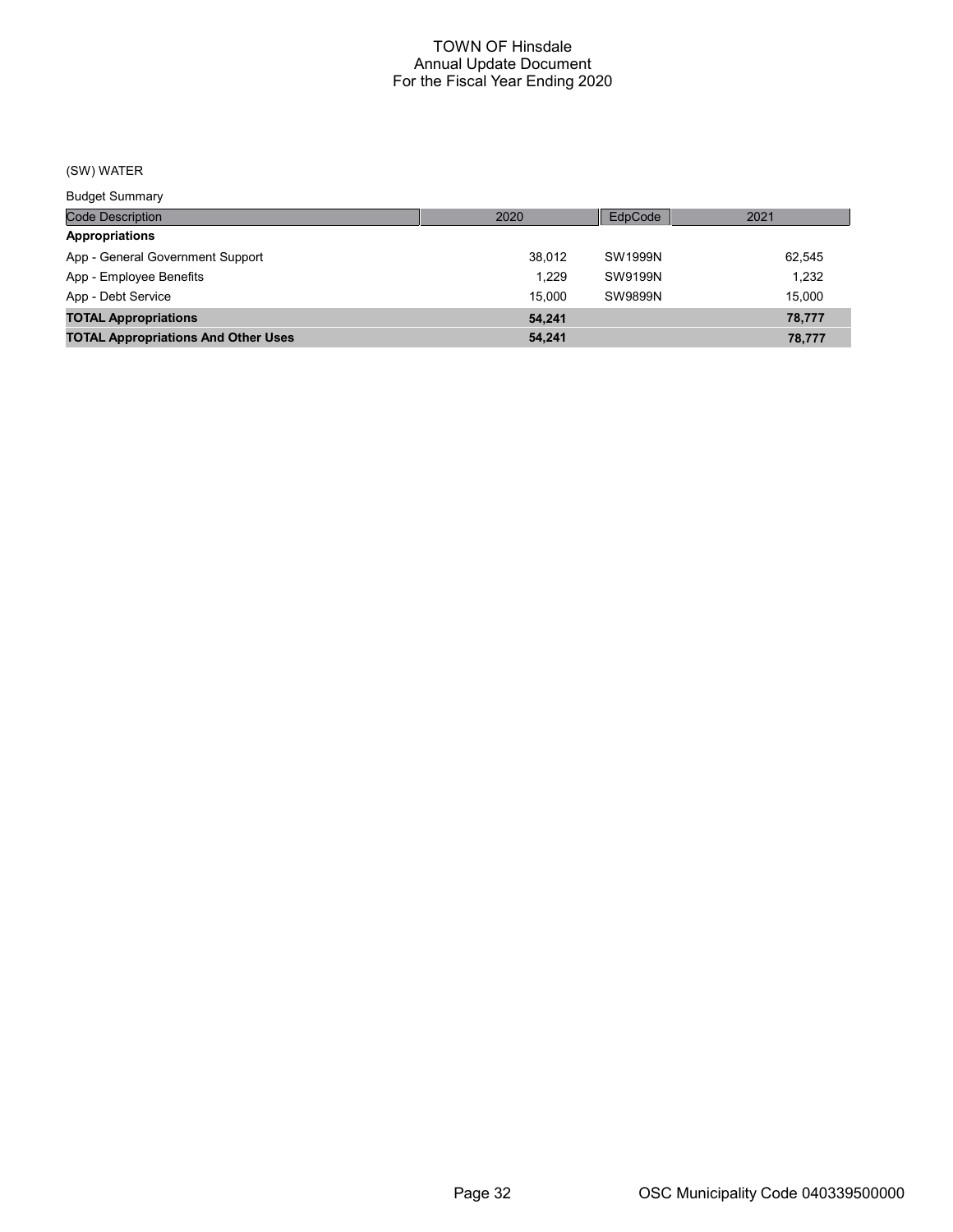(TA) AGENCY

| <b>Balance Sheet</b> |  |
|----------------------|--|
|----------------------|--|

| <b>Code Description</b>                                | 2019 | EdpCode      | 2020 |
|--------------------------------------------------------|------|--------------|------|
| <b>Assets</b>                                          |      |              |      |
| Cash                                                   | 63   | <b>TA200</b> |      |
| <b>TOTAL Cash</b>                                      | 63   |              | 0    |
| <b>TOTAL Assets and Deferred Outflows of Resources</b> | 63   |              | 0    |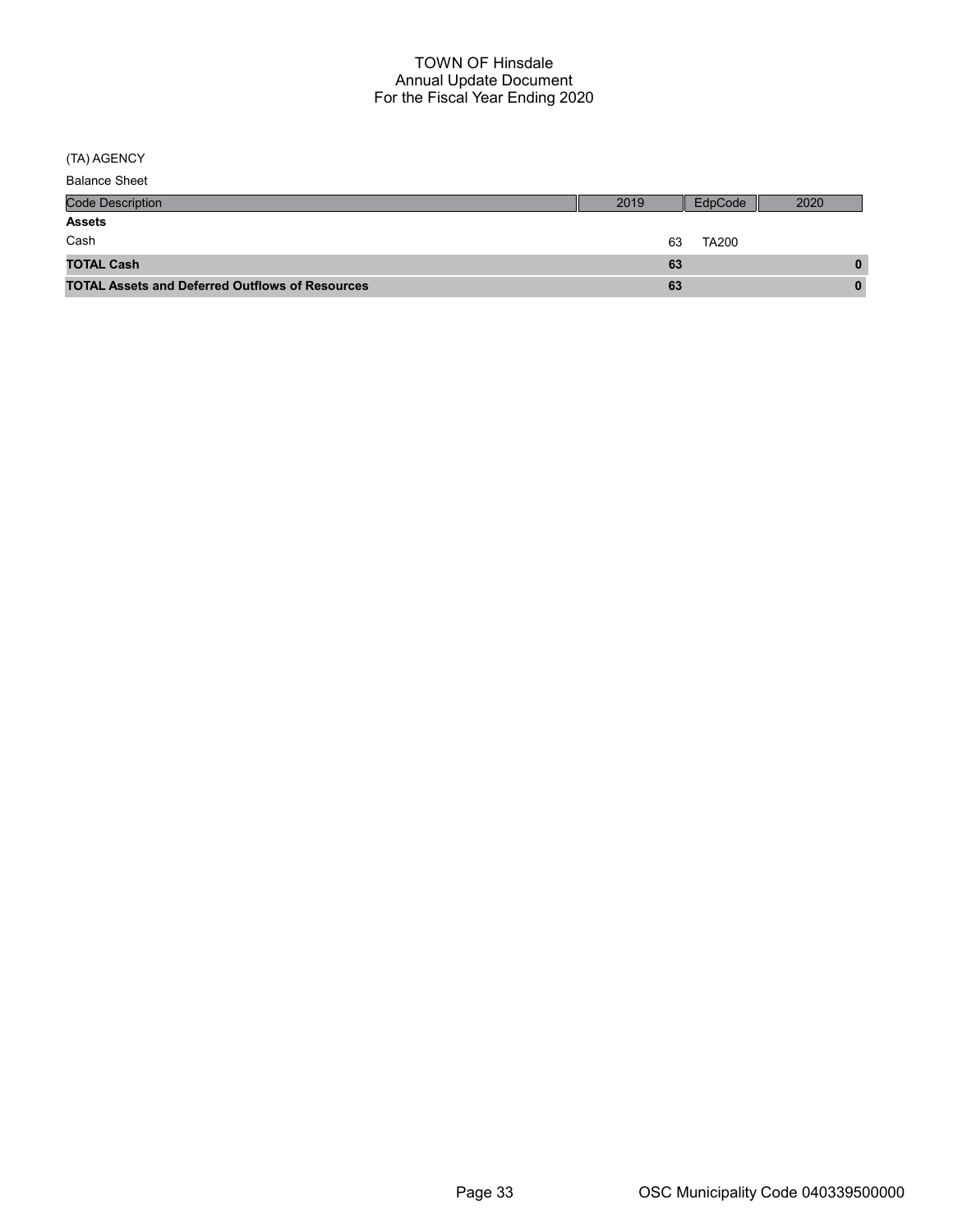## (TA) AGENCY

Balance Sheet

| <b>Code Description</b>                                     | 2019 | EdpCode | 2020 |
|-------------------------------------------------------------|------|---------|------|
| Nys Income Tax                                              | 63   | TA21    |      |
| <b>TOTAL Agency Liabilities</b>                             | 63   |         |      |
| <b>TOTAL Liabilities</b>                                    | 63   |         |      |
| <b>TOTAL Liabilities, Deferred Inflows And Fund Balance</b> | 63   |         |      |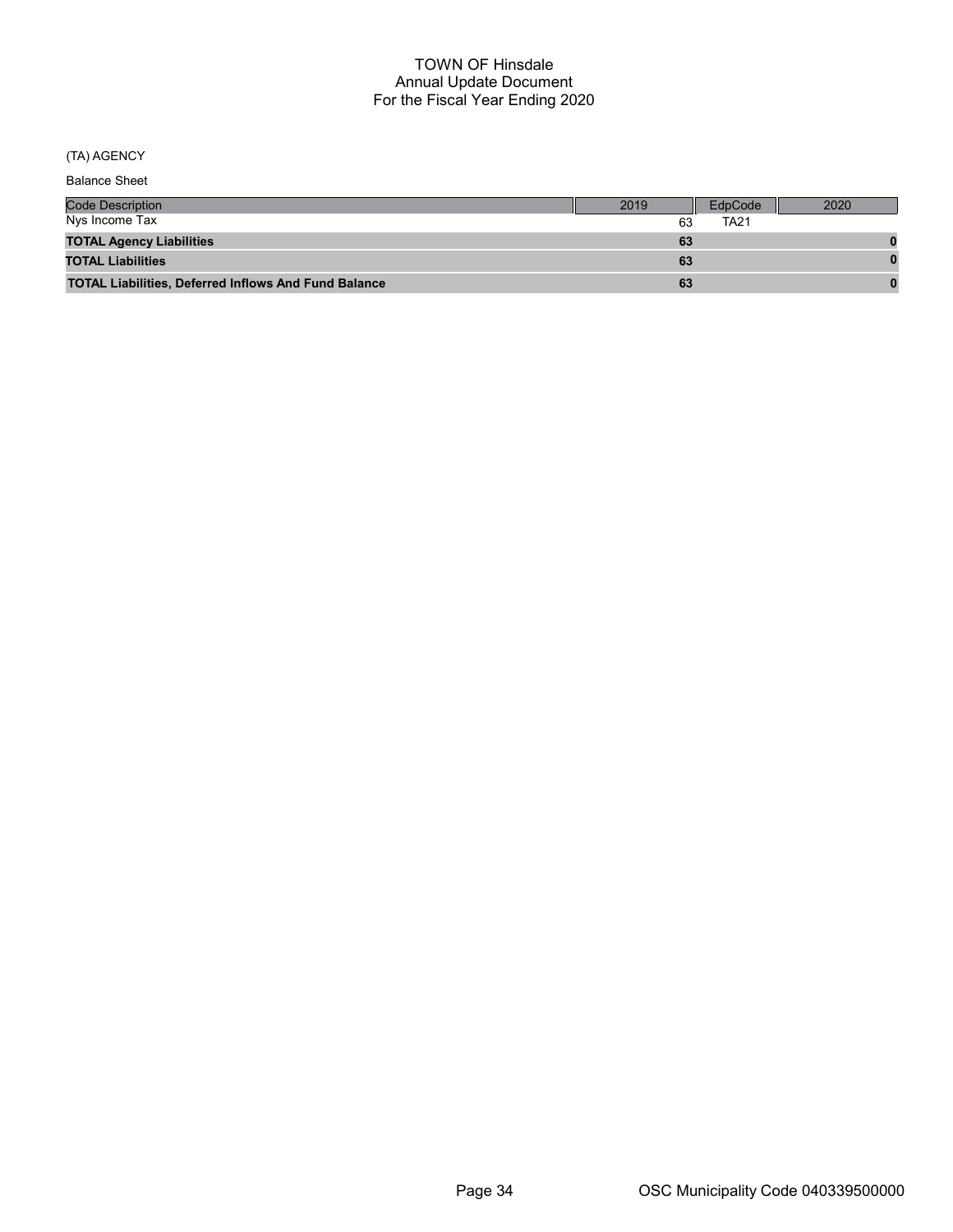## (W) GENERAL LONG-TERM DEBT

| <b>Balance Sheet</b>                                   |         |         |         |
|--------------------------------------------------------|---------|---------|---------|
| <b>Code Description</b>                                | 2019    | EdpCode | 2020    |
| <b>Assets</b>                                          |         |         |         |
| <b>Total Non-Current Govt Liabilities</b>              | 297.858 | W129    | 293,911 |
| <b>TOTAL Provision To Be Made In Future Budgets</b>    | 297,858 |         | 293,911 |
| <b>TOTAL Assets and Deferred Outflows of Resources</b> | 297,858 |         | 293,911 |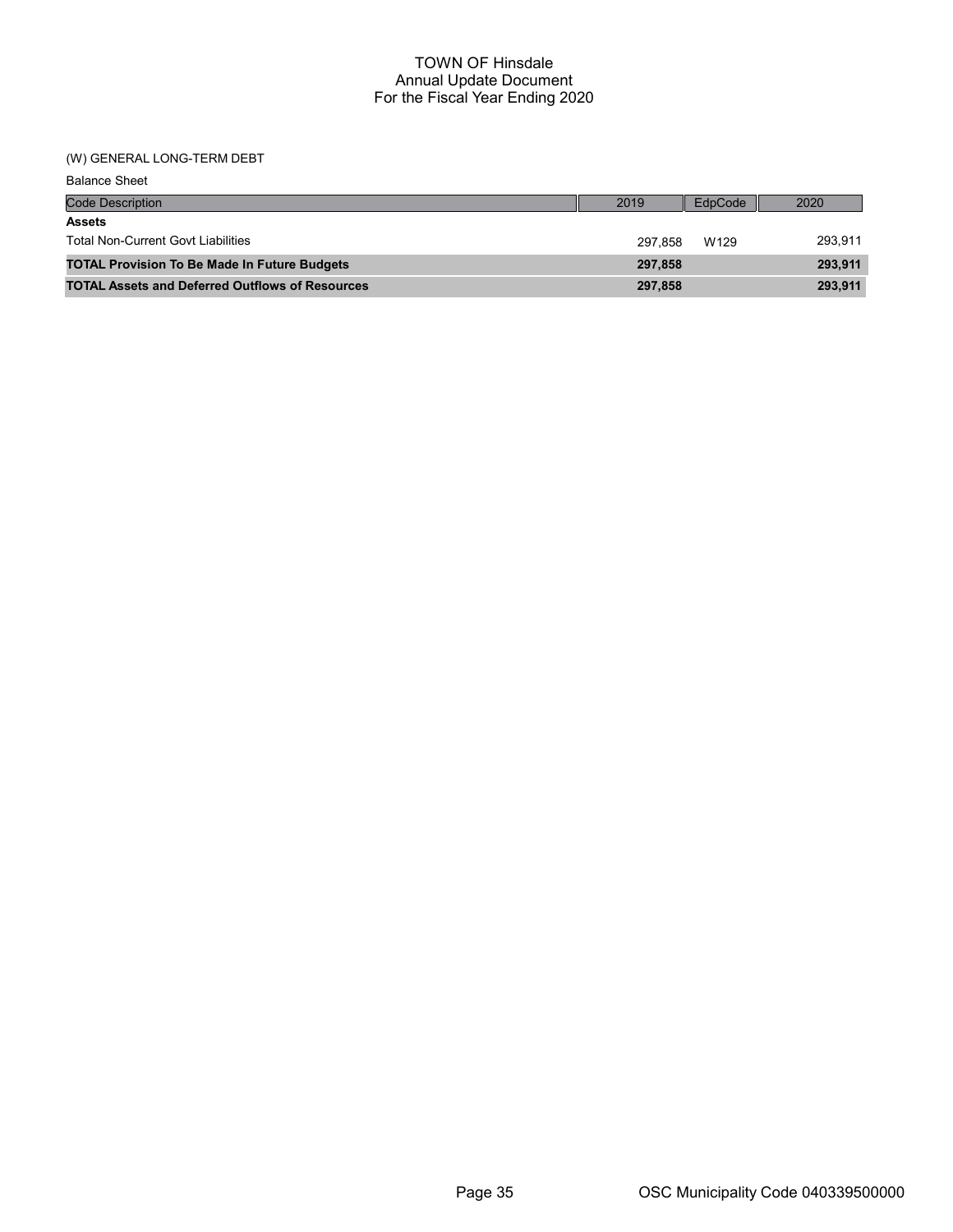## (W) GENERAL LONG-TERM DEBT

| <b>Balance Sheet</b>                        |         |         |         |
|---------------------------------------------|---------|---------|---------|
| <b>Code Description</b>                     | 2019    | EdpCode | 2020    |
| Net Pension Liability -Proportionate Share  | 70.858  | W638    | 88,911  |
| Installment Purchase Debt                   |         | W685    |         |
| <b>TOTAL Other Liabilities</b>              | 70,858  |         | 88,911  |
| <b>Bonds Payable</b>                        | 227,000 | W628    | 205,000 |
| <b>TOTAL Bond And Long Term Liabilities</b> | 227.000 |         | 205,000 |
| <b>TOTAL Liabilities</b>                    | 297,858 |         | 293,911 |
| <b>TOTAL Liabilities</b>                    | 297,858 |         | 293,911 |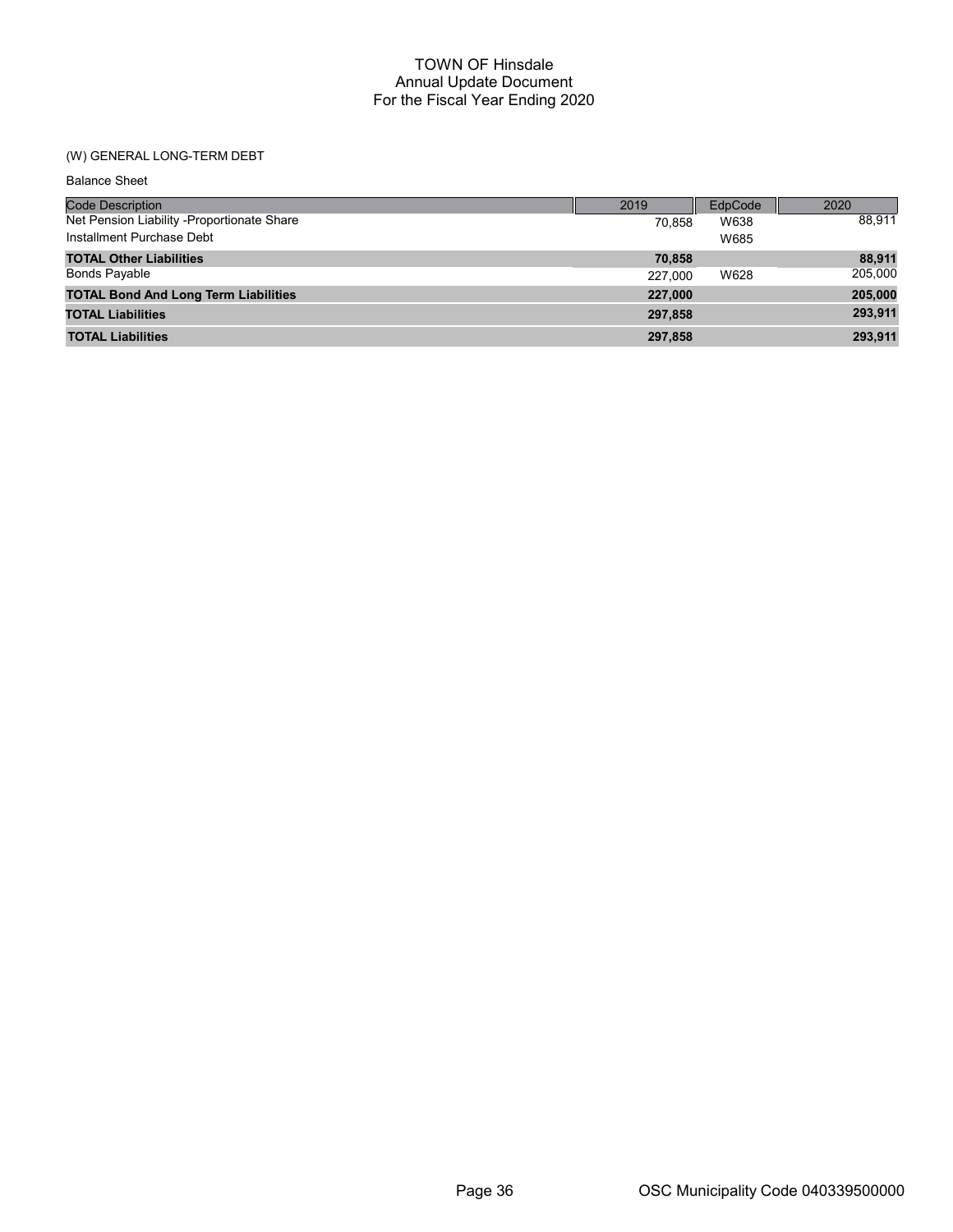## Office of the State Comptroller 2/28/2021 Statement of Indebtedness For the Fiscal Year Ending 2020

## County of: Cattaraugus

#### Municipal Code: 040339500000

| First<br>Year | Debt<br>Code  | <b>Description</b>                                                         | Cops<br>Flag | Comp<br>Flag | Date of<br><b>Issue</b> | Date of<br>Maturity   | Int.<br>Rate | Var? | Amt. Orig.<br>Issued | $O/S$ Beg.<br>of Year | Paid<br>Dur. Year | Redeemed<br><b>Bond Proc.</b> | Prior Yr.<br>Adjust. | Accreted<br>Interest | $O/S$ End<br>of Year |
|---------------|---------------|----------------------------------------------------------------------------|--------------|--------------|-------------------------|-----------------------|--------------|------|----------------------|-----------------------|-------------------|-------------------------------|----------------------|----------------------|----------------------|
| 2006          | <b>BOND E</b> | Water System<br>Upgrades-EFC                                               |              |              |                         | 08/01/2004 08/01/2033 | $0.00\%$     |      |                      | \$220,000             | \$15,000          | \$0                           | \$0                  |                      | \$205,000            |
| 2015          | <b>BOND N</b> | Roof Replacement on<br>H-wav Blda                                          |              |              |                         | 08/15/2015 08/15/2020 | 3.00%        |      | \$35,000             | \$7,000               | \$7,000           | \$0                           | \$0                  |                      | \$0                  |
|               |               | Total for Type/Exempt Status - Sums Issued Amts only made in AFR Year      |              |              |                         |                       |              |      | \$0                  | \$227,000             | \$22,000          | \$0                           | \$0                  | \$0                  | \$205,000            |
|               |               | AFR Year Total for All Debt Types - Sums Issued Amts only made in AFR Year |              |              |                         |                       |              |      | \$0                  | \$227.000             | \$22,000          | \$0                           | \$0                  | \$0                  | \$205,000            |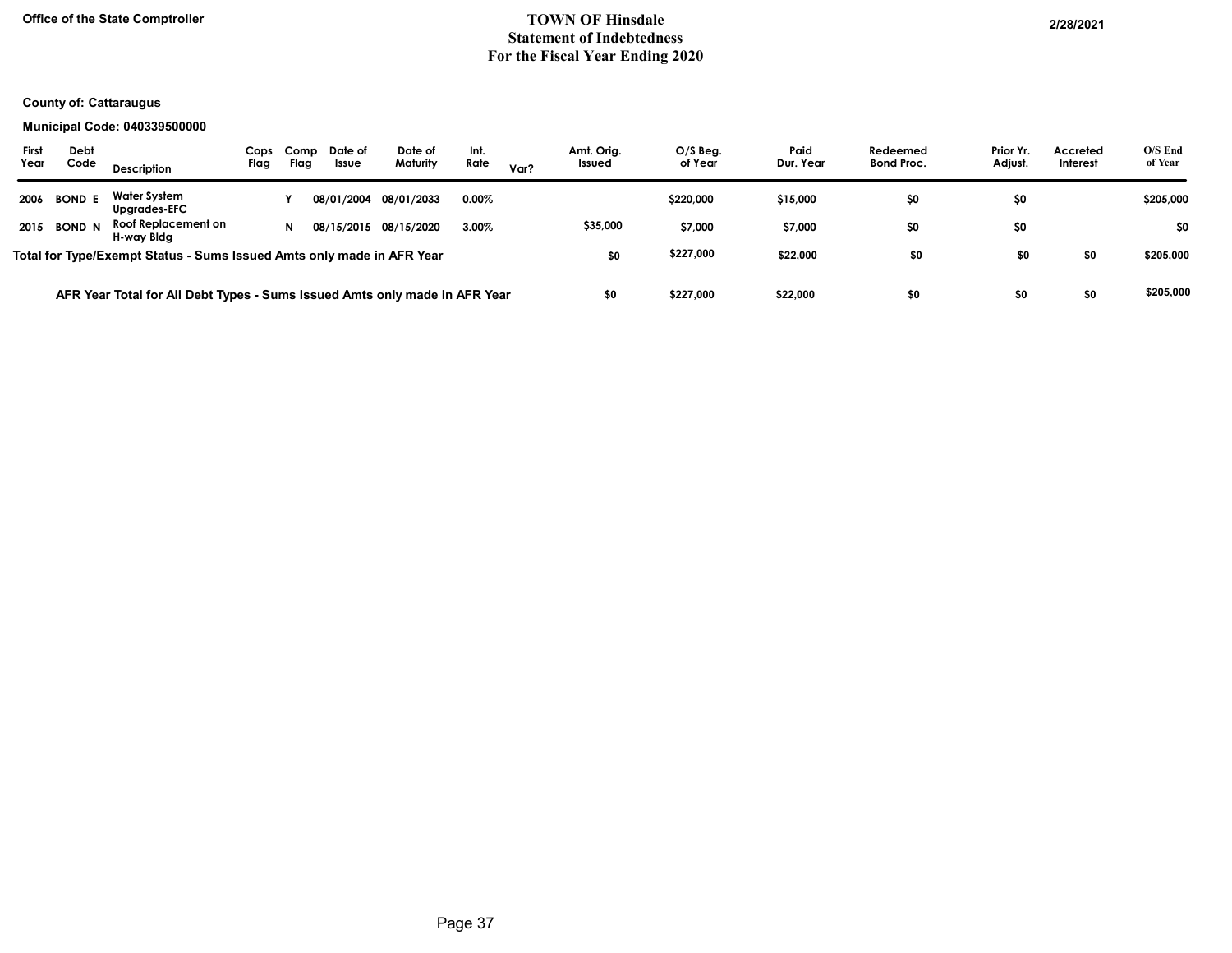### TOWN OF Hinsdale Schedule of Time Deposits and Investments For the Fiscal Year Ending 2020

|                                                                                   | <b>EDP Code</b> | Amount         |
|-----------------------------------------------------------------------------------|-----------------|----------------|
| CASH:                                                                             |                 |                |
| On Hand                                                                           | 9Z2001          | \$1,162,345.23 |
| <b>Demand Deposits</b>                                                            | 9Z2011          |                |
| <b>Time Deposits</b>                                                              | 9Z2021          |                |
| Total                                                                             |                 | \$1,162,345.23 |
| COLLATERAL:                                                                       |                 |                |
| - FDIC Insurance                                                                  | 9Z2014          | \$500,000.00   |
| Collateralized with securities held in<br>possession of municipality or its agent | 9Z2014A         | \$690,116.12   |
| Total                                                                             |                 | \$1,190,116.12 |
| <b>INVESTMENTS:</b>                                                               |                 |                |
| - Securities (450)                                                                |                 |                |
| Book Value (cost)                                                                 | 9Z4501          | \$0.00         |
| Market Value at Balance Sheet Date                                                | 9Z4502          | \$0.00         |
| Collateralized with securities held in<br>possession of municipality or its agent | 9Z4504A         | \$0.00         |
| - Repurchase Agreements (451)                                                     |                 |                |
| Book Value (cost)                                                                 | 9Z4511          | \$0.00         |
| Market Value at Balance Sheet Date                                                | 9Z4512          | \$0.00         |
| Collateralized with securities held in<br>possession of municipality or its agent | 9Z4514A         | \$0.00         |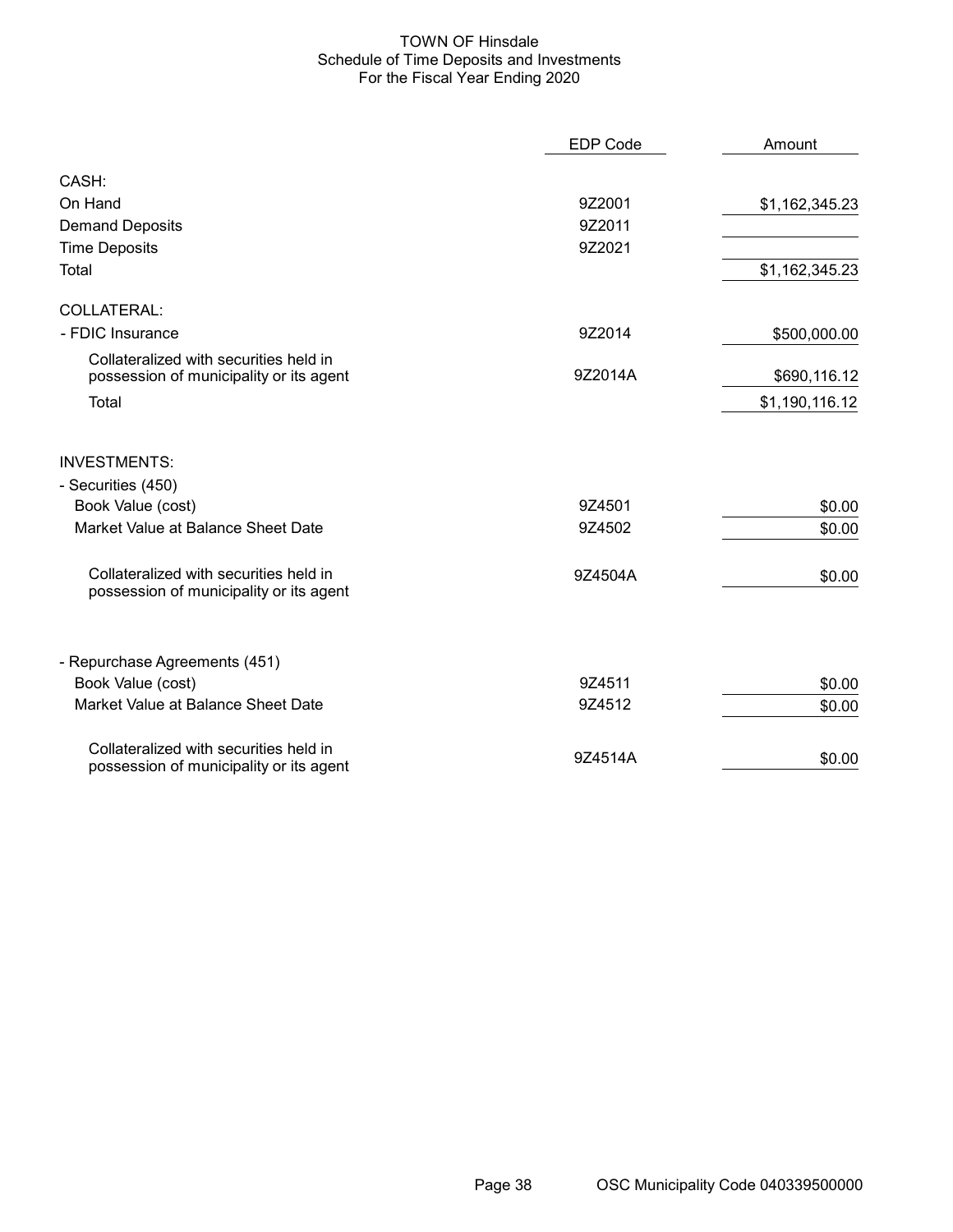#### TOWN OF Hinsdale Bank Reconciliation For the Fiscal Year Ending 2020

# Include All Checking, Savings and C.D. Accounts

| Bank<br><b>Balance</b> | Add:<br>Deposit<br>In Transit |                                                                           |          | Adjusted<br><b>Bank</b><br><b>Balance</b> |
|------------------------|-------------------------------|---------------------------------------------------------------------------|----------|-------------------------------------------|
| \$11,970               | \$0                           |                                                                           | \$0      | \$11,970                                  |
| \$512,629              | \$0                           |                                                                           | \$0      | \$512,629                                 |
| \$8,939                | \$0                           |                                                                           | \$0      | \$8,939                                   |
| \$298,649              | \$0                           |                                                                           | \$0      | \$298,649                                 |
| \$7,708                | \$0                           |                                                                           | \$0      | \$7,708                                   |
| \$12,127               | \$0                           |                                                                           | \$0      | \$12,127                                  |
| \$5,496                | \$0                           |                                                                           | \$0      | \$5,496                                   |
| \$304,827              | \$0                           |                                                                           | \$0      | \$304,827                                 |
|                        |                               |                                                                           |          | \$1,162,345                               |
| <b>Petty Cash</b>      |                               |                                                                           |          | \$.00                                     |
| <b>Adjustments</b>     |                               |                                                                           |          | \$.00                                     |
| <b>Total Cash</b>      |                               | 9ZCASH                                                                    | $^\star$ | \$1,162,345                               |
|                        |                               | 9ZCASHB                                                                   | *        | \$1,162,345                               |
|                        |                               | <b>Total Adjusted Bank Balance</b><br><b>Total Cash Balance All Funds</b> |          | Less:<br>Outstanding<br>Checks            |

\* Must be equal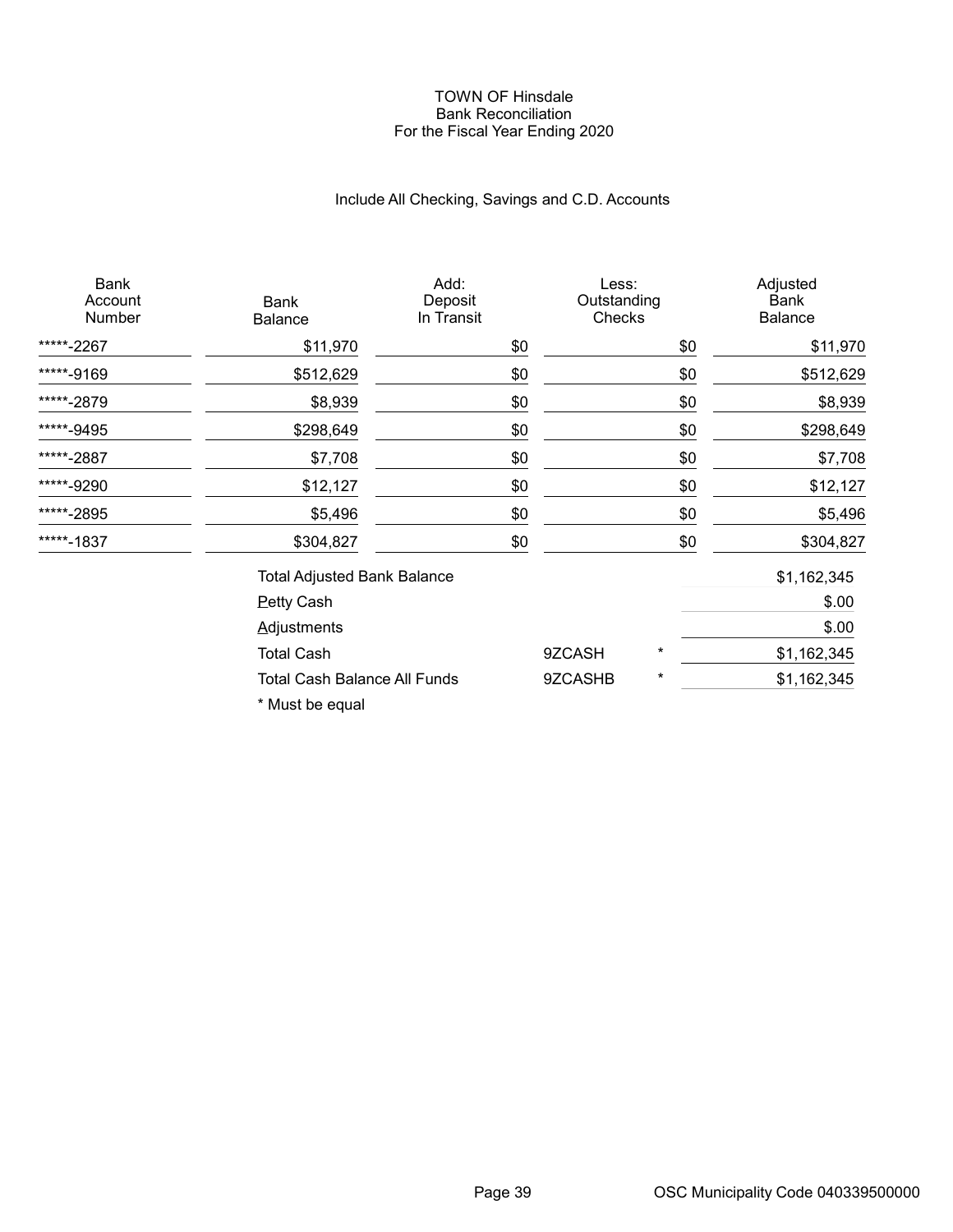## TOWN OF Hinsdale Local Government Questionnaire For the Fiscal Year Ending 2020

|                                                                                                                | Response |
|----------------------------------------------------------------------------------------------------------------|----------|
| 1) Does your municipality have a written procurement policy?                                                   | Yes      |
| 2) Have the financial statements for your municipality been independently audited?                             | No       |
| If not, are you planning on having an audit conducted?                                                         | No       |
| 3) Does your local government participate in an insurance pool with other local<br>governments?                | Yes      |
| 4) Does your local government participate in an investment pool with other local<br>governments?               | No       |
| 5) Does your municipality have a Length of Service Award Program (LOSAP)<br>for volunteer firefighters?        | No.      |
| 6) Does your municipality have a Capital Plan?                                                                 | Yes      |
| 7) Has your municipality prepared and documented a risk assessment plan?                                       | Yes      |
| If yes, has your municipality used the results to design the system of internal<br>controls?                   | Yes      |
| 8) Have you had a change in chief executive or chief fiscal officer during the last<br>year?                   | No       |
| 9) Has your Local Government adopted an investment policy as required by<br>General Municipal Law, Section 39? | Yes      |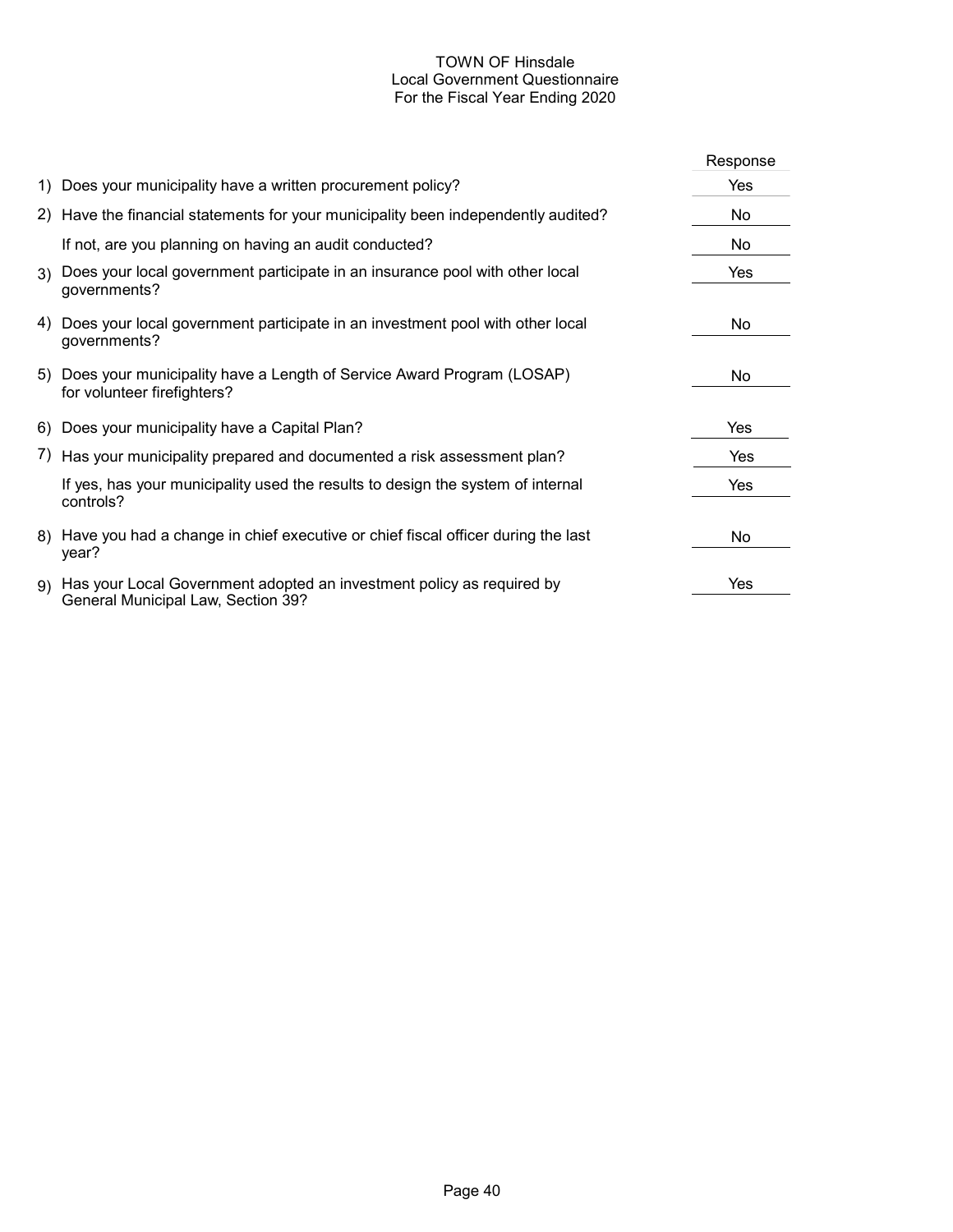#### TOWN OF Hinsdale Employee and Retiree Benefits For the Fiscal Year Ending 2020

|                        | <b>Total Full Time Employees:</b>                                           | $\mathsf{d}$                                       |                                              |                                              |               |
|------------------------|-----------------------------------------------------------------------------|----------------------------------------------------|----------------------------------------------|----------------------------------------------|---------------|
|                        | <b>Total Part Time Employees:</b>                                           | 17                                                 |                                              |                                              |               |
| <b>Account</b><br>Code | <b>Description</b>                                                          | <b>Total</b><br><b>Expenditures</b><br>(All Funds) | # of Full<br><b>Time</b><br><b>Employees</b> | # of Part<br><b>Time</b><br><b>Employees</b> | # of Retirees |
| 90108                  | <b>State Retirement System</b>                                              | \$41,702.00                                        | 5                                            | 5                                            |               |
| 90158                  | Police and Fire Retirement                                                  | \$0.00                                             |                                              |                                              |               |
| 90258                  | <b>Local Pension Fund</b>                                                   | \$0.00                                             |                                              |                                              |               |
| 90308                  | Social Security                                                             | \$29,512.74                                        | 6                                            | 17                                           |               |
| 90408                  | Worker's Compensation<br>Insurance                                          | \$41,784.92                                        | 6                                            | 17                                           |               |
| 90458                  | Life Insurance                                                              | \$0.00                                             |                                              |                                              |               |
| 90508                  | Unemployment Insurance                                                      | \$552.91                                           | 6                                            | 17                                           |               |
| 90558                  | <b>Disability Insurance</b>                                                 | \$0.00                                             |                                              |                                              |               |
| 90608                  | <b>Hospital and Medical</b><br>(Dental) Insurance                           | \$59,498.97                                        | 6                                            |                                              |               |
| 90708                  | <b>Union Welfare Benefits</b>                                               | \$0.00                                             |                                              |                                              |               |
|                        | 90858 Supplemental Benefit Payment to<br><b>Disabled Fire Fighters</b>      | \$0.00                                             |                                              |                                              |               |
| 91890                  | <b>Other Employee Benefits</b>                                              | \$0.00                                             |                                              |                                              |               |
|                        | <b>Total</b>                                                                | \$173,051.54                                       |                                              |                                              |               |
|                        | <b>Computed Total From Financial</b><br>Section (comparative purposes only) | \$173,051.54                                       |                                              |                                              |               |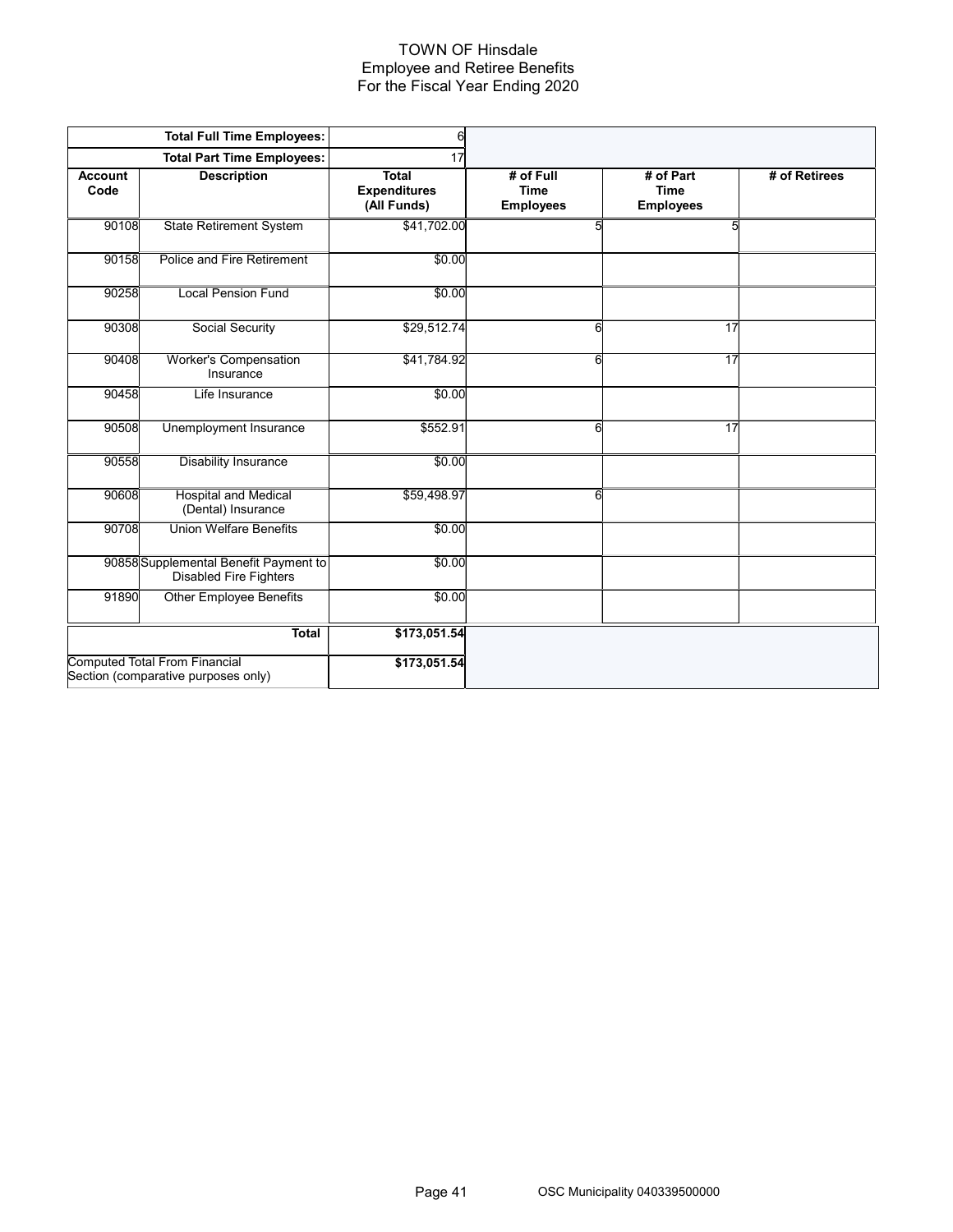## TOWN OF Hinsdale Energy Costs and Consumption For the Fiscal Year Ending 2020

| <b>Energy Type</b> | <b>Total</b><br><b>Expenditures</b> | <b>Total Volume</b> | <b>Units Of</b><br><b>Measure</b> | <b>Alternative</b><br><b>Units Of</b><br><b>Measure</b> |
|--------------------|-------------------------------------|---------------------|-----------------------------------|---------------------------------------------------------|
| Gasoline           | \$2,243                             | 1,453               | gallons                           |                                                         |
| Diesel Fuel        | \$17,988                            | 11,762              | gallons                           |                                                         |
| Fuel Oil           | \$1,871                             | 975                 | qallons                           |                                                         |
| Natural Gas        | \$1                                 |                     | cubic feet                        |                                                         |
| Electricity        | \$18,929                            | 119,072             | kilowatt-hours                    |                                                         |
| Coal               | \$1                                 |                     | tons                              |                                                         |
| Propane            | \$7,295                             | 6,221               | qallons                           |                                                         |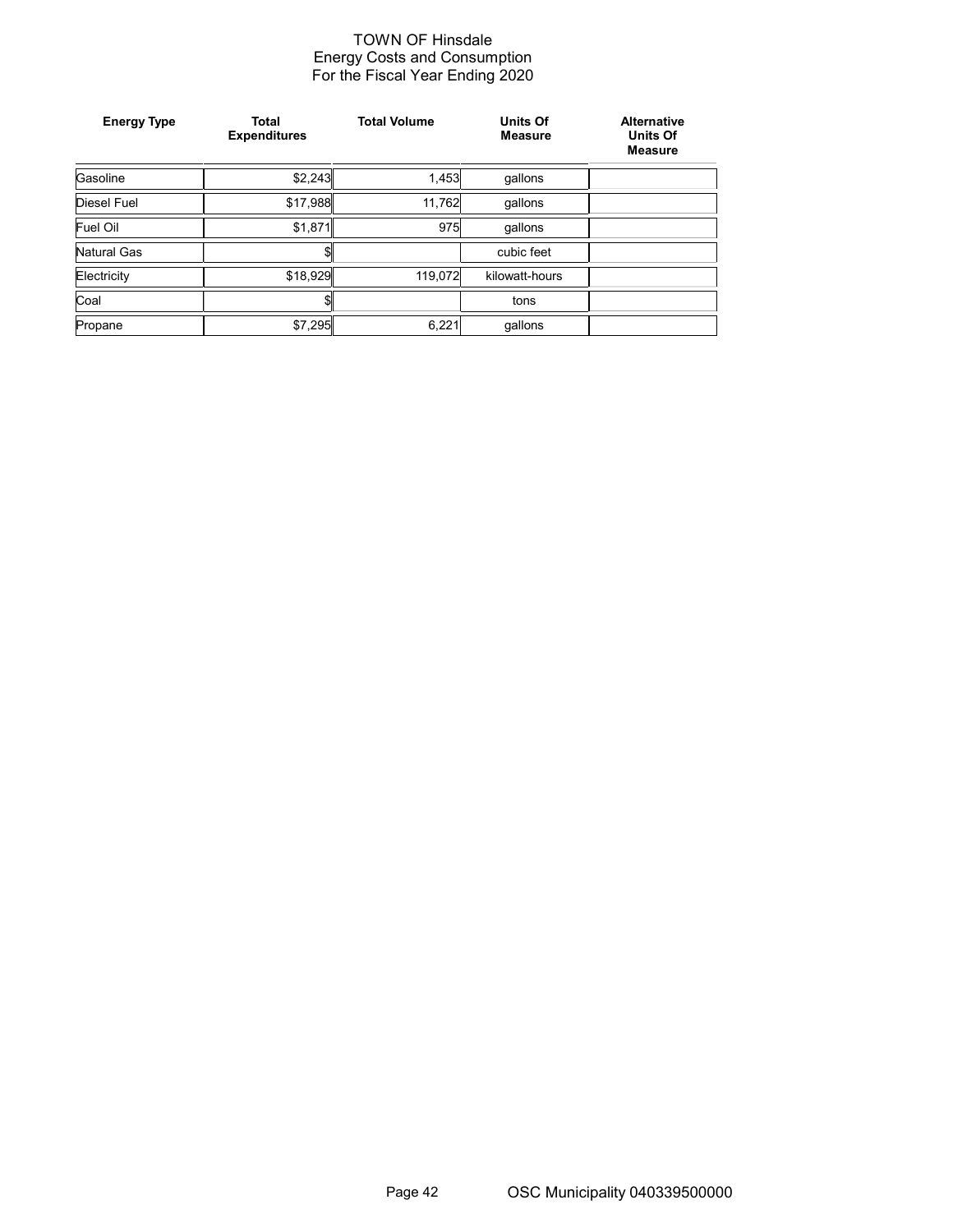## CERTIFICATION OF CHIEF FISCAL OFFICER

and filed by means of electronic data transmission. I, Jeffrey M. VanDeCar The Chief Fiscal Officer of By entering the personal identification number assigned by the Office of the State Comptroller to me as , and that the information provided in the annual the Town of Hinsdale the Chief Fiscal Officer of the Town of Hinsdale **the Chief Chief Fiscal Officer** of the Town of Hinsdale annual financial report, I am evidencing my express intent to authenticate my certification of the my signature for use in conjunction with the filing of the Town of Hinsdale 's , is TRUE and correct to the best of my knowledge and belief. financial report of the Town of Hinsdale (in the fiscal year ended 12/31/2020) Town of Hinsdale's annual financial report for the fiscal year ended 12/31/2020

Name of Report Preparer if different than Chief Fiscal Officer

(716) 307-6353 Town Supervisor Telephone Number **Title** 

Jeffrey M VanDeCar Name

4129 NYS Rte. 16, Hinsdale, NY 147 Official Address

02/28/2021 (716) 557-2478 Date of Certification **Date of Certification** Official Telephone Number

Page 43 Municipality Code 040339500000